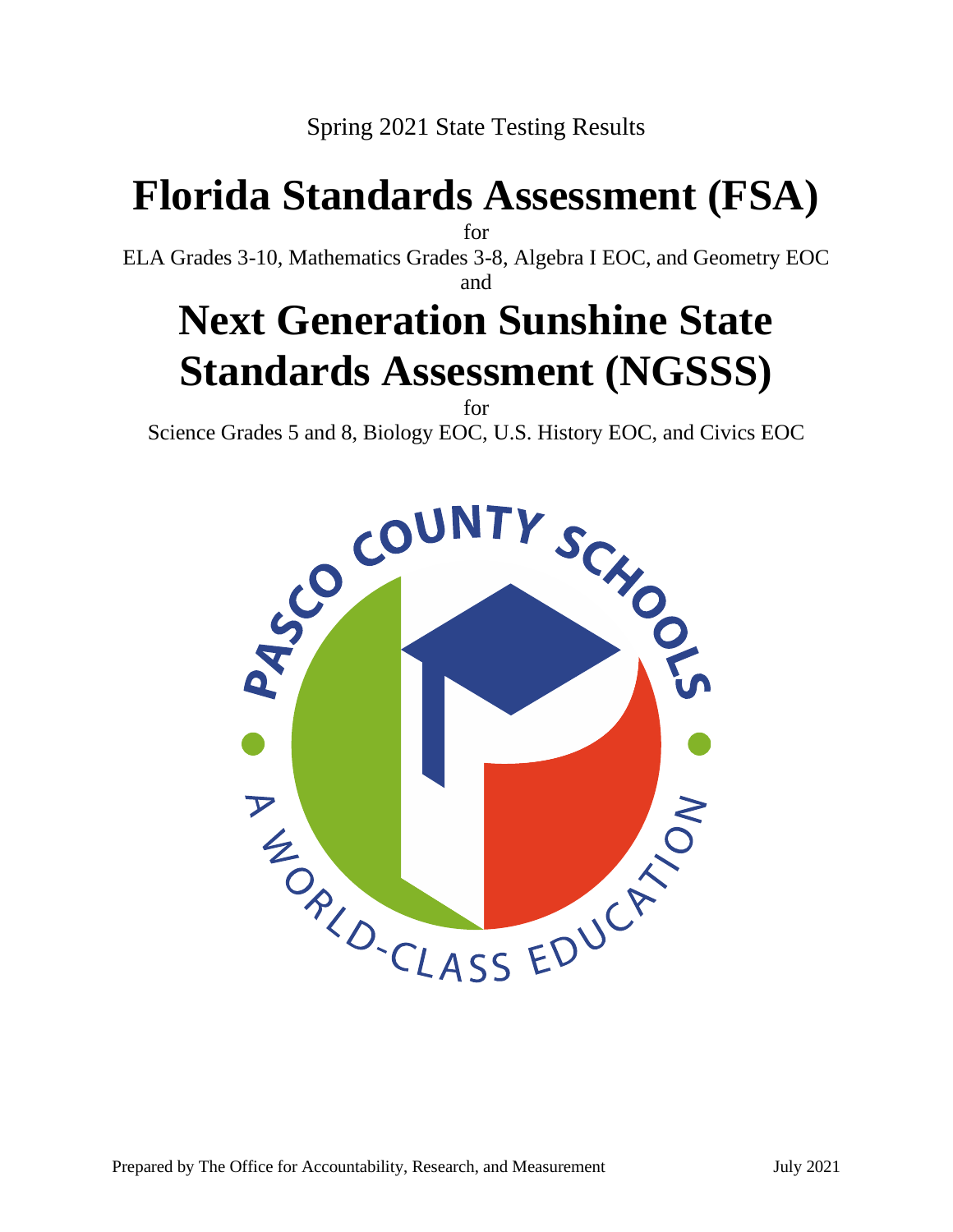# **Florida Standards Assessment**

The Florida Standards Assessment (FSA) FSA measures student achievement of the *Florida Standards*, which specify the challenging content Florida students are expected to know and perform.

The cut scores identify the Performance levels 1-5. Proficiency is defined as scoring at Levels 3, 4, or 5. Since 2014, students have been allowed to test above grade level to align with the student's instruction (e.g.,  $7<sup>th</sup>$  grader receiving  $8<sup>th</sup>$  grade instruction in math would take the Grade 8 FSA math assessment).

Students in grade 10 must achieve an FSA English Language Arts (ELA) scale score in Performance Level 3 or higher to meet the graduation requirement. The student does have the opportunity to retake the test up to five times prior to graduation. Students in grade 3 must achieve an FSA ELA scale score in Performance Level 2 or higher, or show good cause, to be eligible for promotion.

#### **ELA**

Pasco's percentage of students scoring at levels 3-5 was the same or higher than the state in grades 3, 8, 9, and 10.

| <b>FSA ELA Proficiency</b> |              |      |      |       |  |
|----------------------------|--------------|------|------|-------|--|
|                            |              | 2018 | 2019 | 2021* |  |
| Grade 3                    | Pasco        | 57   | 60   | 56    |  |
|                            | State        | 57   | 58   | 54    |  |
| <b>Grade 4</b>             | Pasco        | 55   | 59   | 51    |  |
|                            | State        | 56   | 58   | 52    |  |
| <b>Grade 5</b>             | Pasco        | 56   | 55   | 51    |  |
|                            | State        | 55   | 56   | 54    |  |
| Grade 6                    | Pasco        | 51   | 56   | 51    |  |
|                            | State        | 52   | 54   | 52    |  |
| <b>Grade</b> 7             | Pasco        | 51   | 51   | 46    |  |
|                            | State        | 51   | 52   | 48    |  |
| <b>Grade 8</b>             | Pasco        | 58   | 58   | 52    |  |
|                            | <b>State</b> | 58   | 56   | 52    |  |
| <b>Grade 9</b>             | Pasco        | 55   | 57   | 51    |  |
|                            | State        | 53   | 55   | 50    |  |
| Grade 10                   | Pasco        | 55   | 53   | 53    |  |
|                            | State        | 53   | 53   | 51    |  |

\*Spring Assessments were not administered in 2020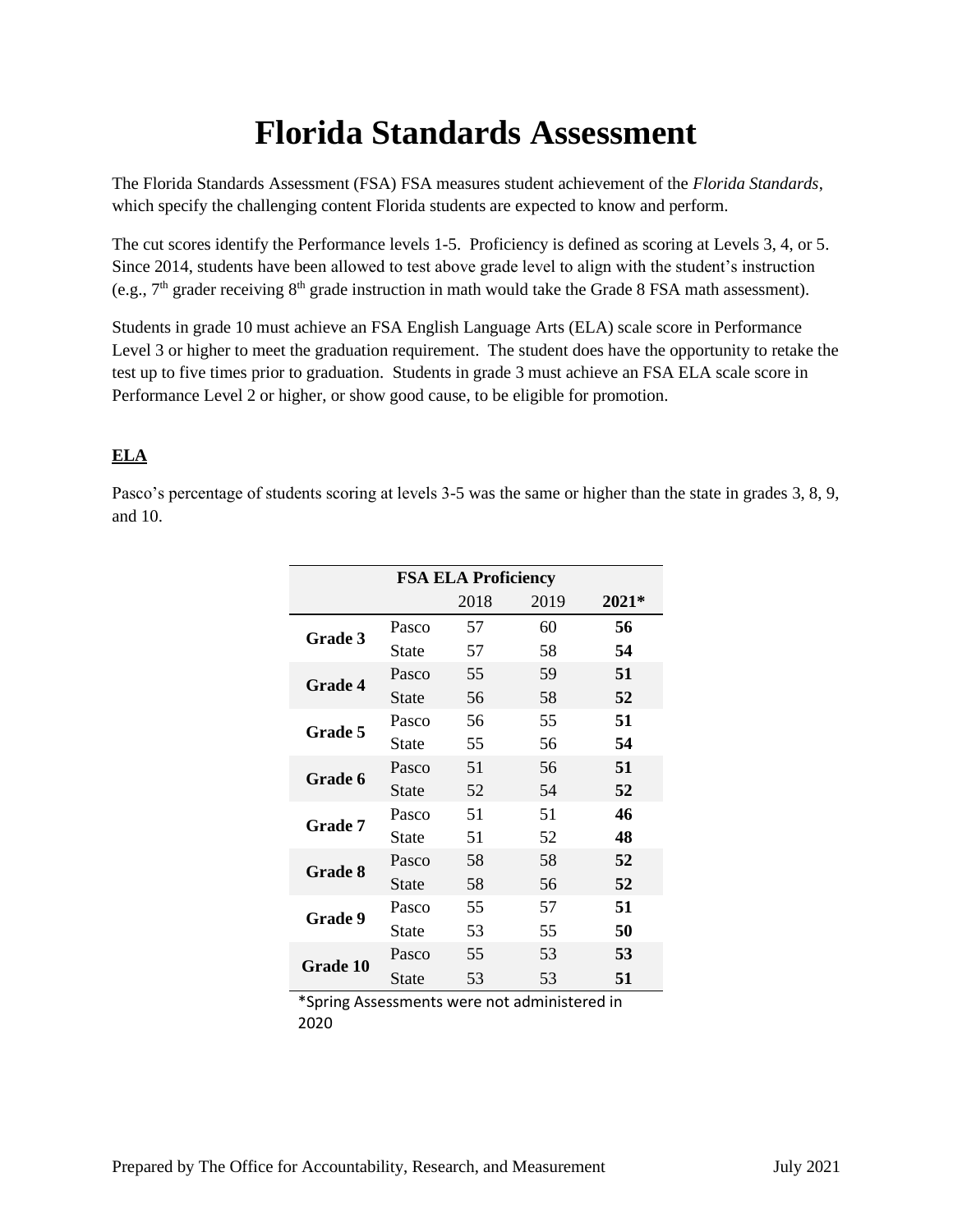

#### **Mathematics**

Pasco's percentage of students scoring at levels 3-5 was the same or higher than the state in grades 6 and 8.

| <b>FSA Mathematics Proficiency</b> |       |      |      |       |
|------------------------------------|-------|------|------|-------|
|                                    |       | 2018 | 2019 | 2121* |
| <b>Grade 3</b>                     | Pasco | 59   | 59   | 49    |
|                                    | State | 62   | 62   | 51    |
| <b>Grade 4</b>                     | Pasco | 59   | 62   | 50    |
|                                    | State | 62   | 64   | 53    |
|                                    | Pasco | 58   | 57   | 47    |
| <b>Grade 5</b>                     | State | 61   | 60   | 51    |
| <b>Grade 6</b>                     | Pasco | 53   | 59   | 45    |
|                                    | State | 52   | 55   | 45    |
| <b>Grade</b> 7                     | Pasco | 44   | 42   | 33    |
|                                    | State | 54   | 54   | 44    |
|                                    | Pasco | 63   | 68   | 57    |
| <b>Grade 8</b>                     | State | 45   | 46   | 37    |

\*Spring Assessments were not administered in 2020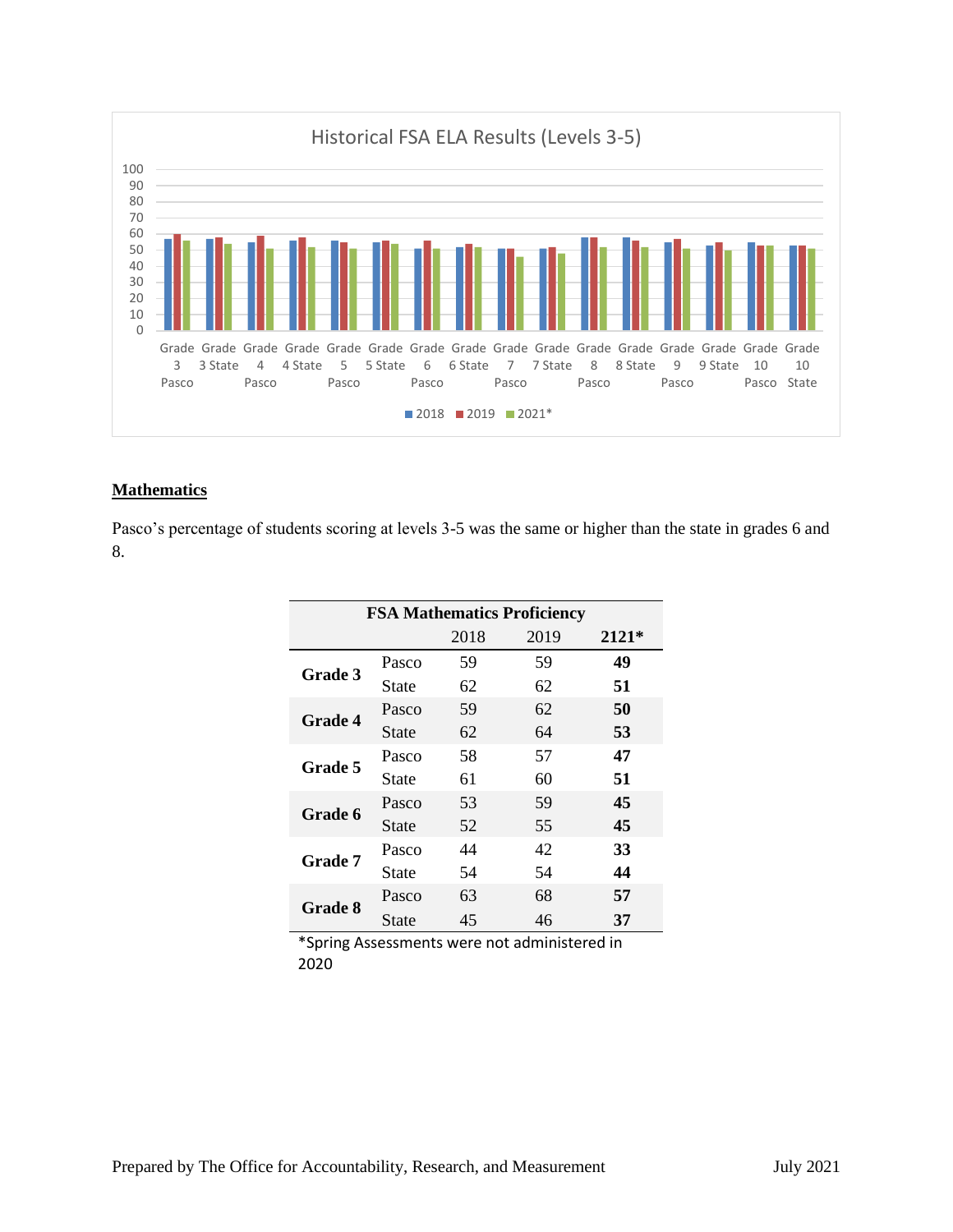

#### **FSA End-of-Course Exams**

The FSA End-of-Course (EOC) Assessments are designed to measure student achievement of the *Florida Standards* for specific courses, as outlined in the course descriptions. These assessments serve the purpose of increasing student achievement and improving college and career readiness.

The cut scores identify the Performance Level 1-5. Proficiency is defined as scoring at Levels 3, 4, or 5. Students must pass the FSA Algebra I EOC with a Performance Level 3 or higher to meet the graduation requirement. The student does have the opportunity to retake the test multiple times prior to graduation.

Pasco's percentage of first time testing students passing Algebra 1 was 55% (a decrease from 60% in 2019) compared to 54% at the state level. Pasco's percentage of students scoring at level 3-5 was 55% (a decrease from 63% in 2019) for Geometry which is the same as the state level for first time testing students.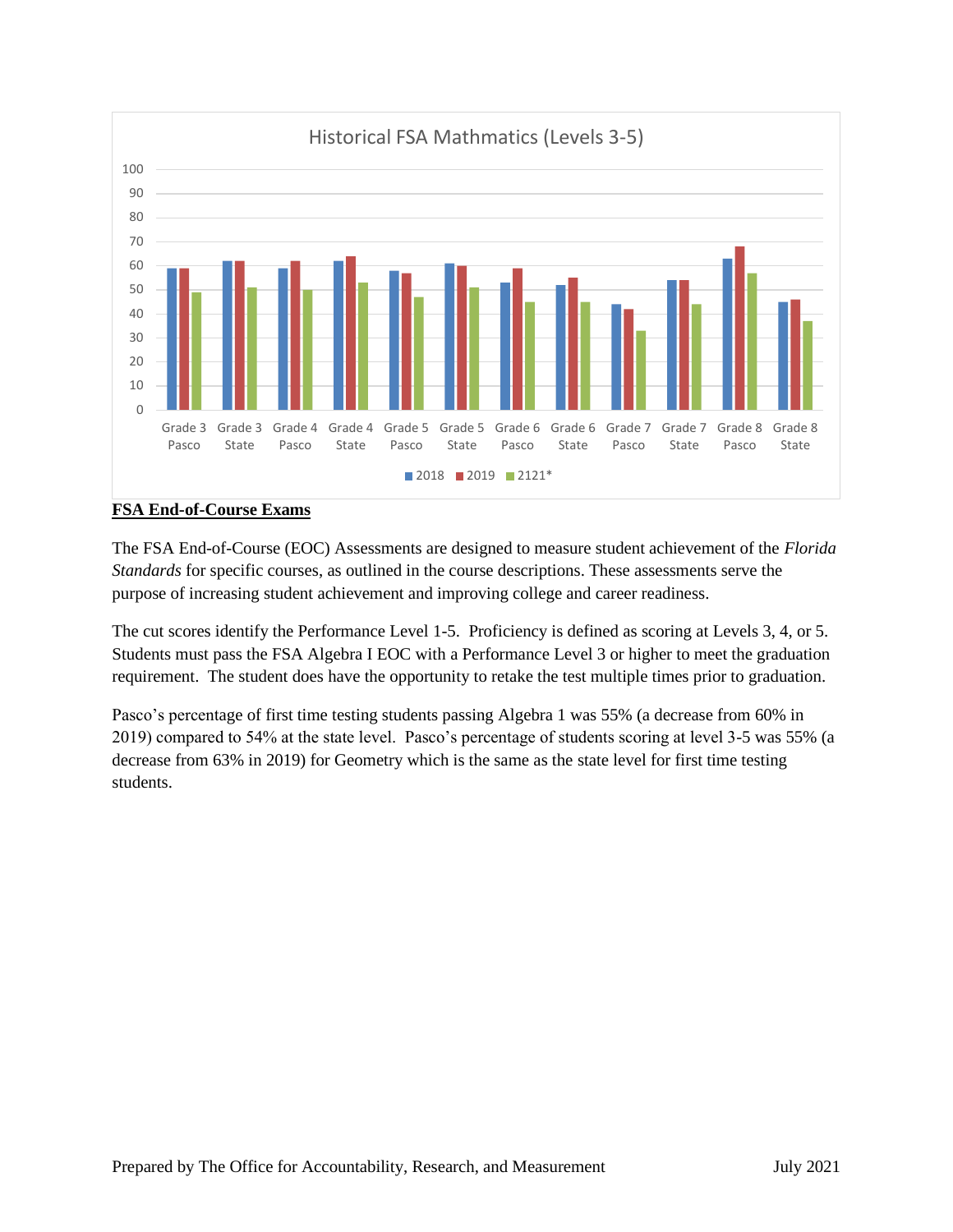|                                                | <b>FSA End-of-Course Exams</b> |                |                       |                |                 |                       |
|------------------------------------------------|--------------------------------|----------------|-----------------------|----------------|-----------------|-----------------------|
|                                                |                                | Algebra 1      |                       |                | <b>Geometry</b> |                       |
|                                                | Spring<br>2018                 | Spring<br>2019 | <b>Spring</b><br>2021 | Spring<br>2018 | Spring<br>2019  | <b>Spring</b><br>2021 |
| <b>District</b><br><b>First</b><br><b>Time</b> | 65                             | 60             | 55                    | 61             | 63              | 55                    |
| <b>District</b><br>all                         | 63                             | 60             | 54                    | 60             | 62              | 55                    |
| <b>State</b><br><b>First</b><br><b>Time</b>    | 63                             | 62             | 49                    | 57             | 57              | 45                    |
| <b>State</b><br>all                            | 62                             | 61             | 48                    | 56             | 57              | 45                    |

Spring Assessments were not administered in 2020

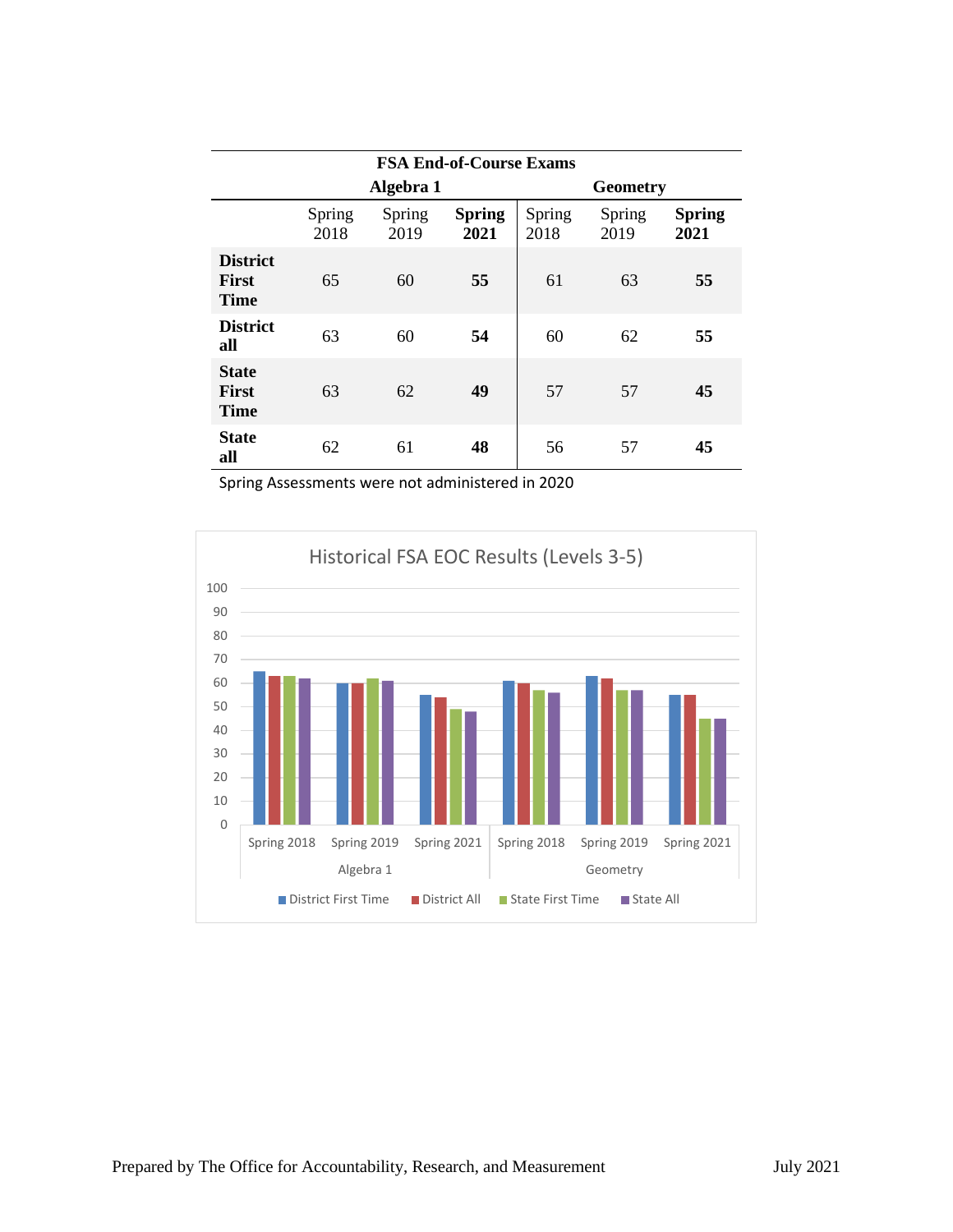# Next Generation Sunshine State Standards (NGSSS)

The Next Generation Sunshine State Standards (NGSSS) are measured using the NGSSS FCAT 2.0 Science for grades 5 and 8 as well as the NGSSS EOC for Biology, US History, and Civics.

#### **FCAT 2.0 Science**

In 2021, 46% percent (a decrease from 53 percent in 2019) of students in grade 5 performed at or above Level 3 on FCAT 2.0 Science (state average was 47%), and 55 percent (an increase from 54 percent in 2019) of students in grade 8 performed at or above Level 3 on FCAT 2.0 Science (state average was 45%).

| <b>FCAT 2.0 Science Proficiency</b> |       |      |      |      |  |
|-------------------------------------|-------|------|------|------|--|
|                                     |       | 2018 | 2019 | 2021 |  |
| Grade 5                             | Pasco | 56   | 53   | 46   |  |
|                                     | State | 55   | 53   | 47   |  |
| Grade 8                             | Pasco | 53   | 54   | 55   |  |
|                                     | State | 50   | 48   | 45   |  |

\*Spring Assessments were not administered in 2020

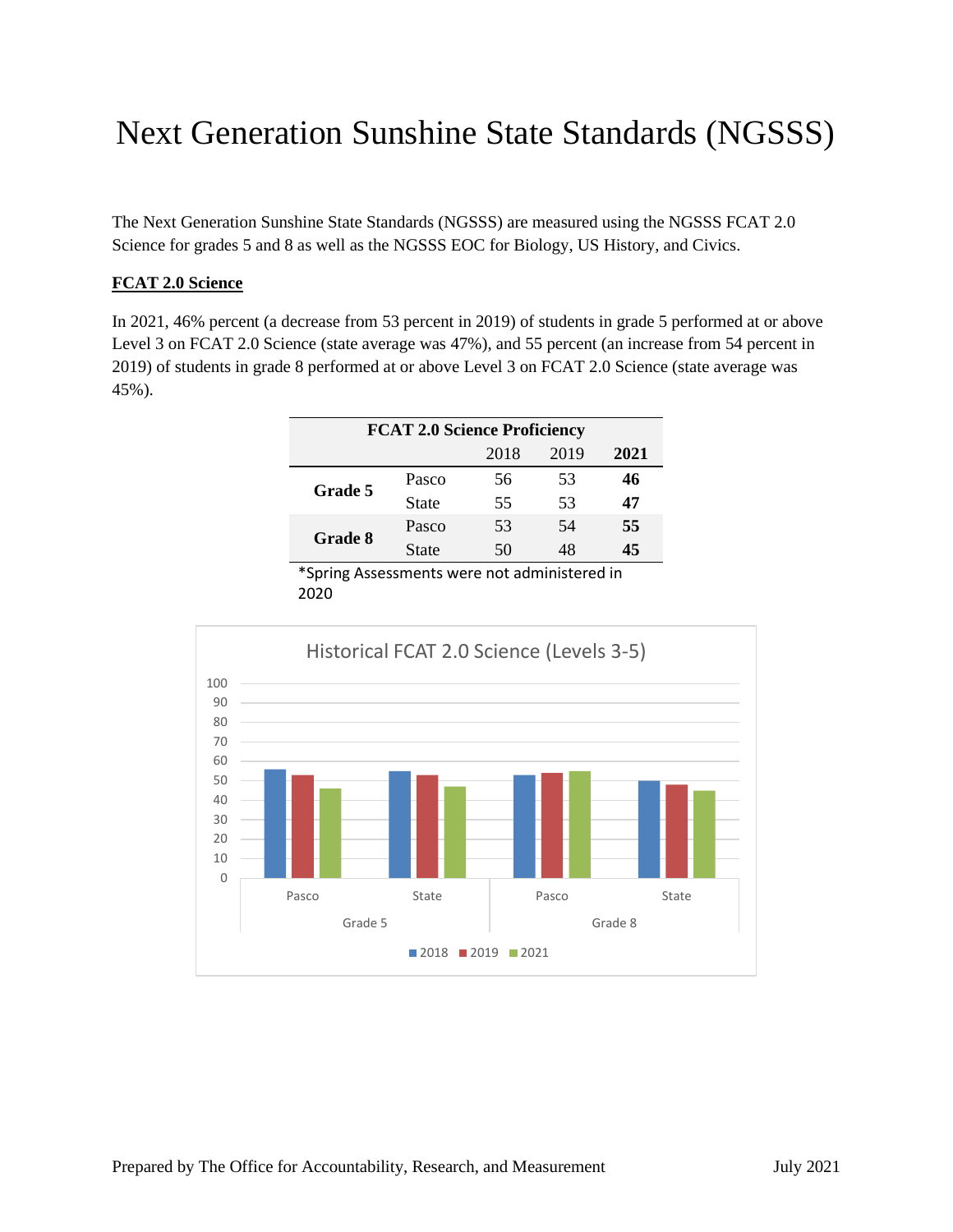#### **NGSSS End-of-Course Exams**

The Florida NGSSS End-of-Course (EOC) Assessments are designed to measure student achievement of the *Next Generation Sunshine State Standards* for specific courses, as outlined in the course descriptions. These assessments serve the purpose of increasing student achievement and improving college and career readiness.

In Pasco, 69 percent of students scored at or above Level 3 on the Civics EOC (compared to the state level of 64%). In 2021, 65% (compared to 68% in 2019) of students scored at or above Level 3 on the Biology EOC (state average was 61%). In 2021, 68% of students scored at or above Level 3 on the US History EOC, which is a decrease from 2019 (69%).

| <b>End-of-Course Exams</b>                                                                          |               |                |                      |               |                |                      |               |                |                      |
|-----------------------------------------------------------------------------------------------------|---------------|----------------|----------------------|---------------|----------------|----------------------|---------------|----------------|----------------------|
| <b>Spring 2019 (Levels 3-5)</b><br>Spring $2018$ (Levels $3-5$ )<br><b>Spring 2021 (Levels 3-5)</b> |               |                |                      |               |                |                      |               |                |                      |
|                                                                                                     | <b>Civics</b> | <b>Biology</b> | US<br><b>History</b> | <b>Civics</b> | <b>Biology</b> | US<br><b>History</b> | <b>Civics</b> | <b>Biology</b> | US<br><b>History</b> |
| <b>District</b>                                                                                     | 71            | 65             | 70                   | 70            | 68             | 69                   | 69            | 65             | 68                   |
| <b>State</b>                                                                                        | 71            | 65             | 68                   | 71            | 67             | 70                   | 64            | 61             | 63                   |

\*First Time Test Takers

Spring Assessments were not administered in 2020

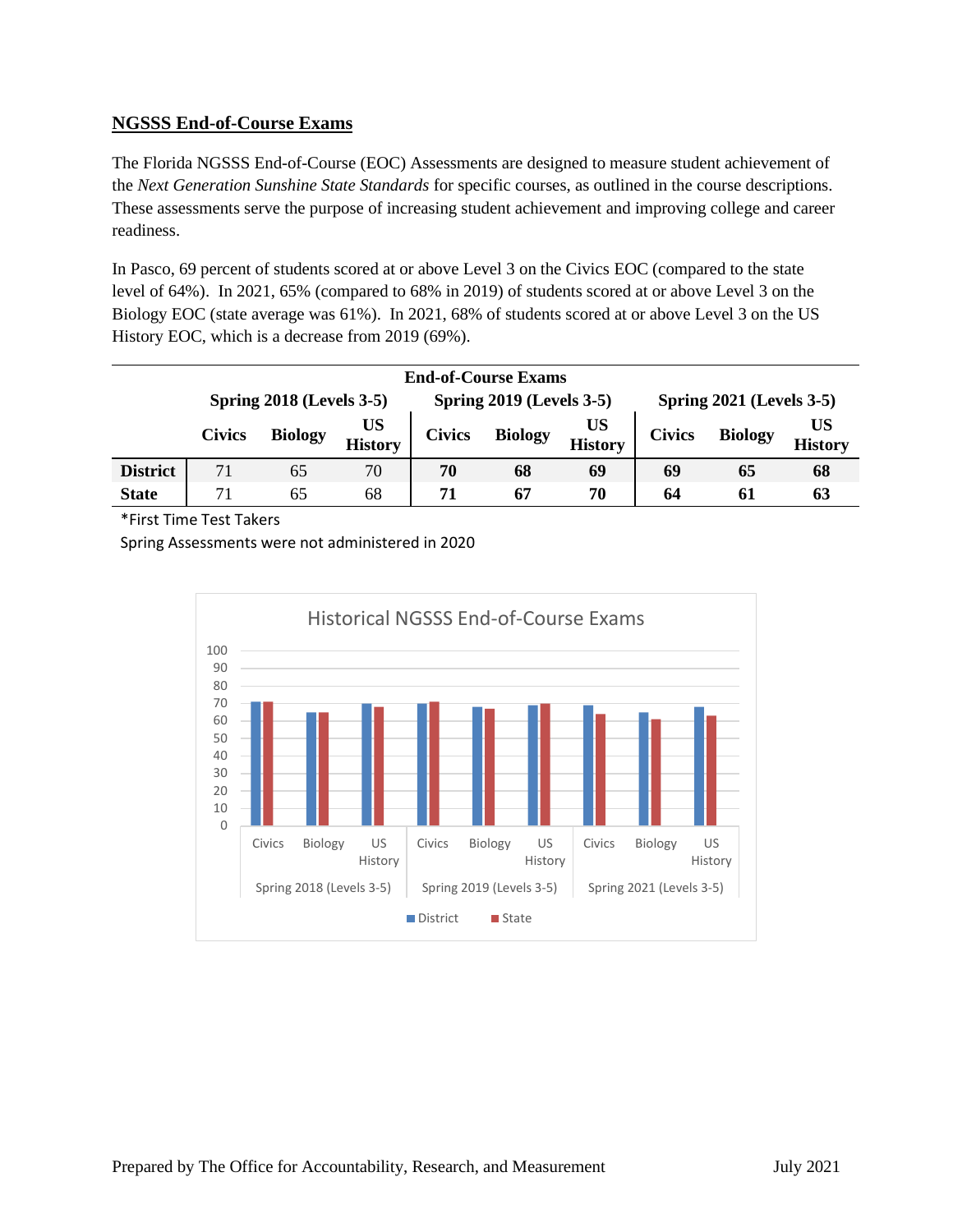

School level results reported as the percentage of students scoring Levels 3-5 unless otherwise stated.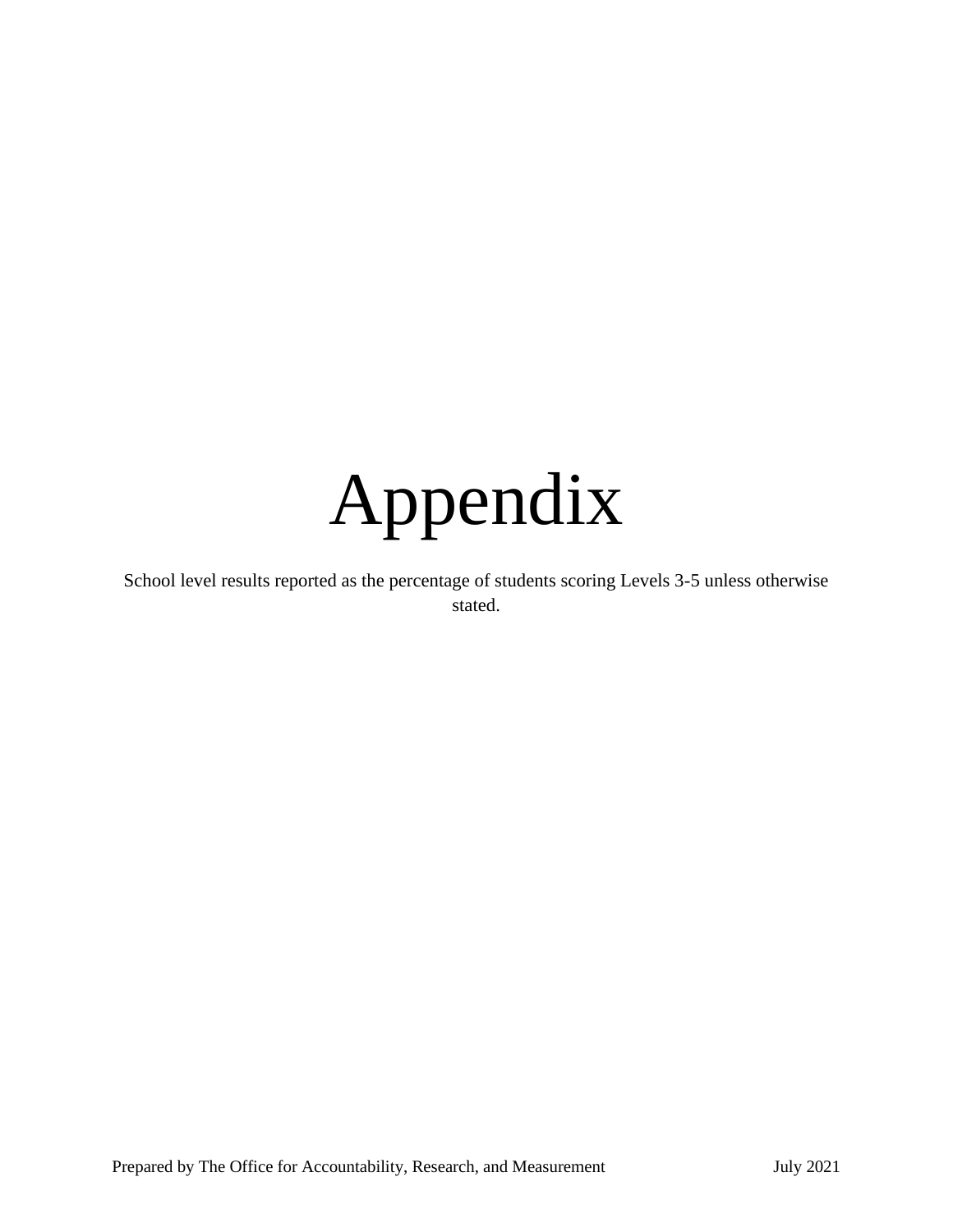| <b>School Name</b>                       | 2018   | 2019 | $*$ *2021 |
|------------------------------------------|--------|------|-----------|
| ANCLOTE ELEMENTARY SCHOOL                | 47     | 32   | 38        |
| BEXLEY ELEMENTARY SCHOOL                 | 80     | 74   | 56        |
| <b>CALUSA ELEMENTARY SCHOOL</b>          | 40     | 42   | 30        |
| <b>CENTENNIAL ELEMENTARY SCHOOL</b>      | 52     | 42   | 56        |
| <b>CHASCO ELEMENTARY SCHOOL</b>          | 29     | 43   | 29        |
| CHESTER W. TAYLOR, JR. ELEMENTARY SCHOOL | 53     | 57   | 34        |
| CONNERTON ELEMENTARY SCHOOL              | 54     | 70   | 54        |
| <b>COTEE RIVER ELEMENTARY SCHOOL</b>     | 49     | 42   | 39        |
| <b>CYPRESS ELEMENTARY SCHOOL</b>         | 58     | 55   | 40        |
| DEER PARK ELEMENTARY SCHOOL              | 73     | 72   | 61        |
| DENHAM OAKS ELEMENTARY SCHOOL            | 60     | 65   | 57        |
| DOUBLE BRANCH ELEMENTARY SCHOOL          | 65     | 68   | 70        |
| DR. MARY GIELLA ELEMENTARY SCHOOL        | 45     | 53   | 44        |
| FOX HOLLOW ELEMENTARY SCHOOL             | 40     | 45   | 28        |
| <b>GULF HIGHLANDS ELEMENTARY SCHOOL</b>  | 47     | 43   | 33        |
| <b>GULF TRACE ELEMENTARY SCHOOL</b>      | 39     | 44   | 42        |
| <b>GULFSIDE ELEMENTARY SCHOOL</b>        | 45     | 37   | 34        |
| <b>JAMES M. MARLOWE ELEM. SCHOOL</b>     | 39     | 40   | 48        |
| <b>LACOOCHEE ELEMENTARY SCHOOL</b>       | 24     | 18   | 48        |
| LAKE MYRTLE ELEMENTARY SCHOOL            | 60     | 71   | 61        |
| <b>LONGLEAF ELEMENTARY SCHOOL</b>        | 79     | 79   | 75        |
| MITTYE P. LOCKE ELEM. SCHOOL             | 50     | 49   | 54        |
| MOON LAKE ELEMENTARY SCHOOL              | 49     | 45   | 45        |
| NEW RIVER ELEMENTARY SCHOOL              | 56     | 56   | 46        |
| NORTHWEST ELEMENTARY SCHOOL              | 50     | 42   | 40        |
| OAKSTEAD ELEMENTARY SCHOOL               | 78     | 89   | 77        |
| <b>ODESSA ELEMENTARY SCHOOL</b>          | 85     | 85   | 78        |
| PASCO ELEMENTARY SCHOOL                  | 39     | 35   | 33        |
| PASCO VIRTUAL INSTRUCTION                | $\ast$ | ∗    | 56        |
| PINE VIEW ELEMENTARY SCHOOL              | 68     | 67   | 72        |
| <b>QUAIL HOLLOW ELEMENTARY SCHOOL</b>    | 53     | 57   | 43        |
| RICHEY ELEMENTARY SCHOOL                 | 37     | 47   | 34        |
| RODNEY B. COX ELEMENTARY SCHL            | 22     | 21   | 18        |
| SAN ANTONIO ELEMENTARY SCHOOL            | 53     | 56   | 59        |
| SAND PINE ELEMENTARY SCHOOL              | 57     | 83   | 69        |
| SANDERS MEMORIAL ELEMENTARY SCHOOL       | 89     | 79   | 83        |
| SCHRADER ELEMENTARY SCHOOL               | 45     | 51   | 34        |

# **Grade 3 FSA English Language Arts (ELA)**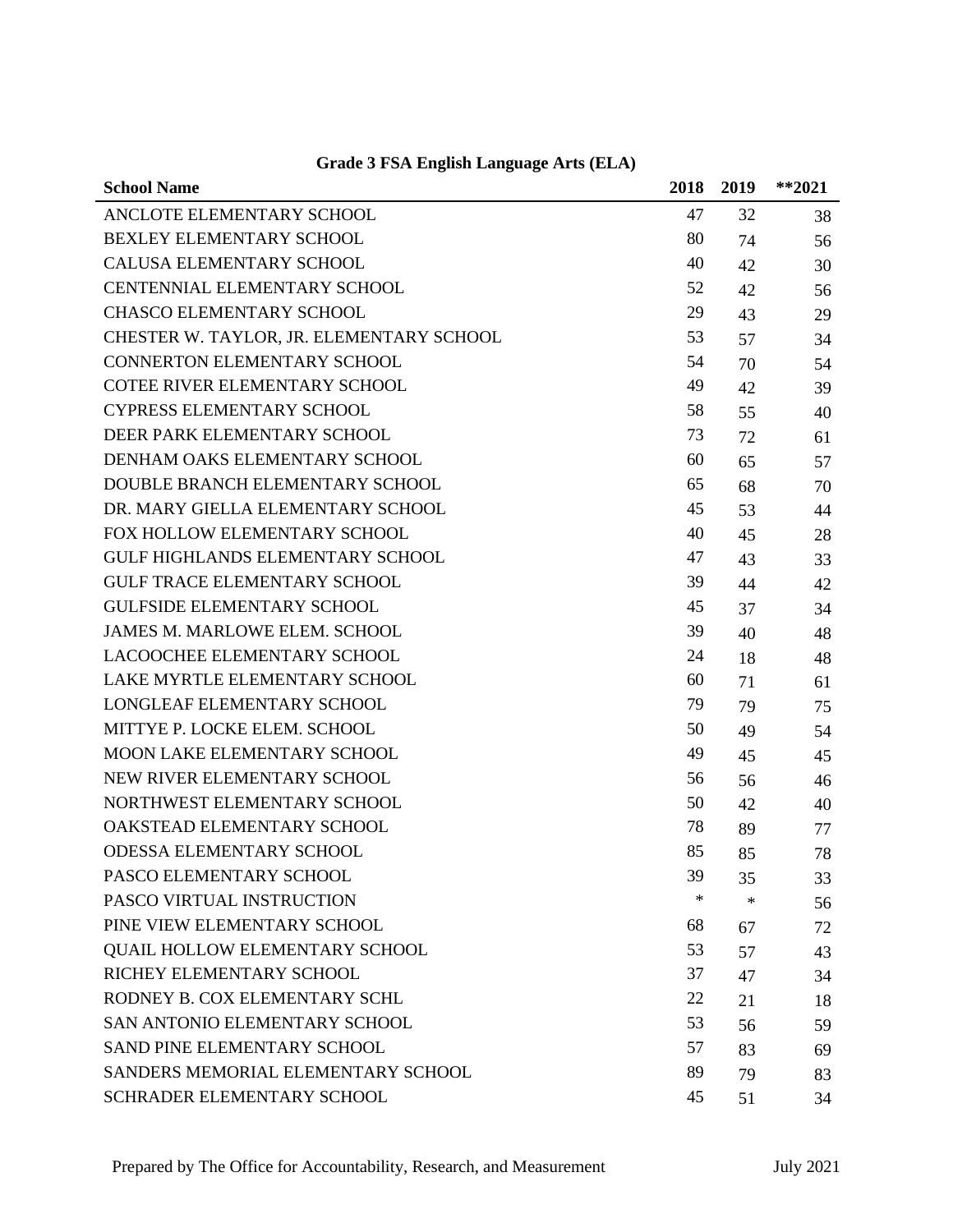| <b>School Name</b>                          | 2018                     | 2019 | $**2021$ |
|---------------------------------------------|--------------------------|------|----------|
| <b>SEVEN OAKS ELEMENTARY SCHOOL</b>         | 81                       | 79   | 75       |
| SEVEN SPRINGS ELEMENTARY SCHOOL             | 38                       | 57   | 57       |
| SHADY HILLS ELEMENTARY SCHOOL               | 59                       | 52   | 53       |
| SUNRAY ELEMENTARY SCHOOL                    | 47                       | 39   | 29       |
| TRINITY ELEMENTARY SCHOOL                   | 79                       | 78   | 69       |
| TRINITY OAKS ELEMENTARY SCHOOL              | 80                       | 77   | 57       |
| <b>VETERANS ELEMENTARY SCHOOL</b>           | 68                       | 79   | 63       |
| <b>WATERGRASS ELEMENTARY SCHOOL</b>         | 77                       | 78   | 66       |
| WESLEY CHAPEL ELEMENTARY SCHL               | 67                       | 69   | 75       |
| WEST ZEPHYRHILLS ELEM. SCHOOL               | 40                       | 34   | 35       |
| <b>WIREGRASS ELEMENTARY SCHOOL</b>          | 80                       | 77   | 70       |
| WOODLAND ELEMENTARY SCHOOL                  | 39                       | 44   | 36       |
| <b>Charter Schools</b>                      |                          |      |          |
| <b>ACADEMY AT THE FARM</b>                  | 73                       | 85   | 70       |
| ATHENIAN ACADEMY OF TECHNOLOGY AND THE ARTS | 63                       | 70   | 69       |
| <b>CLASSICAL PREPARATORY SCHOOL</b>         | 64                       | 68   | 66       |
| <b>COUNTRYSIDE MONTESSORI ACADEMY</b>       | 88                       | 91   | 96       |
| DAYSPRING ACADEMY                           | 77                       | 76   | 63       |
| <b>IMAGINE SCHOOL AT LAND O' LAKES</b>      | 84                       | 81   | 88       |
| <b>INNOVATION PREPARTORY ACADEMY</b>        |                          |      | 61       |
| <b>LEARNING LODGE ACADEMY</b>               | 42                       | 69   | 55       |
| PEPIN ACADEMIES OF PASCO COUNTY             | $\ast$                   | 9    | $\ast$   |
| PINECREST ACADEMY WESLEY CHAPEL             |                          |      | 71       |
| PLATO ACADEMY TRINITY CHARTER SCHOOL        | 89                       | 78   | 82       |
| UNION PARK CHARTER ACADEMY                  | $\overline{\phantom{a}}$ | 74   | 65       |
| <b>District</b>                             | 57                       | 60   | 56       |

# **Grade 3 FSA English Language Arts (ELA)**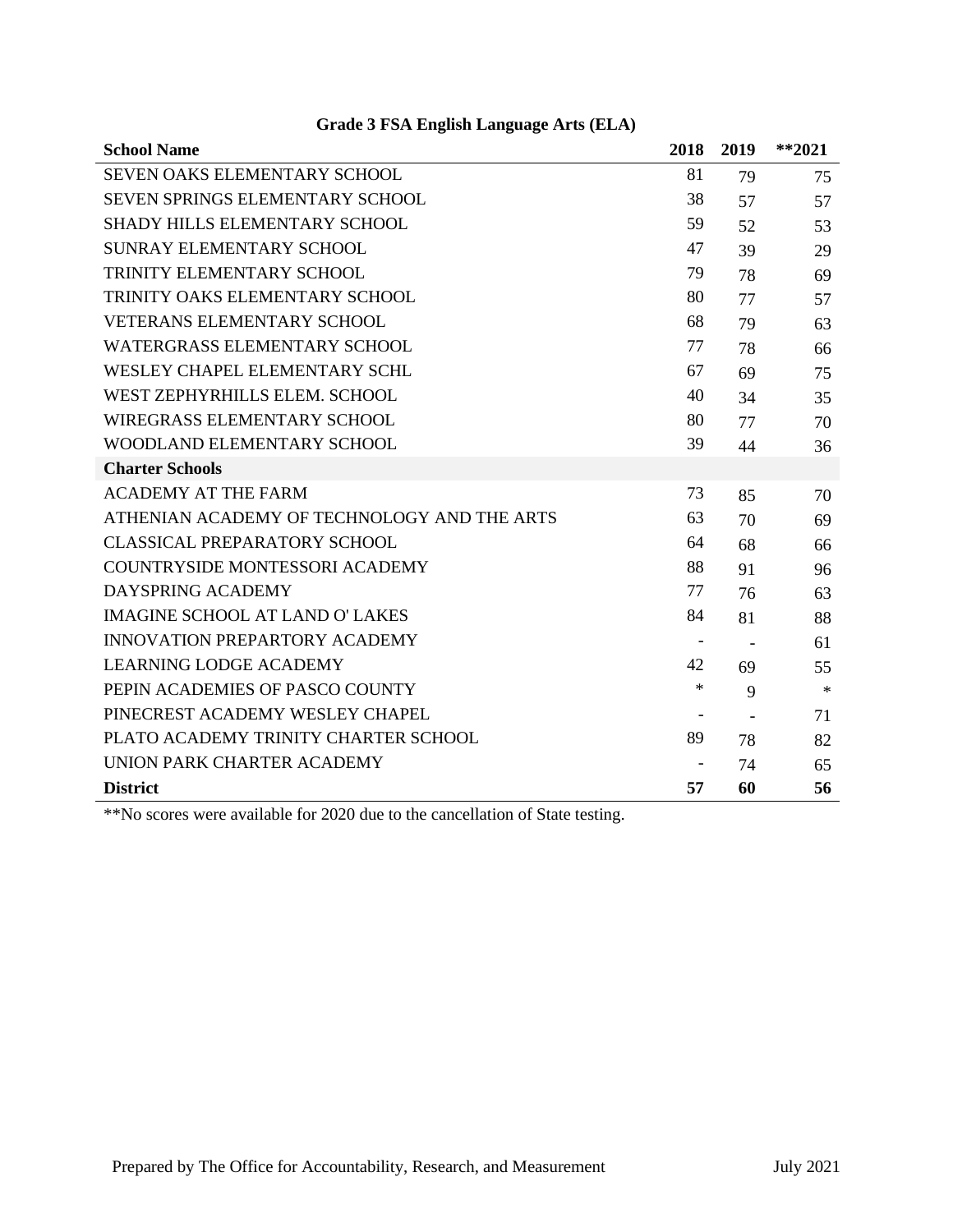| <b>School Name</b>                       | 2018   | 2019 | $*$ *2021 |
|------------------------------------------|--------|------|-----------|
| ANCLOTE ELEMENTARY SCHOOL                | 40     | 60   | 42        |
| BEXLEY ELEMENTARY SCHOOL                 | 63     | 74   | 60        |
| <b>CALUSA ELEMENTARY SCHOOL</b>          | 30     | 33   | 28        |
| <b>CENTENNIAL ELEMENTARY SCHOOL</b>      | 45     | 53   | 40        |
| <b>CHASCO ELEMENTARY SCHOOL</b>          | 34     | 37   | 37        |
| CHESTER W. TAYLOR, JR. ELEMENTARY SCHOOL | 51     | 59   | 43        |
| <b>CONNERTON ELEMENTARY SCHOOL</b>       | 66     | 55   | 57        |
| COTEE RIVER ELEMENTARY SCHOOL            | 42     | 55   | 40        |
| <b>CYPRESS ELEMENTARY SCHOOL</b>         | 54     | 63   | 43        |
| DEER PARK ELEMENTARY SCHOOL              | 65     | 70   | 57        |
| DENHAM OAKS ELEMENTARY SCHOOL            | 74     | 64   | 52        |
| DOUBLE BRANCH ELEMENTARY SCHOOL          | 60     | 70   | 58        |
| DR. MARY GIELLA ELEMENTARY SCHOOL        | 44     | 51   | 41        |
| FOX HOLLOW ELEMENTARY SCHOOL             | 41     | 45   | 25        |
| <b>GULF HIGHLANDS ELEMENTARY SCHOOL</b>  | 47     | 46   | 26        |
| <b>GULF TRACE ELEMENTARY SCHOOL</b>      | 45     | 43   | 39        |
| <b>GULFSIDE ELEMENTARY SCHOOL</b>        | 34     | 42   | 37        |
| HUDSON ELEMENTARY SCHOOL                 | 22     | 36   |           |
| <b>JAMES M. MARLOWE ELEM. SCHOOL</b>     | 46     | 45   | 35        |
| LACOOCHEE ELEMENTARY SCHOOL              | 45     | 42   | 25        |
| LAKE MYRTLE ELEMENTARY SCHOOL            | 68     | 62   | 58        |
| LONGLEAF ELEMENTARY SCHOOL               | 69     | 75   | 73        |
| MITTYE P. LOCKE ELEM. SCHOOL             | 55     | 45   | 29        |
| MOON LAKE ELEMENTARY SCHOOL              | 47     | 61   | 25        |
| NEW RIVER ELEMENTARY SCHOOL              | 56     | 53   | 39        |
| NORTHWEST ELEMENTARY SCHOOL              | 43     | 51   | 24        |
| OAKSTEAD ELEMENTARY SCHOOL               | 81     | 70   | 75        |
| <b>ODESSA ELEMENTARY SCHOOL</b>          | 78     | 84   | 71        |
| PASCO ELEMENTARY SCHOOL                  | 38     | 43   | 24        |
| PASCO VIRTUAL INSTRUCTION                | $\ast$ | ∗    | 63        |
| PINE VIEW ELEMENTARY SCHOOL              | 67     | 67   | 62        |
| <b>QUAIL HOLLOW ELEMENTARY SCHOOL</b>    | 52     | 65   | 53        |
| RICHEY ELEMENTARY SCHOOL                 | 43     | 40   | 31        |
| RODNEY B. COX ELEMENTARY SCHL            | 22     | 23   | 19        |
| SAN ANTONIO ELEMENTARY SCHOOL            | 58     | 53   | 47        |
| <b>SAND PINE ELEMENTARY SCHOOL</b>       | 68     | 70   | 64        |
| SANDERS MEMORIAL ELEMENTARY SCHOOL       | 73     | 80   | 76        |
| SCHRADER ELEMENTARY SCHOOL               | 44     | 51   | 35        |

# **Grade 4 FSA English Language Arts (ELA)**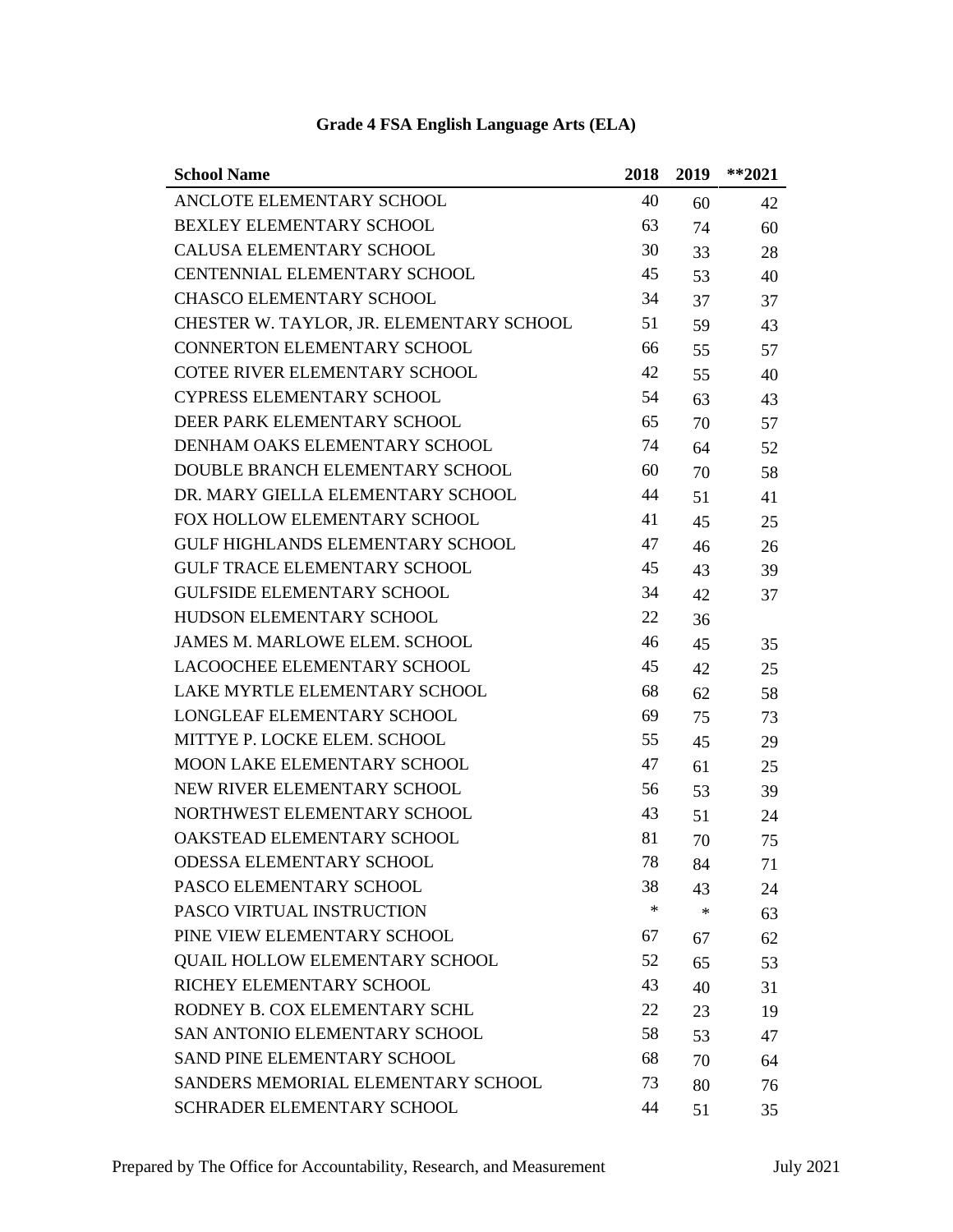| <b>School Name</b>                     | 2018                     | 2019                     | $*$ *2021 |
|----------------------------------------|--------------------------|--------------------------|-----------|
| SEVEN OAKS ELEMENTARY SCHOOL           | 68                       | 72                       | 65        |
| <b>SEVEN SPRINGS ELEMENTARY SCHOOL</b> | 35                       | 49                       | 44        |
| <b>SHADY HILLS ELEMENTARY SCHOOL</b>   | 53                       | 61                       | 46        |
| SUNRAY ELEMENTARY SCHOOL               | 41                       | 48                       | 29        |
| TRINITY ELEMENTARY SCHOOL              | 76                       | 89                       | 76        |
| TRINITY OAKS ELEMENTARY SCHOOL         | 67                       | 66                       | 73        |
| <b>VETERANS ELEMENTARY SCHOOL</b>      | 72                       | 60                       | 71        |
| <b>WATERGRASS ELEMENTARY SCHOOL</b>    | 67                       | 69                       | 61        |
| WESLEY CHAPEL ELEMENTARY SCHL          | 64                       | 68                       | 59        |
| WEST ZEPHYRHILLS ELEM. SCHOOL          | 50                       | 37                       | 30        |
| <b>WIREGRASS ELEMENTARY SCHOOL</b>     | 60                       | 72                       | 70        |
| WOODLAND ELEMENTARY SCHOOL             | 35                       | 52                       | 31        |
| <b>Charter Schools</b>                 |                          |                          |           |
| <b>ACADEMY AT THE FARM</b>             | 73                       | 66                       | 63        |
| ATHENIAN ACADEMY OF TECHNOLOGY AND THE | 45                       |                          |           |
| <b>ARTS</b>                            |                          | 65                       | 50        |
| <b>CLASSICAL PREPARATORY SCHOOL</b>    | 55                       | 64                       | 56        |
| <b>COUNTRYSIDE MONTESSORI ACADEMY</b>  | 91                       | 81                       | 87        |
| DAYSPRING ACADEMY                      | 67                       | 77                       | 69        |
| <b>IMAGINE SCHOOL AT LAND O' LAKES</b> | 72                       | 80                       | 80        |
| INNOVATION PREPARATORY ACADEMY         | $\overline{\phantom{a}}$ | $\overline{\phantom{a}}$ | 62        |
| <b>LEARNING LODGE ACADEMY</b>          | 52                       | 38                       | 60        |
| PINECREST ACADEMY WESLEY CHAPEL        |                          | $\overline{\phantom{a}}$ | 65        |
| PEPIN ACADEMIES OF PASCO COUNTY        | $\ast$                   | $\overline{7}$           | $\ast$    |
| PLATO ACADEMY TRINITY CHARTER SCHOOL   | $\qquad \qquad -$        | 60                       | 52        |
| UNION PARK CHARTER ACADEMY             |                          | 69                       | 70        |
| <b>District</b>                        | 55                       | 59                       | 51        |

# **Grade 4 FSA English Language Arts (ELA)**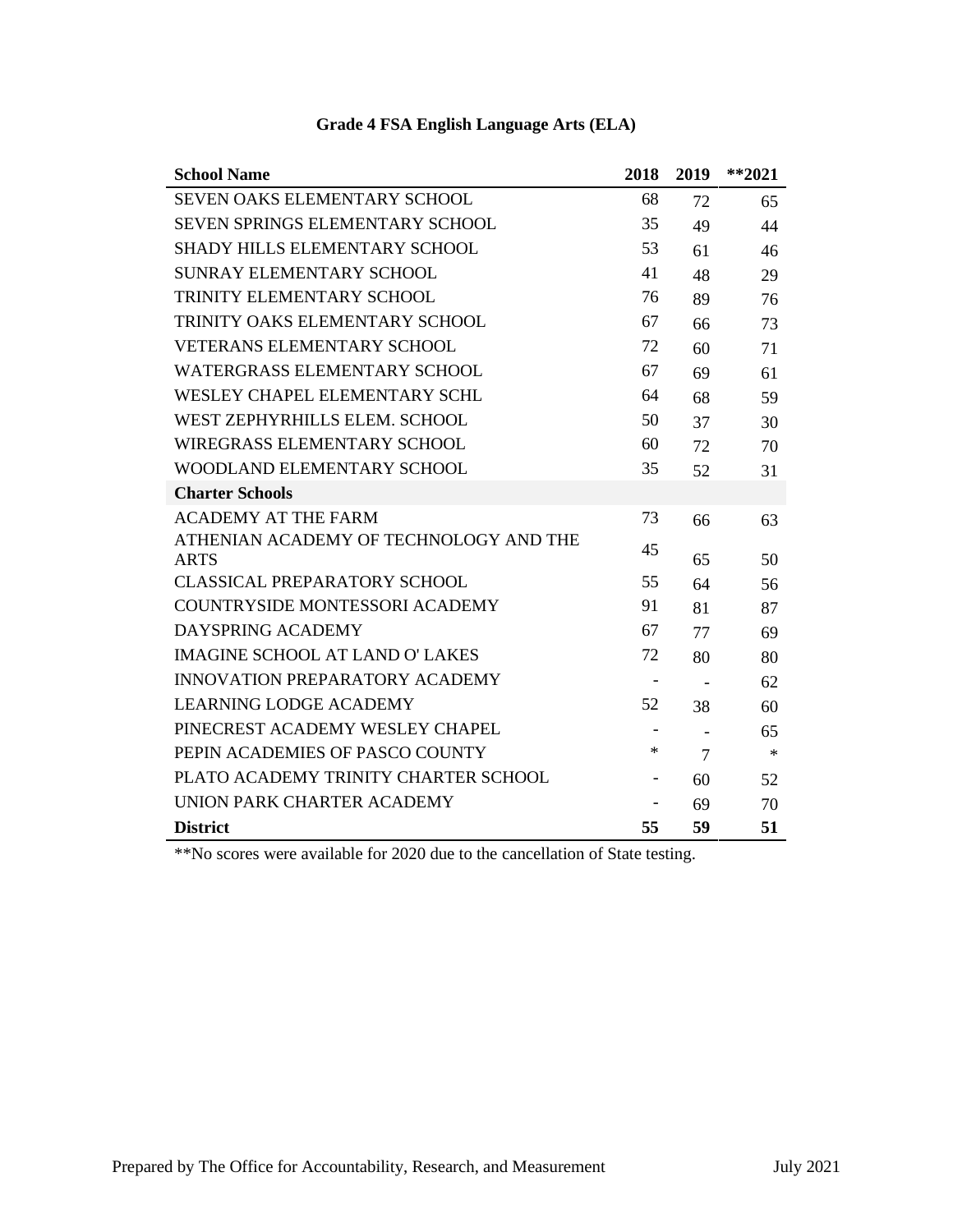| <b>School Name</b>                       | 2018 | 2019   | $**2021$ |
|------------------------------------------|------|--------|----------|
| ANCLOTE ELEMENTARY SCHOOL                | 44   | 44     | 23       |
| <b>BEXLEY ELEMENTARY SCHOOL</b>          | 66   | 66     | 56       |
| <b>CALUSA ELEMENTARY SCHOOL</b>          | 43   | 33     | 23       |
| CENTENNIAL ELEMENTARY SCHOOL             | 45   | 37     | 40       |
| <b>CHASCO ELEMENTARY SCHOOL</b>          | 34   | 37     | 25       |
| CHESTER W. TAYLOR, JR. ELEMENTARY SCHOOL | 54   | 54     | 30       |
| CONNERTON ELEMENTARY SCHOOL              | 49   | 60     | 60       |
| COTEE RIVER ELEMENTARY SCHOOL            | 48   | 48     | 38       |
| <b>CYPRESS ELEMENTARY SCHOOL</b>         | 48   | 49     | 43       |
| DEER PARK ELEMENTARY SCHOOL              | 64   | 64     | 65       |
| DENHAM OAKS ELEMENTARY SCHOOL            | 65   | 68     | 69       |
| DOUBLE BRANCH ELEMENTARY SCHOOL          | 68   | 64     | 58       |
| DR. MARY GIELLA ELEMENTARY SCHOOL        | 47   | 50     | 40       |
| FOX HOLLOW ELEMENTARY SCHOOL             | 37   | 35     | 20       |
| <b>GULF HIGHLANDS ELEMENTARY SCHOOL</b>  | 49   | 44     | 39       |
| <b>GULF TRACE ELEMENTARY SCHOOL</b>      | 44   | 48     | 34       |
| <b>GULFSIDE ELEMENTARY SCHOOL</b>        | 45   | 38     | 44       |
| JAMES M. MARLOWE ELEM. SCHOOL            | 36   | 40     | 31       |
| <b>LACOOCHEE ELEMENTARY SCHOOL</b>       | 40   | 35     | 33       |
| LAKE MYRTLE ELEMENTARY SCHOOL            | 57   | 71     | 57       |
| LONGLEAF ELEMENTARY SCHOOL               | 72   | 78     | 69       |
| MITTYE P. LOCKE ELEM. SCHOOL             | 57   | 53     | 36       |
| MOON LAKE ELEMENTARY SCHOOL              | 55   | 46     | 34       |
| NEW RIVER ELEMENTARY SCHOOL              | 61   | 49     | 39       |
| NORTHWEST ELEMENTARY SCHOOL              | 45   | 36     | 22       |
| OAKSTEAD ELEMENTARY SCHOOL               | 73   | 80     | 79       |
| <b>ODESSA ELEMENTARY SCHOOL</b>          | 70   | 72     | 69       |
| PASCO ELEMENTARY SCHOOL                  | 29   | 37     | 32       |
| PASCO VIRTUAL INSTRUCTION                | ∗    | $\ast$ | 59       |
| PINE VIEW ELEMENTARY SCHOOL              | 65   | 60     | 51       |
| <b>QUAIL HOLLOW ELEMENTARY SCHOOL</b>    | 67   | 56     | 49       |
| RICHEY ELEMENTARY SCHOOL                 | 38   | 38     | 28       |
| RODNEY B. COX ELEMENTARY SCHL            | 48   | 14     | 15       |
| SAN ANTONIO ELEMENTARY SCHOOL            | 47   | 59     | 49       |
| <b>SAND PINE ELEMENTARY SCHOOL</b>       | 61   | 71     | 72       |
| SANDERS MEMORIAL ELEMENTARY SCHOOL       | 78   | 83     | 67       |

# **Grade 5 FSA English Language Arts (ELA)**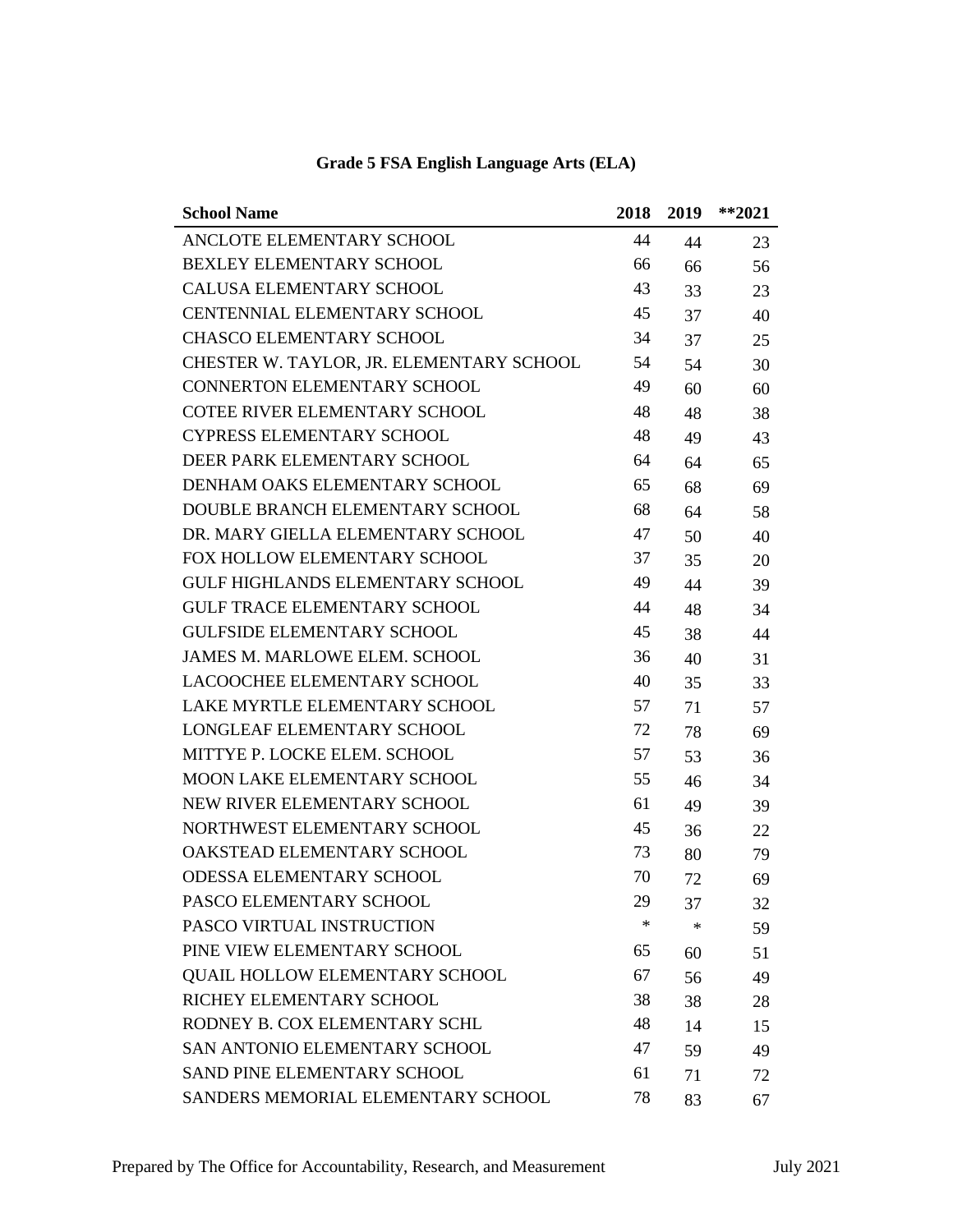| <b>School Name</b>                     | 2018   | 2019                     | $**2021$ |
|----------------------------------------|--------|--------------------------|----------|
| <b>SCHRADER ELEMENTARY SCHOOL</b>      | 49     | 49                       | 38       |
| <b>SEVEN OAKS ELEMENTARY SCHOOL</b>    | 67     | 71                       | 71       |
| <b>SEVEN SPRINGS ELEMENTARY SCHOOL</b> | 44     | 35                       | 39       |
| <b>SHADY HILLS ELEMENTARY SCHOOL</b>   | 49     | 51                       | 36       |
| <b>SUNRAY ELEMENTARY SCHOOL</b>        | 49     | 29                       | 24       |
| TRINITY ELEMENTARY SCHOOL              | 67     | 85                       | 71       |
| TRINITY OAKS ELEMENTARY SCHOOL         | 65     | 73                       | 64       |
| <b>VETERANS ELEMENTARY SCHOOL</b>      | 76     | 65                       | 68       |
| WATERGRASS ELEMENTARY SCHOOL           | 57     | 53                       | 59       |
| WESLEY CHAPEL ELEMENTARY SCHL          | 69     | 63                       | 70       |
| WEST ZEPHYRHILLS ELEM. SCHOOL          | 36     | 32                       | 33       |
| WIREGRASS ELEMENTARY SCHOOL            | 73     | 69                       | 66       |
| WOODLAND ELEMENTARY SCHOOL             | 46     | 36                       | 26       |
| <b>Charter Schools</b>                 |        |                          |          |
| <b>ACADEMY AT THE FARM</b>             | 77     | 88                       | 83       |
| ATHENIAN ACADEMY OF TECHNOLOGY AND THE | 55     |                          |          |
| <b>ARTS</b>                            |        | 51                       | 55       |
| <b>CLASSICAL PREPARATORY SCHOOL</b>    | 50     | 52                       | 64       |
| <b>COUNTRYSIDE MONTESSORI ACADEMY</b>  | 83     | 93                       | 76       |
| DAYSPRING ACADEMY                      | 59     | 70                       | 56       |
| <b>IMAGINE SCHOOL AT LAND O' LAKES</b> | 76     | 67                       | 68       |
| <b>INNOVATION PREPARATORY ACADEMY</b>  | -      | $\overline{\phantom{a}}$ | 58       |
| <b>LEARNING LODGE ACADEMY</b>          | 67     | 64                       | 20       |
| PEPIN ACADEMIES OF PASCO COUNTY        | $\ast$ | $\ast$                   | $\ast$   |
| PLATO ACADEMY TRINITY CHARTER SCHOOL   |        |                          | 66       |
| PINECREST ACADEMY WESLEY CHAPEL        |        | $\overline{\phantom{a}}$ | 67       |
| UNION PARK CHARTER ACADEMY             |        | 69                       | 69       |
| <b>District</b>                        | 56     | 55                       | 51       |

# **Grade 5 FSA English Language Arts (ELA)**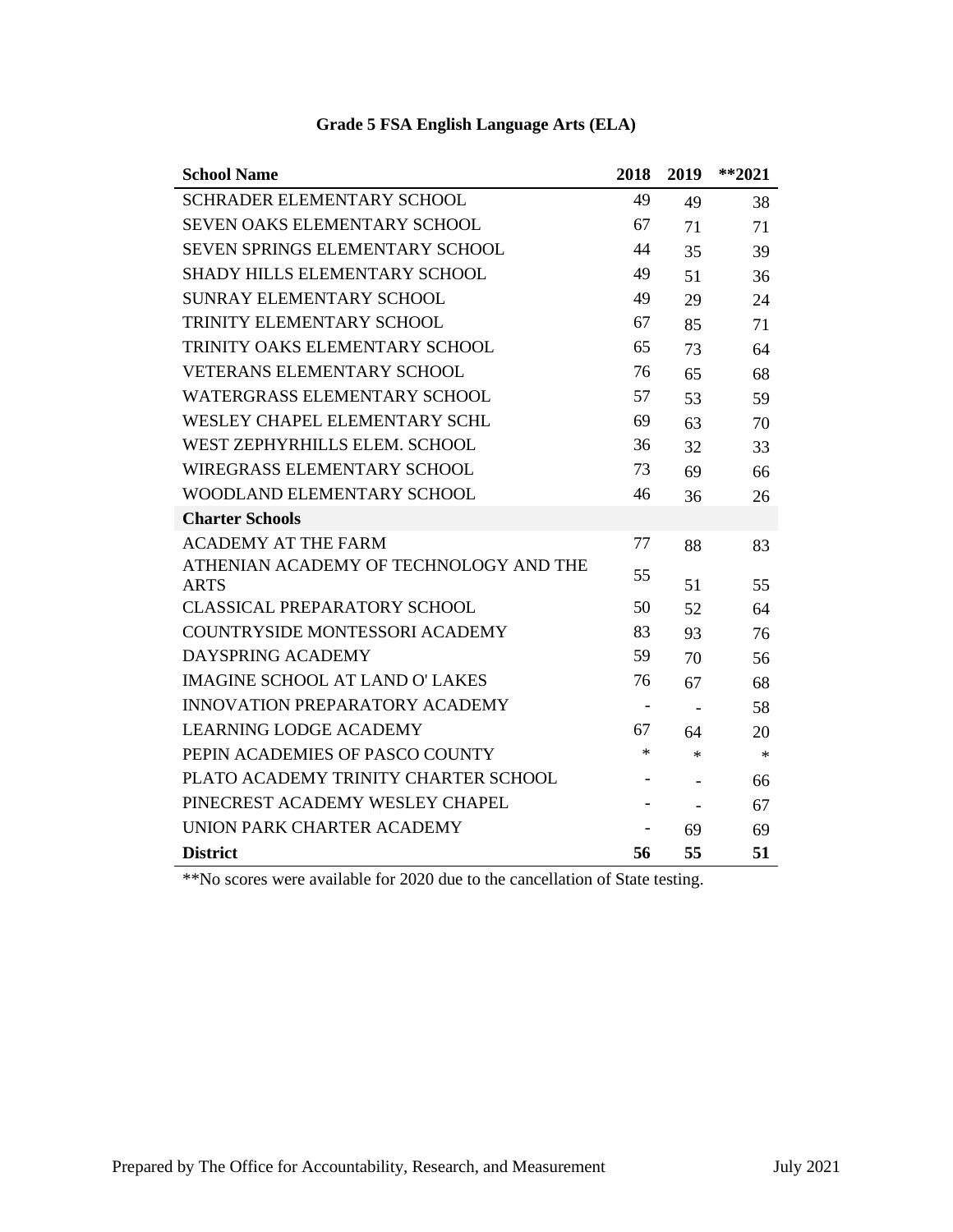| <b>School Name</b>                      | 2018   | 2019   | $*$ *2021 |
|-----------------------------------------|--------|--------|-----------|
| <b>ACHIEVE CENTER OF PASCO</b>          | $\ast$ | $\ast$ | $\ast$    |
| BAYONET POINT MIDDLE SCHOOL             | 39     | 42     | 30        |
| <b>CENTENNIAL MIDDLE SCHOOL</b>         | 32     | 45     | 40        |
| <b>CHARLES S. RUSHE MIDDLE SCHOOL</b>   | 69     | 72     | 64        |
| <b>CHASCO MIDDLE SCHOOL</b>             | 39     | 39     | 32        |
| <b>CYPRESS CREEK MIDDLE SCHOOL</b>      |        | $\sim$ | 60        |
| <b>CYPRESS CREEK MIDDLE/HIGH SCHOOL</b> | 59     | 61     |           |
| <b>CREWS LAKE MIDDLE SCHOOL.</b>        | 37     | 51     | 38        |
| DR. JOHN LONG MIDDLE SCHOOL             | 63     | 69     | 64        |
| <b>GULF MIDDLE SCHOOL</b>               | 37     | 40     | 35        |
| <b>HUDSON MIDDLE SCHOOL</b>             | 25     | 33     | 25        |
| <b>JAMES IRVIN EDUCATION CENTER</b>     | $\ast$ | $\ast$ | $\ast$    |
| PASCO ESCHOOL-VIRTUAL FRANCHISE         | 70     | 80     | 77        |
| PASCO MIDDLE SCHOOL                     | 46     | 48     | 42        |
| PAUL R. SMITH MIDDLE SCHOOL             | 33     | 44     | 39        |
| PINE VIEW MIDDLE SCHOOL                 | 60     | 59     | 49        |
| RAYMOND B. STEWART MIDDLE SCHL          | 33     | 38     | 28        |
| RIVER RIDGE MIDDLE SCHOOL               | 50     | 55     | 46        |
| <b>SCHWETTMAN EDUCATION CENTER</b>      | $\ast$ | $\ast$ | $\ast$    |
| <b>SEVEN SPRINGS MIDDLE SCHOOL</b>      | 70     | 74     | 68        |
| THOMAS E. WEIGHTMAN MIDDLE SCHOOL       | 61     | 64     | 56        |
| <b>Charter Schools</b>                  |        |        |           |
| <b>ACADEMY AT THE FARM</b>              | 81     | 76     | 74        |
| ATHENIAN ACADEMY OF TECHNOLOGY AND      | 34     |        |           |
| THE ARTS                                |        | 49     | 51        |
| <b>CLASSICAL PREPARATORY SCHOOL</b>     | 75     | 70     | 51        |
| <b>COUNTRYSIDE MONTESSORI ACADEMY</b>   | 83     | 87     | 84        |
| DAYSPRING ACADEMY                       | 75     | 75     | 64        |
| <b>IMAGINE SCHOOL AT LAND O' LAKES</b>  | 80     | 70     | 70        |
| <b>INNOVATION PREPARATORY ACADEMY</b>   |        |        | 60        |
| <b>LEARNING LODGE ACADEMY</b>           |        |        | 47        |
| PEPIN ACADEMIES OF PASCO COUNTY         | $\ast$ | ∗      | $\ast$    |
| PINECREST ACADEMY WESLEY CHAPEL         |        |        | 66        |
| PLATO ACADEMY TRINITY CHARTER SCHOOL    |        |        | 76        |
| UNION PARK CHARTER ACADEMY              |        | 63     | 72        |
| <b>District</b>                         | 51     | 56     | 51        |

# **Grade 6 FSA English Language Arts (ELA)**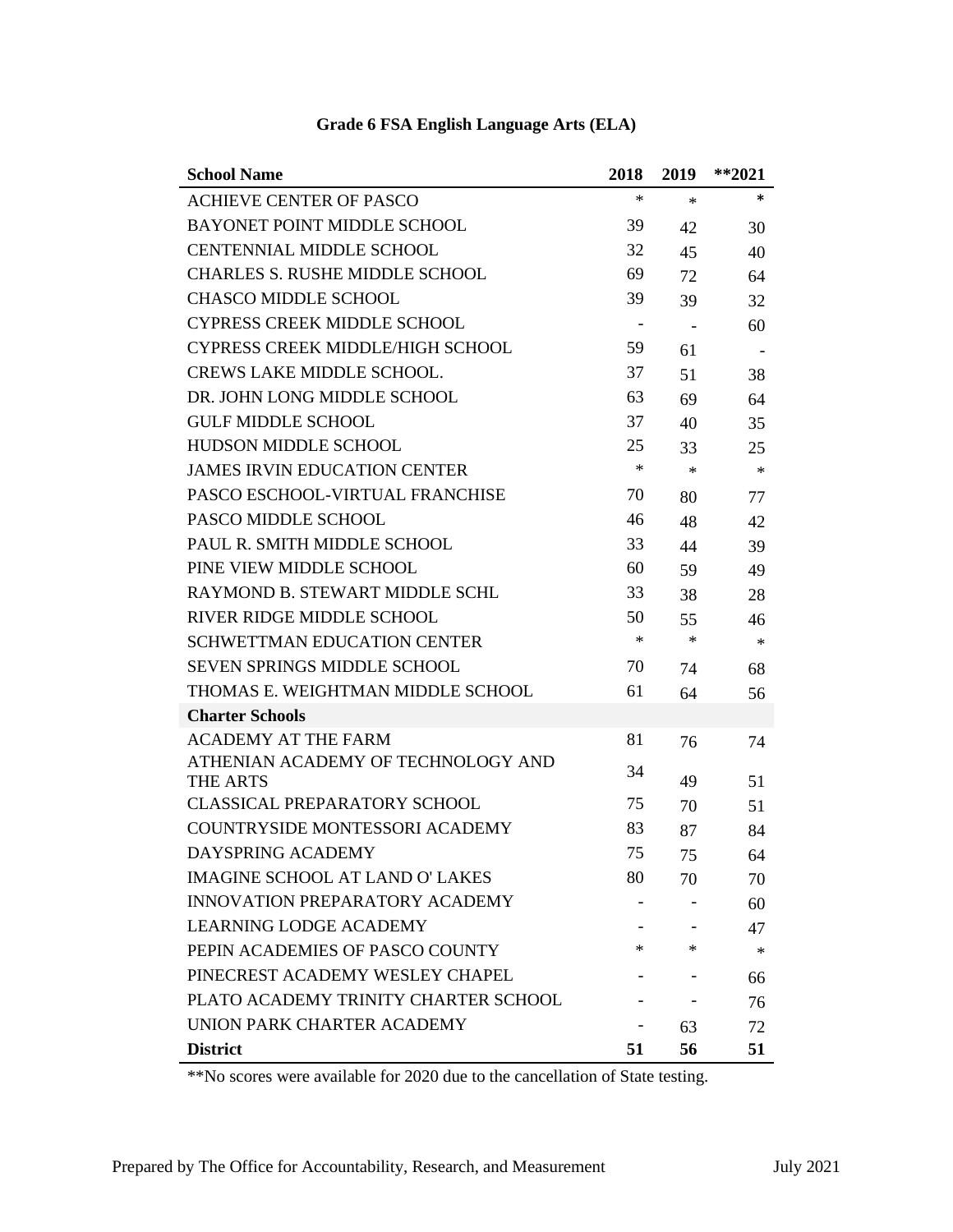| <b>School Name</b>                                          | 2018                     | 2019                     | $**2021$ |
|-------------------------------------------------------------|--------------------------|--------------------------|----------|
| <b>ACHIEVE CENTER OF PASCO</b>                              | $\ast$                   | $\ast$                   | $\ast$   |
| <b>BAYONET POINT MIDDLE SCHOOL</b>                          | 38                       | 42                       | 37       |
| <b>CENTENNIAL MIDDLE SCHOOL</b>                             | 37                       | 35                       | 35       |
| <b>CHARLES S. RUSHE MIDDLE SCHOOL</b>                       | 65                       | 65                       | 60       |
| <b>CHASCO MIDDLE SCHOOL</b>                                 | 34                       | 43                       | 26       |
| <b>CREWS LAKE MIDDLE SCHOOL.</b>                            | 43                       | 39                       | 39       |
| <b>CYPRESS CREEK MIDDLE SCHOOL</b>                          | $\overline{\phantom{a}}$ | $\overline{\phantom{a}}$ | 49       |
| <b>CYPRESS CREEK MIDDLE/HIGH SCHOOL</b>                     | 51                       | 53                       |          |
| DR. JOHN LONG MIDDLE SCHOOL                                 | 73                       | 68                       | 58       |
| <b>GULF MIDDLE SCHOOL</b>                                   | 33                       | 32                       | 23       |
| <b>HUDSON MIDDLE SCHOOL</b>                                 | 29                       | 26                       | 23       |
| <b>JAMES IRVIN EDUCATION CENTER</b>                         | $\ast$                   | $\ast$                   | $\ast$   |
| PASCO ESCHOOL-VIRTUAL FRANCHISE                             | 59                       | 80                       | 68       |
| PASCO MIDDLE SCHOOL                                         | 36                       | 45                       | 35       |
| PAUL R. SMITH MIDDLE SCHOOL                                 | 41                       | 37                       | 32       |
| PINE VIEW MIDDLE SCHOOL                                     | 50                       | 58                       | 50       |
| RAYMOND B. STEWART MIDDLE SCHL                              | 36                       | 35                       | 31       |
| RIVER RIDGE MIDDLE SCHOOL                                   | 58                       | 46                       | 31       |
| <b>SCHWETTMAN EDUCATION CENTER</b>                          | $\ast$                   | 8                        | $\ast$   |
| <b>SEVEN SPRINGS MIDDLE SCHOOL</b>                          | 69                       | 70                       | 60       |
| THOMAS E. WEIGHTMAN MIDDLE SCHOOL                           | 63                       | 59                       | 51       |
| <b>Charter Schools</b>                                      |                          |                          |          |
| <b>ACADEMY AT THE FARM</b>                                  | 77                       | 65                       | 65       |
| ATHENIAN ACADEMY OF TECHNOLOGY                              | 46                       |                          |          |
| <b>AND THE ARTS</b><br><b>CLASSICAL PREPARATORY SCHOOL</b>  | 42                       | 53                       | 73       |
| <b>COUNTRYSIDE MONTESSORI ACADEMY</b>                       | 93                       | 55                       | 47       |
|                                                             |                          | 88                       | 93       |
| DAYSPRING ACADEMY<br><b>IMAGINE SCHOOL AT LAND O' LAKES</b> | 73                       | 78                       | 68       |
| <b>LEARNING LODGE ACADEMY</b>                               | 60                       | 70                       | 70       |
|                                                             |                          |                          | 44<br>*  |
| PEPIN ACADEMIES OF PASCO COUNTY                             | 12                       | 6                        |          |
| UNION PARK CHARTER ACADEMY                                  |                          |                          | 69       |
| <b>District</b>                                             | 51                       | 51                       | 46       |

**Grade 7 FSA English Language Arts (ELA)**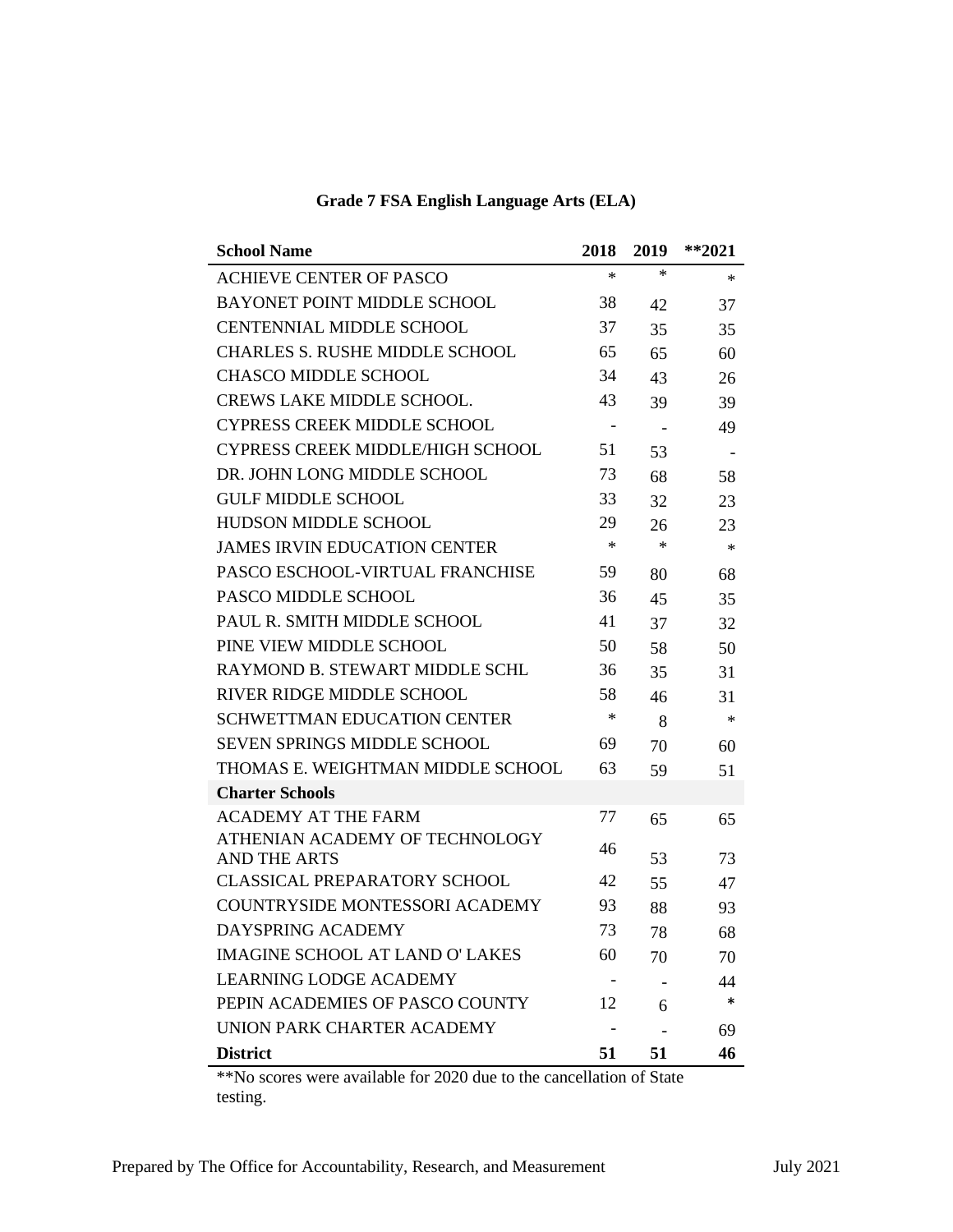| <b>School Name</b>                                    | 2018                     | 2019 | $**2021$ |
|-------------------------------------------------------|--------------------------|------|----------|
| <b>ACHIEVE CENTER OF PASCO</b>                        | *                        | 8    | $\ast$   |
| <b>BAYONET POINT MIDDLE SCHOOL</b>                    | 41                       | 41   | 35       |
| <b>CENTENNIAL MIDDLE SCHOOL</b>                       | 46                       | 49   | 50       |
| <b>CHARLES S. RUSHE MIDDLE SCHOOL</b>                 | 67                       | 68   | 62       |
| <b>CHASCO MIDDLE SCHOOL</b>                           | 53                       | 42   | 36       |
| <b>CREWS LAKE MIDDLE SCHOOL.</b>                      | 46                       | 50   | 40       |
| <b>CYPRESS CREEK MIDDLE SCHOOL</b>                    | $\overline{\phantom{a}}$ |      | 62       |
| <b>CYPRESS CREEK MIDDLE/HIGH SCHOOL</b>               | 60                       | 57   |          |
| DR. JOHN LONG MIDDLE SCHOOL                           | 75                       | 78   | 65       |
| <b>GULF MIDDLE SCHOOL</b>                             | 40                       | 42   | 29       |
| <b>HUDSON MIDDLE SCHOOL</b>                           | 34                       | 43   | 36       |
| <b>JAMES IRVIN EDUCATION CENTER</b>                   | 6                        | 15   | $\ast$   |
| PASCO ESCHOOL-VIRTUAL FRANCHISE                       | 85                       | 79   | 72       |
| <b>PASCO MIDDLE SCHOOL</b>                            | 40                       | 42   | 38       |
| PAUL R. SMITH MIDDLE SCHOOL                           | 48                       | 46   | 43       |
| PINE VIEW MIDDLE SCHOOL                               | 70                       | 62   | 56       |
| RAYMOND B. STEWART MIDDLE SCHL                        | 49                       | 48   | 31       |
| RIVER RIDGE MIDDLE SCHOOL                             | 60                       | 58   | 49       |
| <b>SCHWETTMAN EDUCATION CENTER</b>                    | ∗                        | 20   | ∗        |
| <b>SEVEN SPRINGS MIDDLE SCHOOL</b>                    | 74                       | 76   | 68       |
| <b>SHERIFF'S DETENTION CENTER</b>                     | ∗                        |      |          |
| THOMAS E. WEIGHTMAN MIDDLE SCHOOL                     | 64                       | 67   | 55       |
| <b>Charter Schools</b>                                |                          |      |          |
| <b>ACADEMY AT THE FARM</b>                            | 83                       | 84   | 76       |
| ATHENIAN ACADEMY OF TECHNOLOGY<br><b>AND THE ARTS</b> | 64                       | 69   | 86       |
| <b>CLASSICAL PREPARATORY SCHOOL</b>                   | 64                       | 74   | 52       |
| COUNTRYSIDE MONTESSORI ACADEMY                        | 89                       | 89   | 79       |
| DAYSPRING ACADEMY                                     | 82                       | 79   | 58       |
| <b>IMAGINE SCHOOL AT LAND O' LAKES</b>                | 76                       | 75   | 80       |
| PEPIN ACADEMIES OF PASCO COUNTY                       | 8                        | 12   | ∗        |
| UNION PARK CHARTER ACADEMY                            |                          |      | 78       |
| <b>District</b>                                       | 58                       | 58   | 52       |

#### **Grade 8 FSA English Language Arts (ELA)**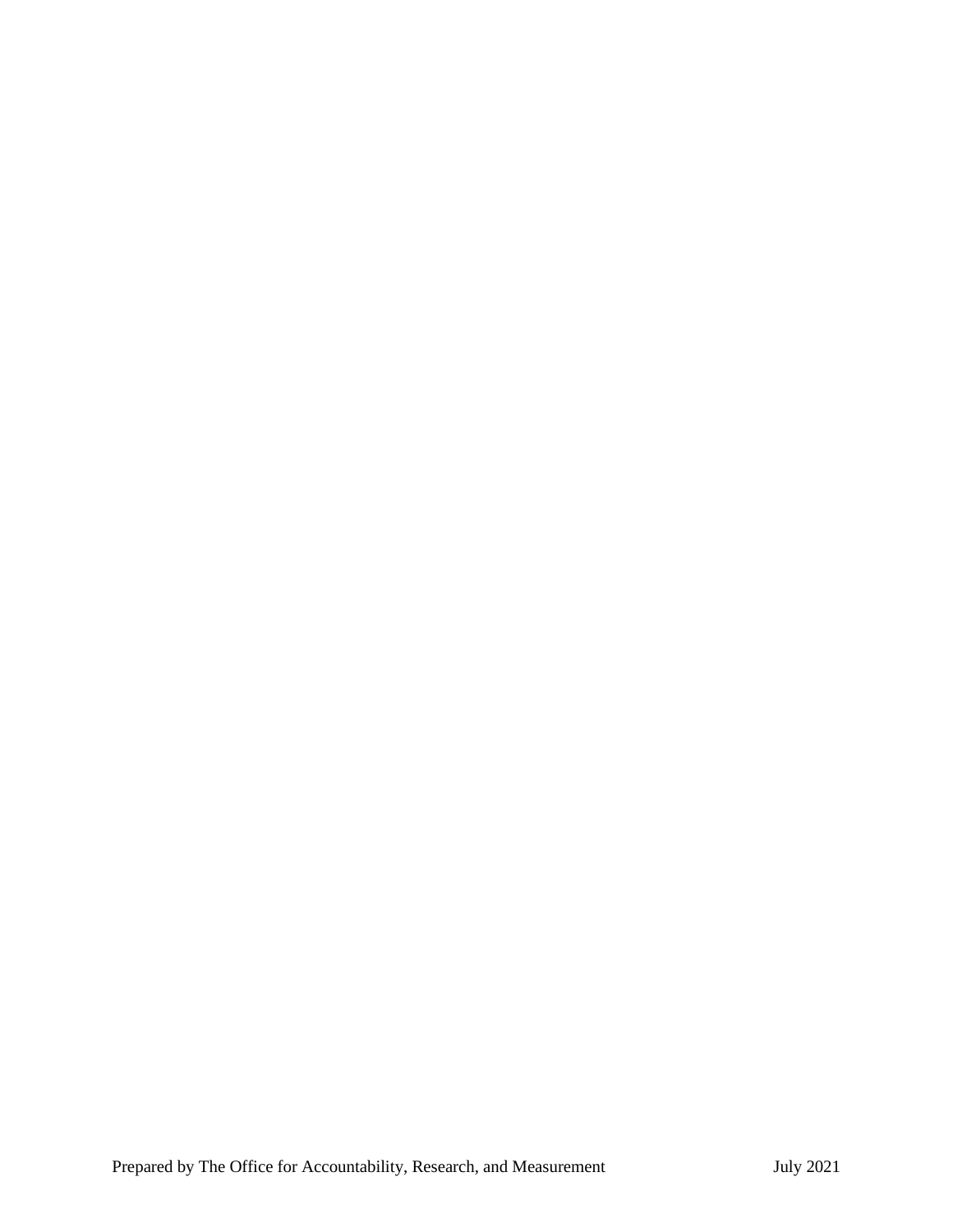| <b>School Name</b>                      | 2018                     | 2019   | $**2021$ |
|-----------------------------------------|--------------------------|--------|----------|
| <b>ACHIEVE CENTER OF PASCO</b>          | *                        | $\ast$ | $\ast$   |
| <b>ANCLOTE HIGH SCHOOL</b>              | 42                       | 47     | 31       |
| <b>CYPRESS CREEK HIGH SCHOOL</b>        | $\overline{\phantom{a}}$ |        | 56       |
| <b>CYPRESS CREEK MIDDLE/HIGH SCHOOL</b> | 66                       | 54     |          |
| <b>FIVAY HIGH SCHOOL</b>                | 34                       | 33     | 27       |
| <b>GULF HIGH SCHOOL</b>                 | 41                       | 39     | 29       |
| <b>HUDSON HIGH SCHOOL</b>               | 47                       | 45     | 36       |
| <b>JAMES IRVIN EDUCATION CENTER</b>     | *                        | 15     | $\ast$   |
| <b>JAMES W. MITCHELL HIGH SCHOOL</b>    | 68                       | 71     | 64       |
| <b>LAND O' LAKES HIGH SCHOOL</b>        | 67                       | 74     | 62       |
| PASCO ESCHOOL-VIRTUAL FRANCHISE         | 80                       | 79     | 69       |
| PASCO HIGH SCHOOL                       | 46                       | 49     | 40       |
| RIVER RIDGE HIGH SCHOOL                 | 58                       | 61     | 51       |
| <b>SCHWETTMAN EDUCATION CENTER</b>      | *                        | 6      | $*$      |
| <b>SHERIFF'S DETENTION CENTER</b>       | ∗                        |        |          |
| <b>SUNLAKE HIGH SCHOOL</b>              | 77                       | 69     | 64       |
| WENDELL KRINN TECHNICAL HIGH            |                          |        |          |
| <b>SCHOOL</b>                           |                          | 70     | 71       |
| WESLEY CHAPEL HIGH SCHOOL               | 55                       | 59     | 61       |
| <b>WIREGRASS RANCH HIGH SCHOOL</b>      | 74                       | 71     | 67       |
| ZEPHYRHILLS HIGH SCHOOL                 | 32                       | 49     | 35       |
| <b>Charter Schools</b>                  |                          |        |          |
| <b>CLASSICAL PREPARATORY SCHOOL</b>     | 76                       | 74     | 55       |
| DAYSPRING ACADEMY                       | 86                       | 88     | 81       |
| PEPIN ACADEMIES OF PASCO COUNTY         | ∗                        | 10     | $\ast$   |
| <b>District</b>                         | 55                       | 57     | 51       |

# **Grade 9 FSA English Language Arts (ELA)**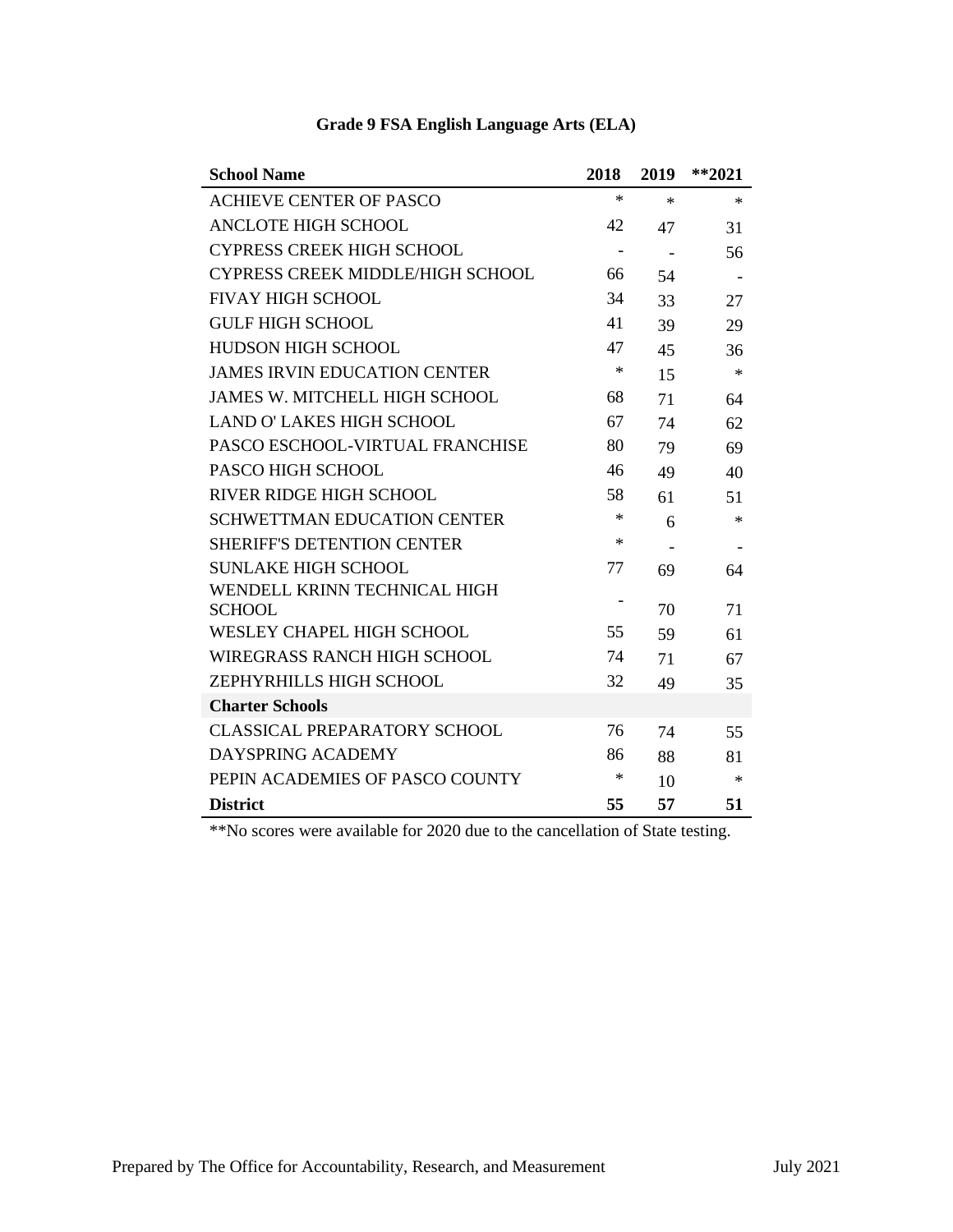| <b>Grade 10 FSA English Language Arts (ELA)</b> |  |  |  |  |
|-------------------------------------------------|--|--|--|--|
|-------------------------------------------------|--|--|--|--|

| 2018 | 20 |
|------|----|
|      |    |

**2018 2019 \*\*2021**

| <b>School Name</b>                   | $\frac{0}{0}$<br><b>Passing</b> | Level<br>$3 - 5$<br>(%)  | $\frac{0}{0}$<br>Passing | Level<br>$3 - 5$<br>(%)  | $\frac{0}{0}$<br><b>Passing</b> | Level<br>$3 - 5$<br>(%) |
|--------------------------------------|---------------------------------|--------------------------|--------------------------|--------------------------|---------------------------------|-------------------------|
| <b>ACHIEVE CENTER OF PASCO</b>       | $\ast$                          | $\ast$                   | $\ast$                   | $\ast$                   | $\ast$                          | $*$                     |
| <b>ANCLOTE HIGH SCHOOL</b>           | 43                              | 43                       | 43                       | 43                       | 45                              | 45                      |
| <b>CYPRESS CREEK HIGH SCHOOL</b>     | $\overline{\phantom{a}}$        | $\overline{\phantom{a}}$ | $\blacksquare$           | $\overline{\phantom{a}}$ | 55                              | 55                      |
| CYPRESS CREEK MIDDLE/HIGH SCHOOL     | 53                              | 53                       | 57                       | 57                       | $\blacksquare$                  |                         |
| <b>FIVAY HIGH SCHOOL</b>             | 38                              | 38                       | 25                       | 25                       | 29                              | 29                      |
| <b>GULF HIGH SCHOOL</b>              | 45                              | 45                       | 41                       | 41                       | 35                              | 35                      |
| HUDSON HIGH SCHOOL                   | 43                              | 43                       | 45                       | 45                       | 42                              | 42                      |
| <b>JAMES IRVIN EDUCATION CENTER</b>  | $\ast$                          | $\ast$                   | $\ast$                   | $\ast$                   | $\ast$                          | $\ast$                  |
| <b>JAMES W. MITCHELL HIGH SCHOOL</b> | 69                              | 69                       | 66                       | 66                       | 64                              | 64                      |
| <b>LAND O' LAKES HIGH SCHOOL</b>     | 68                              | 68                       | 63                       | 63                       | 65                              | 65                      |
| PASCO ESCHOOL-VIRTUAL FRANCHISE      | 81                              | 81                       | 71                       | 71                       | 79                              | 79                      |
| PASCO HIGH SCHOOL                    | 49                              | 49                       | 48                       | 48                       | 41                              | 41                      |
| <b>RIVER RIDGE HIGH SCHOOL</b>       | 54                              | 54                       | 53                       | 53                       | 55                              | 55                      |
| <b>SCHWETTMAN EDUCATION CENTER</b>   | $\ast$                          | $\ast$                   | $\ast$                   | $\ast$                   | $\ast$                          | $\ast$                  |
| <b>SHERIFF'S DETENTION CENTER</b>    | $\ast$                          | $\ast$                   | $\ast$                   | $\ast$                   |                                 |                         |
| <b>SUNLAKE HIGH SCHOOL</b>           | 64                              | 64                       | 67                       | 67                       | 67                              | 67                      |
| WENDELL KRINN TECHNICAL HIGH         | $\overline{\phantom{a}}$        |                          |                          |                          |                                 |                         |
| <b>SCHOOL</b>                        |                                 |                          | 68                       | 68                       | 69                              | 69                      |
| <b>WESLEY CHAPEL HIGH SCHOOL</b>     | 56                              | 56                       | 50                       | 50                       | 55                              | 55                      |
| <b>WIREGRASS RANCH HIGH SCHOOL</b>   | 71                              | 71                       | 73                       | 73                       | 71                              | 71                      |
| ZEPHYRHILLS HIGH SCHOOL              | 38                              | 38                       | 37                       | 37                       | 36                              | 36                      |
| <b>Charter Schools</b>               |                                 |                          |                          |                          |                                 |                         |
| <b>CLASSICAL PREPARATORY SCHOOL</b>  | 75                              | 75                       | 67                       | 67                       | 58                              | 58                      |
| DAYSPRING ACADEMY                    | 90                              | 90                       | 92                       | 92                       | 81                              | 81                      |
| PEPIN ACADEMIES OF PASCO COUNTY      | $\ast$                          | $\ast$                   | $\ast$                   | $\ast$                   | 9                               | 9                       |
| <b>District</b>                      | 55                              | 55                       | 53                       | 53                       | 53                              | 53                      |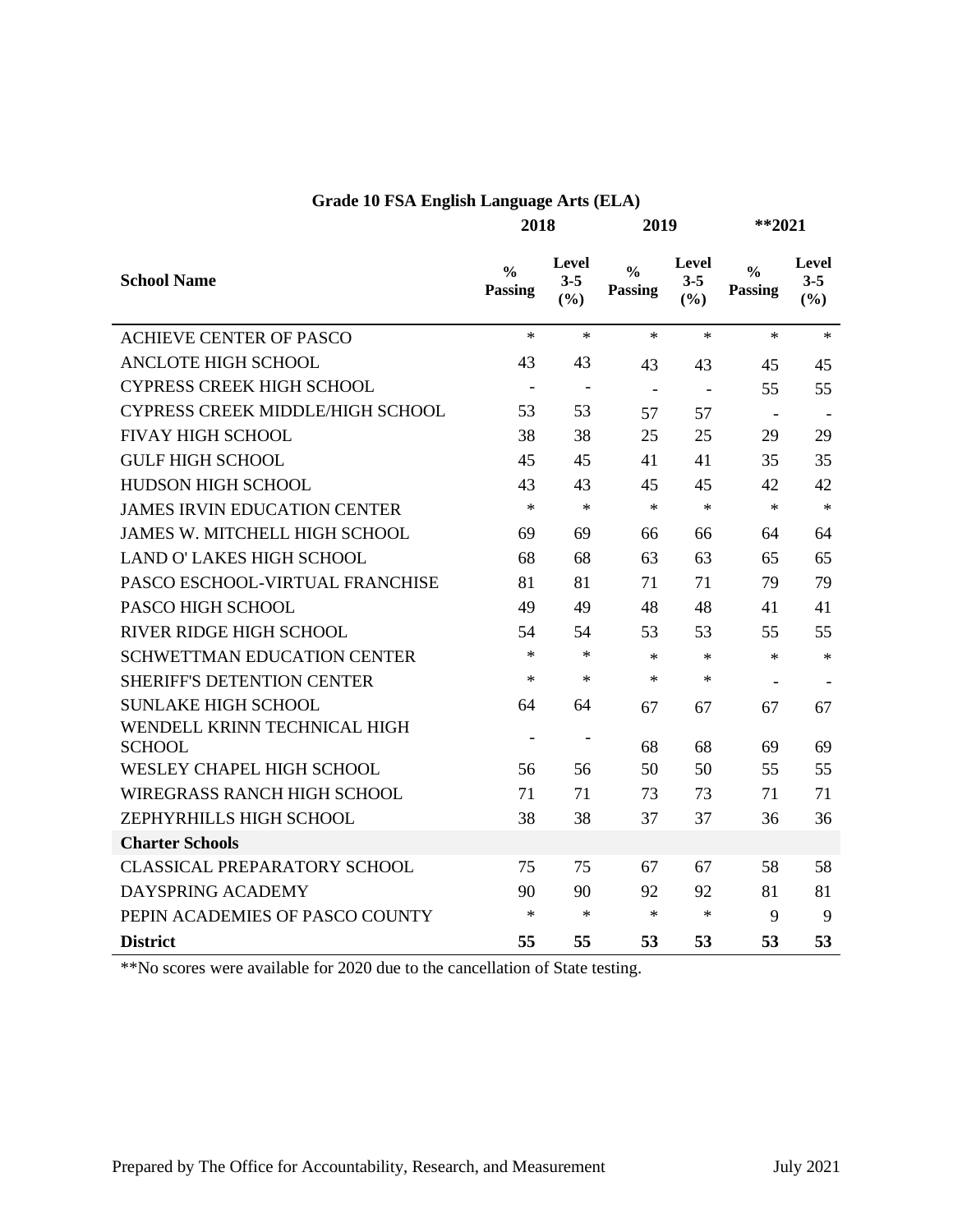| <b>School Name</b>                       | 2018   | 2019   | $*$ *2021 |
|------------------------------------------|--------|--------|-----------|
| ANCLOTE ELEMENTARY SCHOOL                | 45     | 36     | 44        |
| BEXLEY ELEMENTARY SCHOOL                 | 81     | 77     | 61        |
| <b>CALUSA ELEMENTARY SCHOOL</b>          | 28     | 30     | 27        |
| <b>CENTENNIAL ELEMENTARY SCHOOL</b>      | 52     | 66     | 48        |
| <b>CHASCO ELEMENTARY SCHOOL</b>          | 36     | 35     | 21        |
| CHESTER W. TAYLOR, JR. ELEMENTARY SCHOOL | 58     | 50     | 32        |
| CONNERTON ELEMENTARY SCHOOL              | 48     | 64     | 36        |
| <b>COTEE RIVER ELEMENTARY SCHOOL</b>     | 45     | 42     | 30        |
| <b>CYPRESS ELEMENTARY SCHOOL</b>         | 68     | 53     | 34        |
| DEER PARK ELEMENTARY SCHOOL              | 64     | 63     | 52        |
| DENHAM OAKS ELEMENTARY SCHOOL            | 72     | 60     | 51        |
| DOUBLE BRANCH ELEMENTARY SCHOOL          | 64     | 59     | 63        |
| DR. MARY GIELLA ELEMENTARY SCHOOL        | 51     | 61     | 54        |
| FOX HOLLOW ELEMENTARY SCHOOL             | 42     | 37     | 18        |
| <b>GULF HIGHLANDS ELEMENTARY SCHOOL</b>  | 43     | 45     | 32        |
| <b>GULF TRACE ELEMENTARY SCHOOL</b>      | 48     | 35     | 32        |
| <b>GULFSIDE ELEMENTARY SCHOOL</b>        | 52     | 35     | 21        |
| <b>JAMES M. MARLOWE ELEM. SCHOOL</b>     | 40     | 46     | 33        |
| LACOOCHEE ELEMENTARY SCHOOL              | 51     | 49     | 49        |
| LAKE MYRTLE ELEMENTARY SCHOOL            | 70     | 72     | 53        |
| LONGLEAF ELEMENTARY SCHOOL               | 82     | 80     | 63        |
| MITTYE P. LOCKE ELEM. SCHOOL             | 52     | 47     | 44        |
| MOON LAKE ELEMENTARY SCHOOL              | 51     | 54     | 28        |
| NEW RIVER ELEMENTARY SCHOOL              | 57     | 50     | 29        |
| NORTHWEST ELEMENTARY SCHOOL              | 51     | 40     | 35        |
| OAKSTEAD ELEMENTARY SCHOOL               | 85     | 86     | 73        |
| <b>ODESSA ELEMENTARY SCHOOL</b>          | 86     | 89     | 82        |
| PASCO ELEMENTARY SCHOOL                  | 39     | 47     | 27        |
| PASCO VIRTUAL INSTRUCTION                | $\ast$ | $\ast$ | 31        |
| PINE VIEW ELEMENTARY SCHOOL              | 61     | 65     | 58        |
| <b>QUAIL HOLLOW ELEMENTARY SCHOOL</b>    | 60     | 49     | 43        |
| RICHEY ELEMENTARY SCHOOL                 | 28     | 41     | 26        |
| RODNEY B. COX ELEMENTARY SCHOOL          | 30     | 33     | 26        |
| SAN ANTONIO ELEMENTARY SCHOOL            | 53     | 53     | 55        |
| SAND PINE ELEMENTARY SCHOOL              | 62     | 81     | 73        |
| SANDERS MEMORIAL ELEMENTARY SCHOOL       | 93     | 90     | 80        |

#### **Grade 3 FSA Mathematics**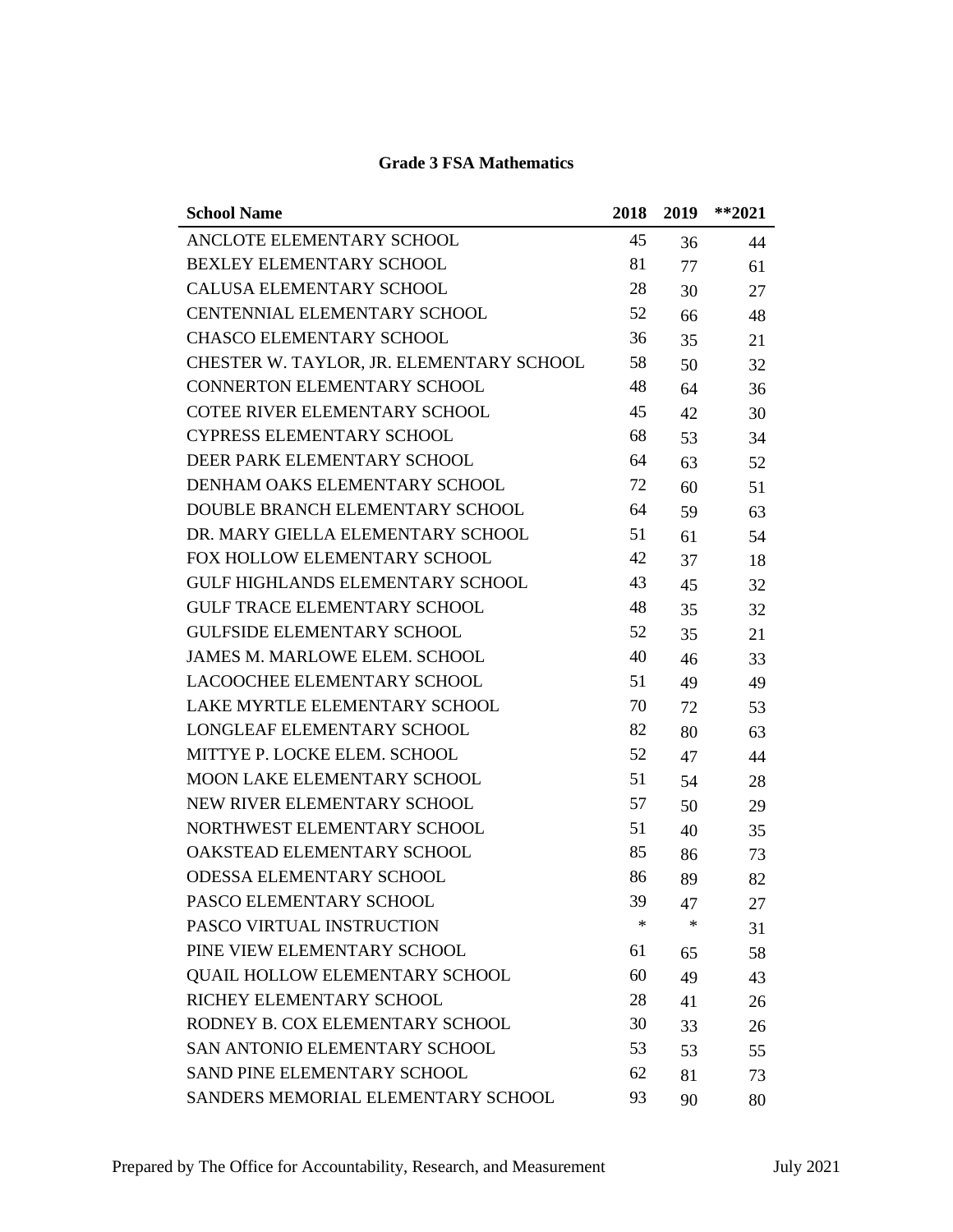| <b>School Name</b>                                    | 2018                     | 2019                     | $**2021$ |
|-------------------------------------------------------|--------------------------|--------------------------|----------|
| <b>SCHRADER ELEMENTARY SCHOOL</b>                     | 45                       | 43                       | 32       |
| <b>SEVEN OAKS ELEMENTARY SCHOOL</b>                   | 76                       | 74                       | 65       |
| SEVEN SPRINGS ELEMENTARY SCHOOL                       | 41                       | 57                       | 52       |
| <b>SHADY HILLS ELEMENTARY SCHOOL</b>                  | 51                       | 63                       | 37       |
| <b>SUNRAY ELEMENTARY SCHOOL</b>                       | 46                       | 40                       | 20       |
| TRINITY ELEMENTARY SCHOOL                             | 85                       | 81                       | 73       |
| TRINITY OAKS ELEMENTARY SCHOOL                        | 79                       | 73                       | 57       |
| <b>VETERANS ELEMENTARY SCHOOL</b>                     | 77                       | 87                       | 56       |
| WATERGRASS ELEMENTARY SCHOOL                          | 80                       | 67                       | 42       |
| WESLEY CHAPEL ELEMENTARY SCHOOL                       | 75                       | 58                       | 62       |
| WEST ZEPHYRHILLS ELEM. SCHOOL                         | 42                       | 21                       | 21       |
| <b>WIREGRASS ELEMENTARY SCHOOL</b>                    | 80                       | 76                       | 62       |
| WOODLAND ELEMENTARY SCHOOL                            | 44                       | 39                       | 36       |
| <b>Charter Schools</b>                                |                          |                          |          |
| <b>ACADEMY AT THE FARM</b>                            | 82                       | 81                       | 67       |
| ATHENIAN ACADEMY OF TECHNOLOGY AND THE<br><b>ARTS</b> | 63                       | 70                       | 62       |
| <b>CLASSICAL PREPARATORY SCHOOL</b>                   | 68                       | 63                       | 41       |
| <b>COUNTRYSIDE MONTESSORI ACADEMY</b>                 | 77                       | 80                       | 90       |
| DAYSPRING ACADEMY                                     | 78                       | 76                       | 73       |
| <b>IMAGINE SCHOOL AT LAND O' LAKES</b>                | 76                       | 68                       | 74       |
| <b>INNOVATION PREPARATORY ACADEMY</b>                 | $\overline{\phantom{a}}$ | $\overline{\phantom{a}}$ | 49       |
| <b>LEARNING LODGE ACADEMY</b>                         | 34                       | 55                       | 24       |
| PEPIN ACADEMIES OF PASCO COUNTY                       | $\ast$                   | 10                       | $\ast$   |
| PINECREST ACADEMY WESLEY CHAPEL                       |                          | $\overline{\phantom{a}}$ | 63       |
| PLATO ACADEMY TRINITY CHARTER SCHOOL                  | 89                       | 76                       | 74       |
| UNION PARK CHARTER ACADEMY                            |                          | 72                       | 71       |
| <b>District</b>                                       | 59                       | 59                       | 49       |

#### **Grade 3 FSA Mathematics**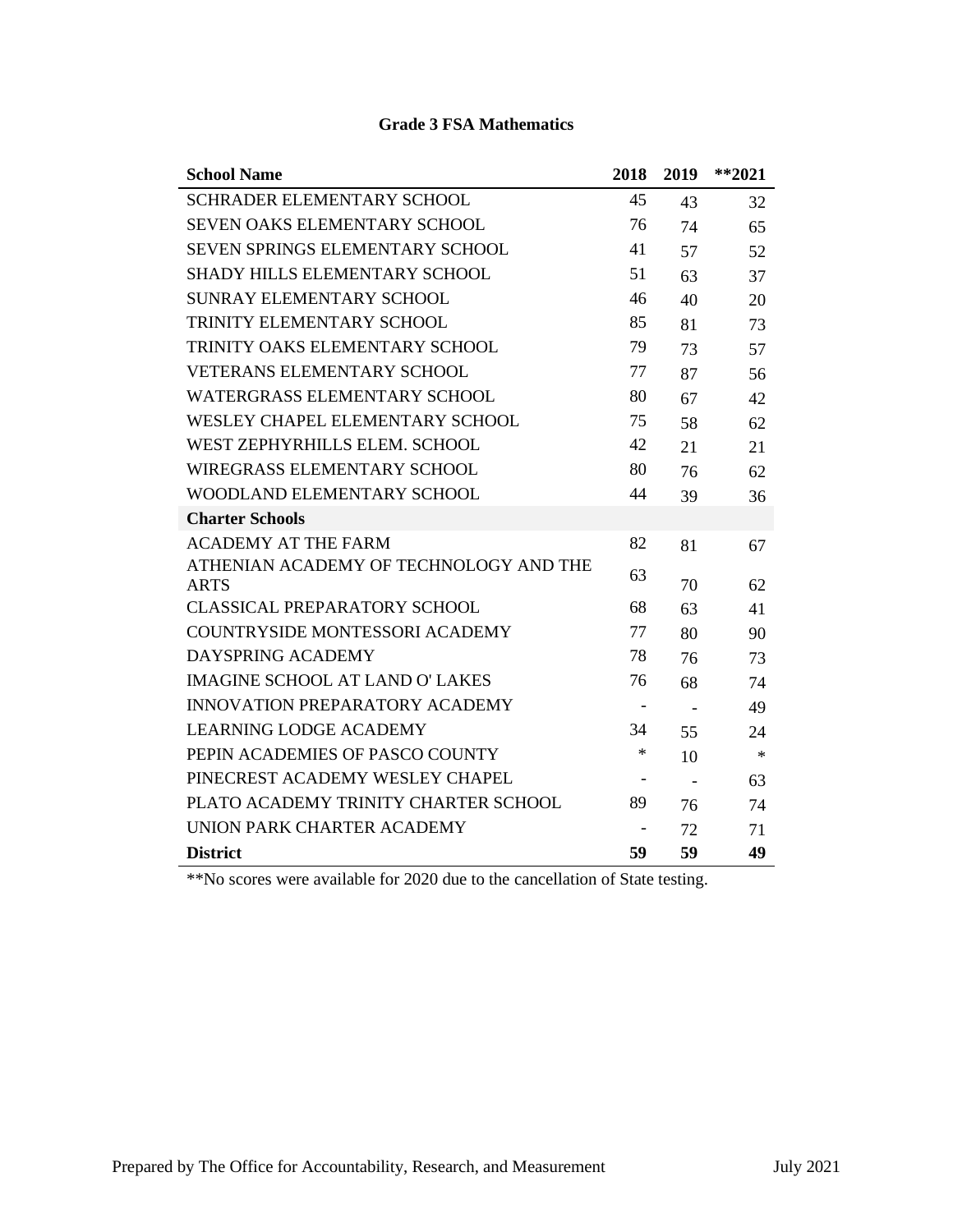| <b>School Name</b>                                 | 2018   | 2019   | $*$ *2021 |
|----------------------------------------------------|--------|--------|-----------|
| ANCLOTE ELEMENTARY SCHOOL                          | 44     | 51     | 36        |
| BEXLEY ELEMENTARY SCHOOL                           | 71     | 83     | 62        |
| <b>CALUSA ELEMENTARY SCHOOL</b>                    | 40     | 37     | 27        |
| <b>CENTENNIAL ELEMENTARY SCHOOL</b>                | 51     | 53     | 40        |
| <b>CHASCO ELEMENTARY SCHOOL</b>                    | 40     | 46     | 34        |
| CHESTER W. TAYLOR, JR. ELEMENTARY<br><b>SCHOOL</b> | 65     | 52     | 35        |
| <b>CONNERTON ELEMENTARY SCHOOL</b>                 | 66     | 49     | 59        |
| <b>COTEE RIVER ELEMENTARY SCHOOL</b>               | 47     | 45     | 44        |
| <b>CYPRESS ELEMENTARY SCHOOL</b>                   | 57     | 62     | 48        |
| DEER PARK ELEMENTARY SCHOOL                        | 69     | 68     | 58        |
| DENHAM OAKS ELEMENTARY SCHOOL                      | 74     | 72     | 49        |
| DOUBLE BRANCH ELEMENTARY SCHOOL                    | 58     | 68     | 51        |
| DR. MARY GIELLA ELEMENTARY SCHOOL                  | 56     | 50     | 56        |
| FOX HOLLOW ELEMENTARY SCHOOL                       | 43     | 44     | 22        |
| <b>GULF HIGHLANDS ELEMENTARY SCHOOL</b>            | 42     | 45     | 23        |
| <b>GULF TRACE ELEMENTARY SCHOOL</b>                | 53     | 38     | 43        |
| <b>GULFSIDE ELEMENTARY SCHOOL</b>                  | 43     | 45     | 24        |
| <b>JAMES M. MARLOWE ELEM. SCHOOL</b>               | 40     | 52     | 37        |
| <b>LACOOCHEE ELEMENTARY SCHOOL</b>                 | 67     | 69     | 36        |
| LAKE MYRTLE ELEMENTARY SCHOOL                      | 80     | 70     | 55        |
| <b>LONGLEAF ELEMENTARY SCHOOL</b>                  | 81     | 78     | 73        |
| MITTYE P. LOCKE ELEM. SCHOOL                       | 64     | 55     | 31        |
| MOON LAKE ELEMENTARY SCHOOL                        | 58     | 66     | 25        |
| NEW RIVER ELEMENTARY SCHOOL                        | 54     | 46     | 42        |
| NORTHWEST ELEMENTARY SCHOOL                        | 43     | 44     | 22        |
| OAKSTEAD ELEMENTARY SCHOOL                         | 92     | 85     | 74        |
| <b>ODESSA ELEMENTARY SCHOOL</b>                    | 83     | 89     | 79        |
| PASCO ELEMENTARY SCHOOL                            | 45     | 65     | 32        |
| PASCO VIRTUAL INSTRUCTION                          | $\ast$ | $\ast$ | 49        |
| PINE VIEW ELEMENTARY SCHOOL                        | 70     | 69     | 61        |
| <b>QUAIL HOLLOW ELEMENTARY SCHOOL</b>              | 64     | 67     | 50        |
| RICHEY ELEMENTARY SCHOOL                           | 47     | 45     | 35        |
| RODNEY B. COX ELEMENTARY SCHL                      | 42     | 35     | 32        |
| SAN ANTONIO ELEMENTARY SCHOOL                      | 55     | 54     | 46        |
| SAND PINE ELEMENTARY SCHOOL                        | 70     | 64     | 57        |

# **Grade 4 FSA Mathematics**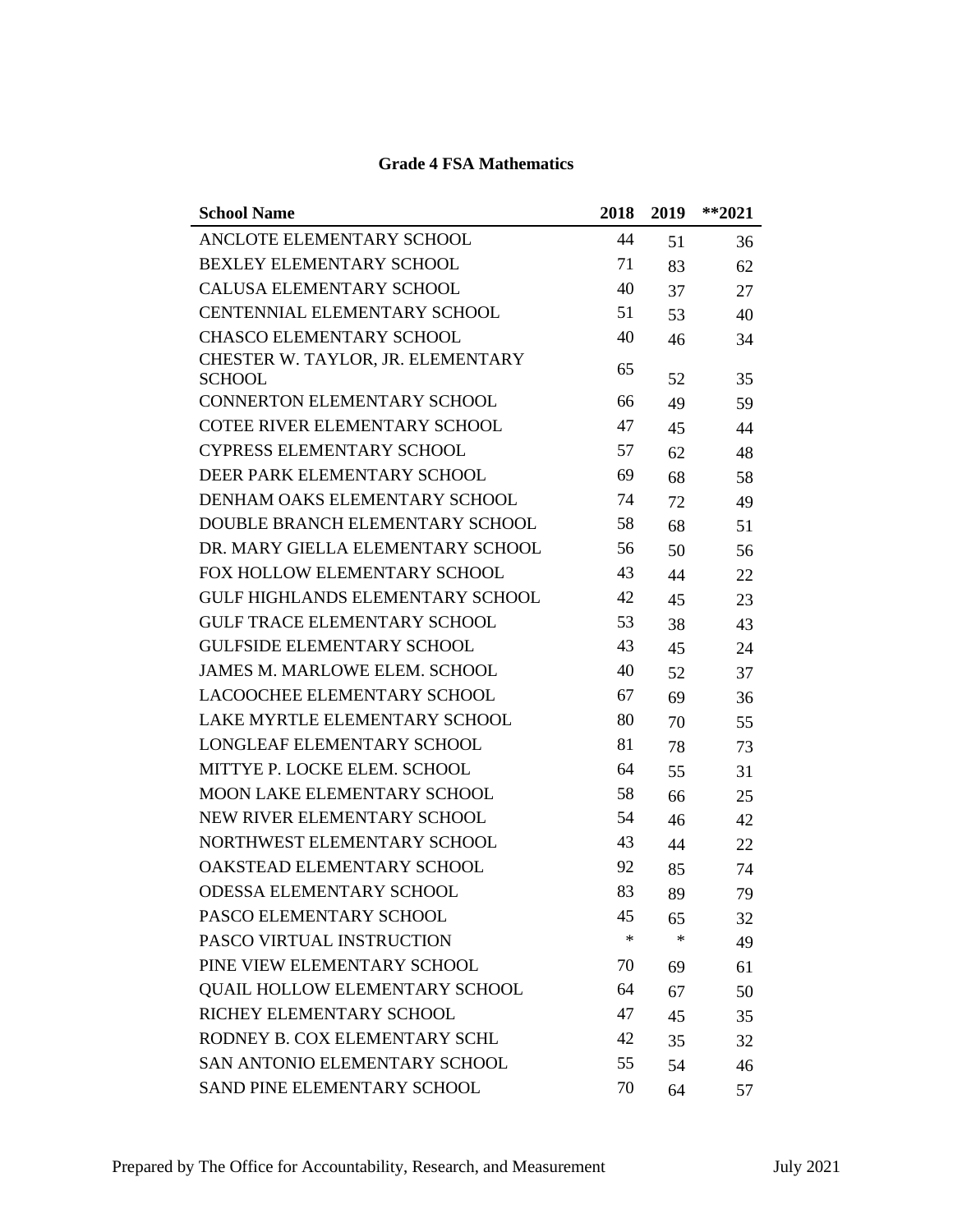| <b>School Name</b>                                    | 2018                     | 2019                     | $**2021$ |
|-------------------------------------------------------|--------------------------|--------------------------|----------|
| SANDERS MEMORIAL ELEMENTARY SCHOOL                    | 89                       | 80                       | 81       |
| <b>SCHRADER ELEMENTARY SCHOOL</b>                     | 46                       | 51                       | 37       |
| <b>SEVEN OAKS ELEMENTARY SCHOOL</b>                   | 65                       | 76                       | 69       |
| SEVEN SPRINGS ELEMENTARY SCHOOL                       | 45                       | 45                       | 33       |
| <b>SHADY HILLS ELEMENTARY SCHOOL</b>                  | 65                       | 72                       | 64       |
| <b>SUNRAY ELEMENTARY SCHOOL</b>                       | 61                       | 64                       | 37       |
| TRINITY ELEMENTARY SCHOOL                             | 83                       | 93                       | 83       |
| TRINITY OAKS ELEMENTARY SCHOOL                        | 73                       | 81                       | 71       |
| <b>VETERANS ELEMENTARY SCHOOL</b>                     | 73                       | 70                       | 59       |
| WATERGRASS ELEMENTARY SCHOOL                          | 64                       | 72                       | 50       |
| WESLEY CHAPEL ELEMENTARY SCHOOL                       | 61                       | 78                       | 64       |
| WEST ZEPHYRHILLS ELEM. SCHOOL                         | 46                       | 48                       | 34       |
| <b>WIREGRASS ELEMENTARY SCHOOL</b>                    | 54                       | 71                       | 59       |
| WOODLAND ELEMENTARY SCHOOL                            | 37                       | 58                       | 33       |
| <b>Charter Schools</b>                                |                          |                          |          |
| <b>ACADEMY AT THE FARM</b>                            | 73                       | 64                       | 46       |
| ATHENIAN ACADEMY OF TECHNOLOGY AND<br><b>THE ARTS</b> | 45                       | 61                       | 77       |
| <b>CLASSICAL PREPARATORY SCHOOL</b>                   | 48                       | 44                       | 50       |
| <b>COUNTRYSIDE MONTESSORI ACADEMY</b>                 | 82                       | 74                       | 74       |
| DAYSPRING ACADEMY                                     | 69                       | 84                       | 80       |
| <b>IMAGINE SCHOOL AT LAND O' LAKES</b>                | 73                       | 79                       | 64       |
| <b>INNOVATION PREPARATORY ACADEMY</b>                 | $\overline{\phantom{a}}$ |                          | 68       |
| <b>LEARNING LODGE ACADEMY</b>                         | 40                       | 55                       | 52       |
| PEPIN ACADEMIES OF PASCO COUNTY                       | $\ast$                   | $\ast$                   | $\ast$   |
| PINECREST ACADEMY WESLEY CHAPEL                       | $\blacksquare$           | $\overline{\phantom{a}}$ | 46       |
| PLATO ACADEMY TRINITY CHARTER SCHOOL                  | $\overline{\phantom{0}}$ | 71                       | 59       |
| UNION PARK CHARTER ACADEMY                            |                          | 75                       | 51       |
| <b>District</b>                                       | 59                       | 62                       | 50       |

#### **Grade 4 FSA Mathematics**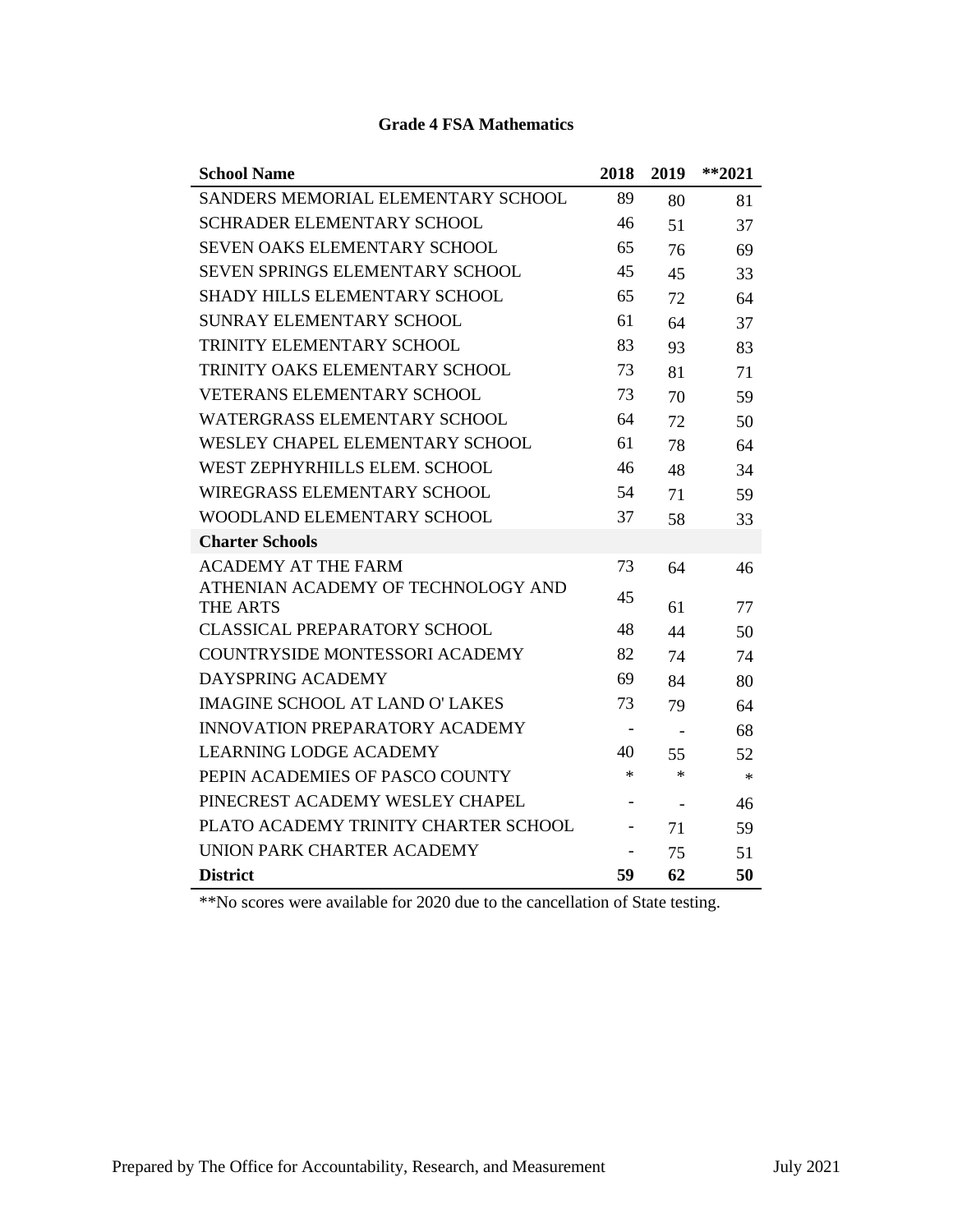| <b>School Name</b>                       | 2018   | 2019 | $**2021$ |
|------------------------------------------|--------|------|----------|
| ANCLOTE ELEMENTARY SCHOOL                | 34     | 49   | 31       |
| <b>BEXLEY ELEMENTARY SCHOOL</b>          | 63     | 73   | 57       |
| <b>CALUSA ELEMENTARY SCHOOL</b>          | 39     | 31   | 22       |
| <b>CENTENNIAL ELEMENTARY SCHOOL</b>      | 52     | 49   | 34       |
| <b>CHASCO ELEMENTARY SCHOOL</b>          | 44     | 39   | 22       |
| CHESTER W. TAYLOR, JR. ELEMENTARY SCHOOL | 61     | 58   | 28       |
| <b>CONNERTON ELEMENTARY SCHOOL</b>       | 44     | 53   | 49       |
| <b>COTEE RIVER ELEMENTARY SCHOOL</b>     | 44     | 38   | 31       |
| <b>CYPRESS ELEMENTARY SCHOOL</b>         | 45     | 48   | 44       |
| DEER PARK ELEMENTARY SCHOOL              | 53     | 64   | 63       |
| DENHAM OAKS ELEMENTARY SCHOOL            | 66     | 59   | 59       |
| DOUBLE BRANCH ELEMENTARY SCHOOL          | 71     | 58   | 54       |
| DR. MARY GIELLA ELEMENTARY SCHOOL        | 48     | 48   | 33       |
| FOX HOLLOW ELEMENTARY SCHOOL             | 37     | 34   | 21       |
| <b>GULF HIGHLANDS ELEMENTARY SCHOOL</b>  | 38     | 46   | 31       |
| <b>GULF TRACE ELEMENTARY SCHOOL</b>      | 59     | 65   | 40       |
| <b>GULFSIDE ELEMENTARY SCHOOL</b>        | 43     | 43   | 39       |
| <b>JAMES M. MARLOWE ELEM. SCHOOL</b>     | 42     | 50   | 32       |
| LACOOCHEE ELEMENTARY SCHOOL              | 63     | 55   | 63       |
| LAKE MYRTLE ELEMENTARY SCHOOL            | 60     | 77   | 51       |
| LONGLEAF ELEMENTARY SCHOOL               | 81     | 84   | 70       |
| MITTYE P. LOCKE ELEM. SCHOOL             | 54     | 55   | 30       |
| MOON LAKE ELEMENTARY SCHOOL              | 63     | 63   | 37       |
| NEW RIVER ELEMENTARY SCHOOL              | 64     | 53   | 37       |
| NORTHWEST ELEMENTARY SCHOOL              | 53     | 44   | 21       |
| OAKSTEAD ELEMENTARY SCHOOL               | 76     | 87   | 71       |
| <b>ODESSA ELEMENTARY SCHOOL</b>          | 77     | 84   | 69       |
| PASCO ELEMENTARY SCHOOL                  | 50     | 52   | 28       |
| PASCO VIRTUAL INSTRUCTION                | $\ast$ | ∗    | 37       |
| PINE VIEW ELEMENTARY SCHOOL              | 67     | 65   | 48       |
| <b>QUAIL HOLLOW ELEMENTARY SCHOOL</b>    | 86     | 73   | 40       |
| RICHEY ELEMENTARY SCHOOL                 | 49     | 31   | 20       |
| RODNEY B. COX ELEMENTARY SCHL            | 47     | 33   | 21       |
| SAN ANTONIO ELEMENTARY SCHOOL            | 53     | 57   | 41       |
| SAND PINE ELEMENTARY SCHOOL              | 80     | 65   | 73       |
| SANDERS MEMORIAL ELEMENTARY SCHOOL       | 77     | 89   | 71       |

#### **Grade 5 FSA Mathematics**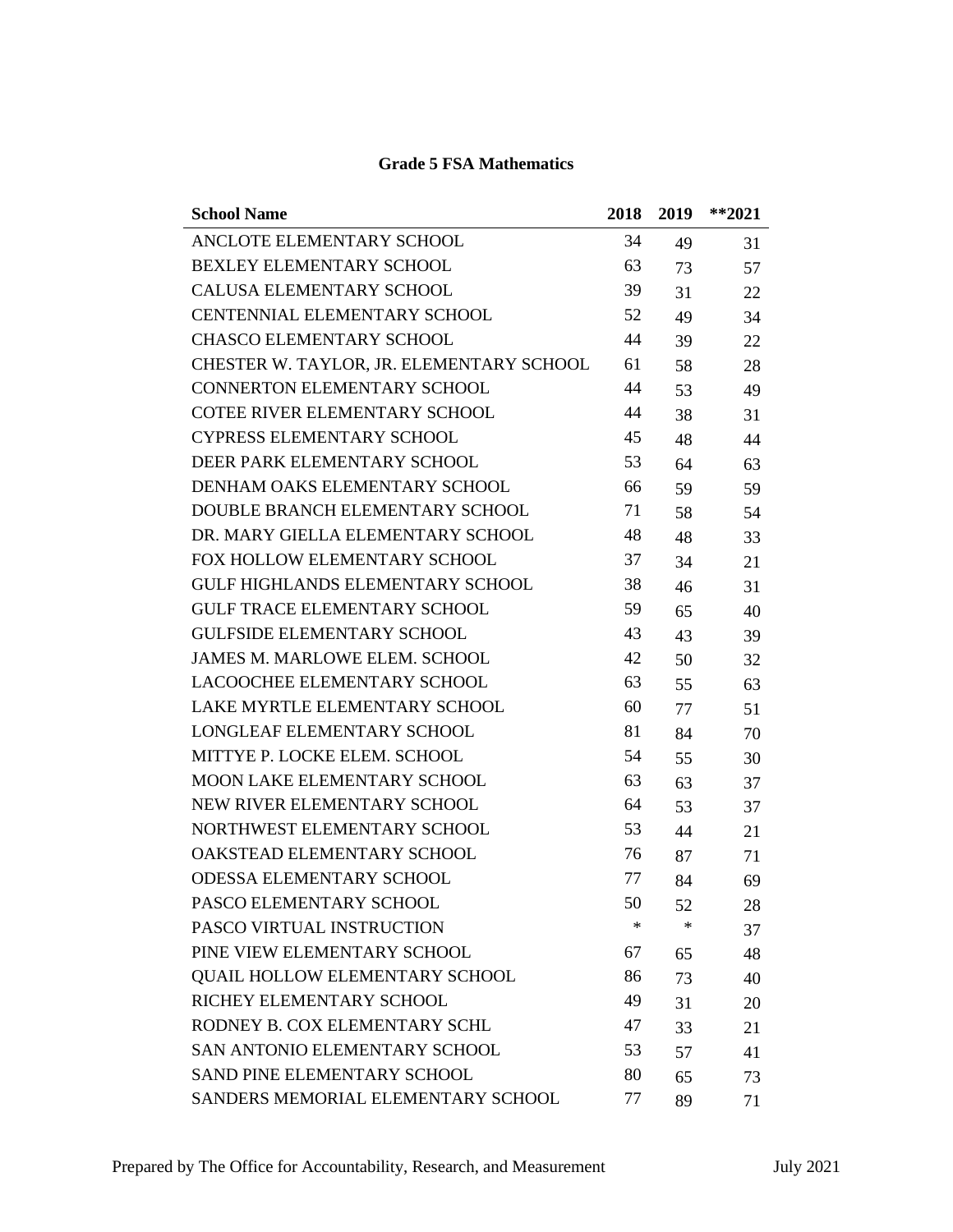| <b>School Name</b>                     | 2018                     | 2019                     | $**2021$ |
|----------------------------------------|--------------------------|--------------------------|----------|
| <b>SCHRADER ELEMENTARY SCHOOL</b>      | 48                       | 48                       | 41       |
| <b>SEVEN OAKS ELEMENTARY SCHOOL</b>    | 69                       | 55                       | 65       |
| SEVEN SPRINGS ELEMENTARY SCHOOL        | 46                       | 27                       | 30       |
| <b>SHADY HILLS ELEMENTARY SCHOOL</b>   | 68                       | 53                       | 38       |
| SUNRAY ELEMENTARY SCHOOL               | 40                       | 40                       | 19       |
| TRINITY ELEMENTARY SCHOOL              | 83                       | 80                       | 69       |
| TRINITY OAKS ELEMENTARY SCHOOL         | 72                       | 80                       | 76       |
| <b>VETERANS ELEMENTARY SCHOOL</b>      | 79                       | 67                       | 59       |
| <b>WATERGRASS ELEMENTARY SCHOOL</b>    | 39                       | 58                       | 58       |
| WESLEY CHAPEL ELEMENTARY SCHOOL        | 71                       | 58                       | 67       |
| WEST ZEPHYRHILLS ELEM. SCHOOL          | 31                       | 35                       | 24       |
| WIREGRASS ELEMENTARY SCHOOL            | 68                       | 77                       | 54       |
| <b>WOODLAND ELEMENTARY SCHOOL</b>      | 49                       | 43                       | 22       |
| <b>Charter Schools</b>                 |                          |                          |          |
| <b>ACADEMY AT THE FARM</b>             | 74                       | 53                       | 66       |
| ATHENIAN ACADEMY OF TECHNOLOGY AND     | 60                       |                          |          |
| <b>THE ARTS</b>                        |                          | 44                       | 64       |
| <b>CLASSICAL PREPARATORY SCHOOL</b>    | 57                       | 43                       | 45       |
| <b>COUNTRYSIDE MONTESSORI ACADEMY</b>  | 84                       | 83                       | 79       |
| DAYSPRING ACADEMY                      | 59                       | 74                       | 71       |
| <b>IMAGINE SCHOOL AT LAND O' LAKES</b> | 68                       | 66                       | 64       |
| <b>INNOVATION PREPARATORY ACADEMY</b>  | $\overline{\phantom{a}}$ | $\overline{\phantom{a}}$ | 52       |
| <b>LEARNING LODGE ACADEMY</b>          | 49                       | 64                       | 33       |
| PEPIN ACADEMIES OF PASCO COUNTY        | $\ast$                   | ∗                        | 10       |
| PINECREST ACADEMY WESLEY CHAPEL        |                          | $\overline{a}$           | 57       |
| PLATO ACADEMY TRINITY CHARTER SCHOOL   |                          | $\overline{\phantom{a}}$ | 58       |
| UNION PARK CHARTER ACADEMY             |                          | 72                       | 56       |
| <b>District</b>                        | 58                       | 57                       | 47       |

#### **Grade 5 FSA Mathematics**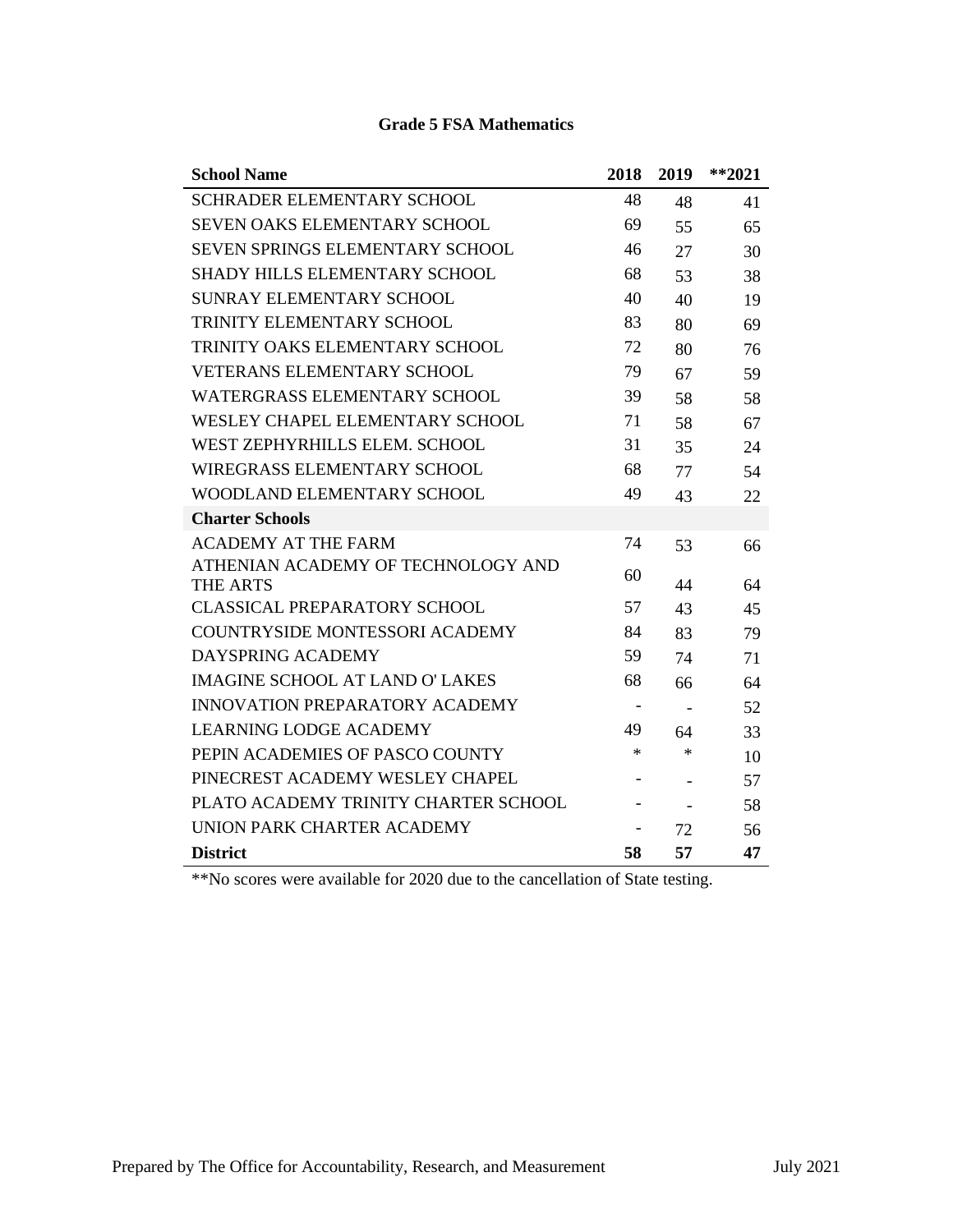| <b>School Name</b>                                    | 2018                     | 2019                     | $**2021$ |
|-------------------------------------------------------|--------------------------|--------------------------|----------|
| <b>ACHIEVE CENTER OF PASCO</b>                        | $\ast$                   | ∗                        | $\ast$   |
| <b>BAYONET POINT MIDDLE SCHOOL</b>                    | 42                       | 42                       | 21       |
| CENTENNIAL ELEMENTARY SCHOOL                          | $\overline{\phantom{a}}$ | $\ast$                   | $\ast$   |
| <b>CENTENNIAL MIDDLE SCHOOL</b>                       | 37                       | 48                       | 43       |
| <b>CHARLES S. RUSHE MIDDLE SCHOOL</b>                 | 65                       | 72                       | 57       |
| <b>CHASCO MIDDLE SCHOOL</b>                           | 34                       | 54                       | 35       |
| <b>CREWS LAKE MIDDLE SCHOOL.</b>                      | 44                       | 55                       | 33       |
| <b>CYPRESS CREEK MIDDLE SCHOOL</b>                    | $\overline{\phantom{a}}$ | $\overline{\phantom{a}}$ | 48       |
| <b>CYPRESS CREEK MIDDLE/HIGH SCHOOL</b>               | 60                       | 69                       |          |
| DEER PARK ELEMENTARY SCHOOL                           | $\overline{\phantom{0}}$ | ∗                        | $\ast$   |
| DOUBLE BRANCH ELEMENTARY SCHOOL                       |                          | $\ast$                   | $\ast$   |
| DR. JOHN LONG MIDDLE SCHOOL                           | 75                       | 78                       | 68       |
| <b>GULF MIDDLE SCHOOL</b>                             | 43                       | 48                       | 23       |
| <b>HUDSON MIDDLE SCHOOL</b>                           | 26                       | 31                       | 18       |
| PASCO ESCHOOL-VIRTUAL FRANCHISE                       | 50                       | 43                       | 58       |
| PASCO MIDDLE SCHOOL                                   | 45                       | 54                       | 36       |
| PAUL R. SMITH MIDDLE SCHOOL                           | 29                       | 38                       | 27       |
| PINE VIEW MIDDLE SCHOOL                               | 49                       | 56                       | 56       |
| RAYMOND B. STEWART MIDDLE SCHL                        | 40                       | 41                       | 27       |
| <b>RIVER RIDGE MIDDLE SCHOOL</b>                      | 64                       | 59                       | 38       |
| <b>SAN ANTONIO ELEMENTARY SCHOOL</b>                  | $\overline{\phantom{a}}$ |                          | $\ast$   |
| SAND PINE ELEMENTARY SCHOOL                           |                          |                          | $\ast$   |
| <b>SEVEN OAKS ELEMENTARY SCHOOL</b>                   | $\ast$                   | ∗                        | $\ast$   |
| <b>SEVEN SPRINGS MIDDLE SCHOOL</b>                    | 75                       | 77                       | 64       |
| THOMAS E. WEIGHTMAN MIDDLE SCHOOL                     | 55                       | 60                       | 41       |
| TRINITY OAKS ELEMENTARY SCHOOL                        |                          | ∗                        | $\ast$   |
| WESLEY CHAPEL ELEMENTARY SCHL                         | ∗                        | ∗                        | $\ast$   |
| WOODLAND ELEMENTARY SCHOOL                            |                          |                          | $\ast$   |
| <b>Charter Schools</b>                                |                          |                          |          |
| <b>ACADEMY AT THE FARM</b>                            | 84                       | 83                       | 57       |
| ATHENIAN ACADEMY OF TECHNOLOGY<br><b>AND THE ARTS</b> | 46                       | 59                       | 57       |
| <b>CLASSICAL PREPARATORY SCHOOL</b>                   | 49                       | 54                       | 39       |
| COUNTRYSIDE MONTESSORI ACADEMY                        | 89                       | 89                       | 70       |
| DAYSPRING ACADEMY                                     | 74                       | 75                       | 80       |
| <b>IMAGINE SCHOOL AT LAND O' LAKES</b>                | 77                       | 70                       | 75       |

# **Grade 6 FSA Mathematics**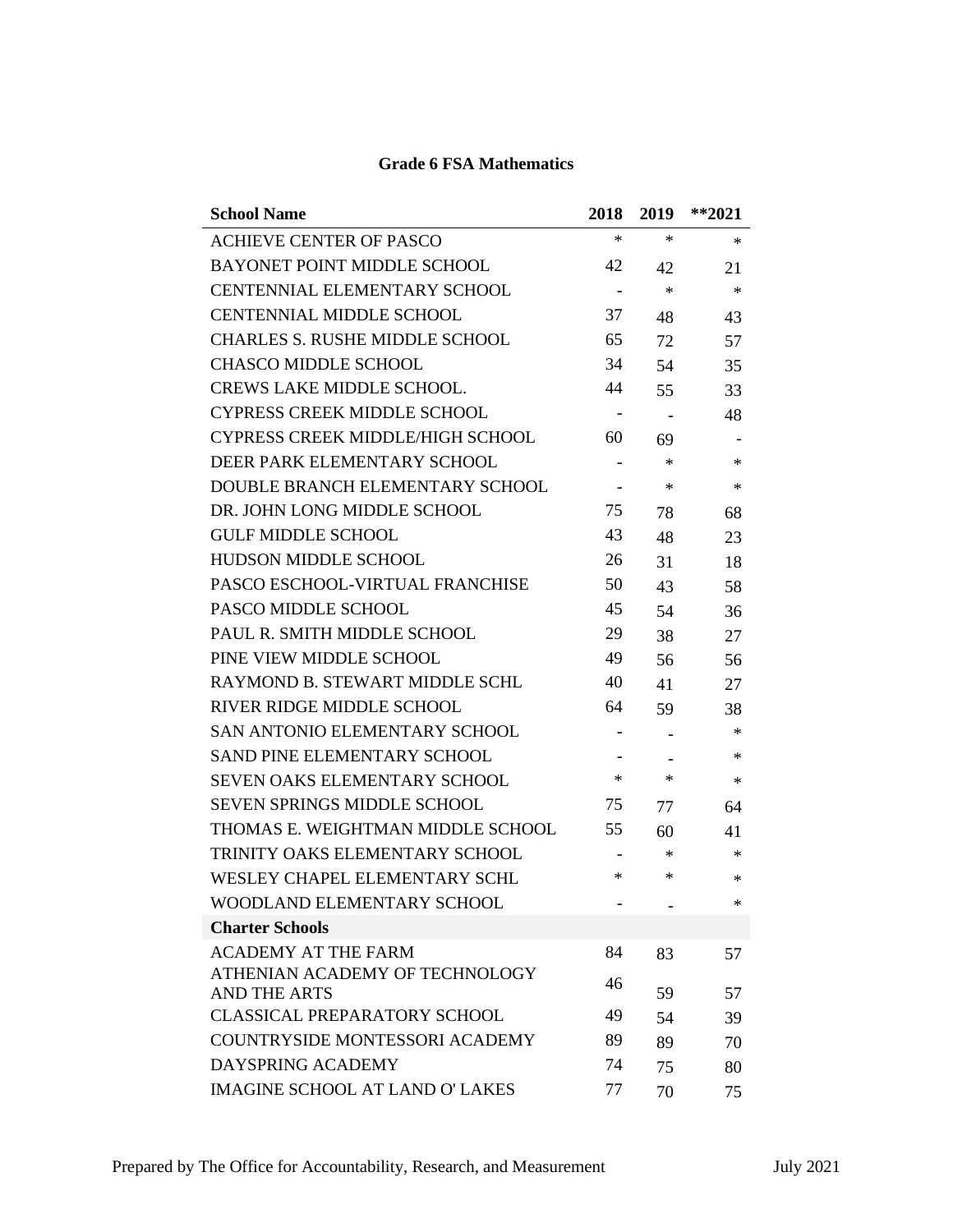#### **Grade 6 FSA Mathematics**

| <b>School Name</b>                             | 2018 2019 |    | $*2021$ |
|------------------------------------------------|-----------|----|---------|
| INNOVATION PREPARATORY ACADEMY                 |           |    | 65      |
| LEARNING LODGE ACADEMY                         |           |    | 27      |
| PEPIN ACADEMIES OF PASCO COUNTY                | ∗         | ∗  | $\ast$  |
| PINECREST ACADEMY WESLEY CHAPEL                |           |    | 73      |
| PLATO ACADEMY TRINITY CHARTER<br><b>SCHOOL</b> |           |    | 76      |
| UNION PARK CHARTER ACADEMY                     |           | 57 | 47      |
| <b>District</b>                                | 53        | 59 | 45      |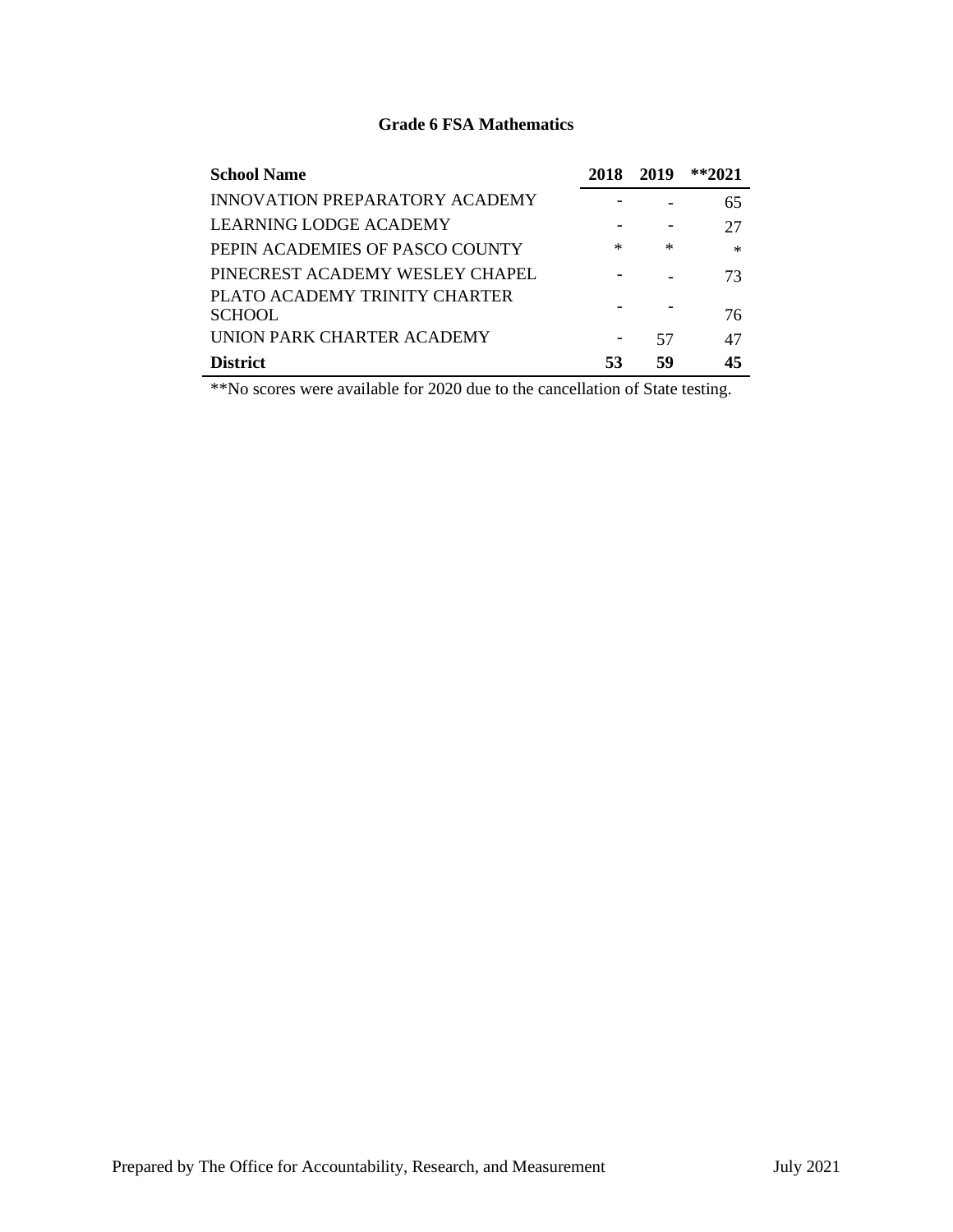| <b>School Name</b>                     | 2018   | 2019   | $*$ *2021 |
|----------------------------------------|--------|--------|-----------|
| <b>ACHIEVE CENTER OF PASCO</b>         | $\ast$ | $\ast$ | $\ast$    |
| BAYONET POINT MIDDLE SCHOOL            | 34     | 34     | 37        |
| <b>CENTENNIAL MIDDLE SCHOOL</b>        | 22     | 19     | 21        |
| <b>CHARLES S. RUSHE MIDDLE SCHOOL</b>  | 53     | 61     | 42        |
| <b>CHASCO MIDDLE SCHOOL</b>            | 29     | 27     | 15        |
| CREWS LAKE MIDDLE SCHOOL.              | 47     | 45     | 37        |
| CYPRESS CREEK MIDDLE/HIGH SCHOOL       | 47     | 39     | 37        |
| DR. JOHN LONG MIDDLE SCHOOL            | 70     | 66     | 61        |
| <b>GULF MIDDLE SCHOOL</b>              | 38     | 26     | 11        |
| <b>HUDSON MIDDLE SCHOOL</b>            | 17     | 30     | 25        |
| PASCO ESCHOOL-VIRTUAL FRANCHISE        | 50     | 74     | 64        |
| PASCO MIDDLE SCHOOL                    | 24     | 16     | 16        |
| PAUL R. SMITH MIDDLE SCHOOL            | 22     | 22     | 19        |
| PINE VIEW MIDDLE SCHOOL                | 40     | 48     | 40        |
| RAYMOND B. STEWART MIDDLE SCHOOL       | 37     | 34     | 25        |
| <b>RIVER RIDGE MIDDLE SCHOOL</b>       | 58     | 50     | 34        |
| <b>SEVEN SPRINGS MIDDLE SCHOOL</b>     | 69     | 65     | 41        |
| THOMAS E. WEIGHTMAN MIDDLE SCHOOL      | 52     | 37     | 26        |
| <b>Charter Schools</b>                 |        |        |           |
| <b>ACADEMY AT THE FARM</b>             | 72     | 58     | 56        |
| ATHENIAN ACADEMY OF TECHNOLOGY         |        |        |           |
| <b>AND THE ARTS</b>                    | 43     | 53     | 80        |
| <b>CLASSICAL PREPARATORY SCHOOL</b>    | 56     | 62     | 45        |
| COUNTRYSIDE MONTESSORI ACADEMY         | 82     | 91     | 86        |
| DAYSPRING ACADEMY                      | 65     | 81     | 69        |
| <b>IMAGINE SCHOOL AT LAND O' LAKES</b> | 57     | 59     | 30        |
| INNOVATION PREPARATORY ACADEMY         |        |        | $\ast$    |
| <b>LEARNING LODGE ACADEMY</b>          |        |        | $\ast$    |
| PEPIN ACADEMIES OF PASCO COUNTY        | 11     | ∗      | $\ast$    |
| UNION PARK CHARTER ACADEMY             |        | *      | 52        |
| <b>District</b>                        | 44     | 42     | 33        |

#### **Grade 7 FSA Mathematics**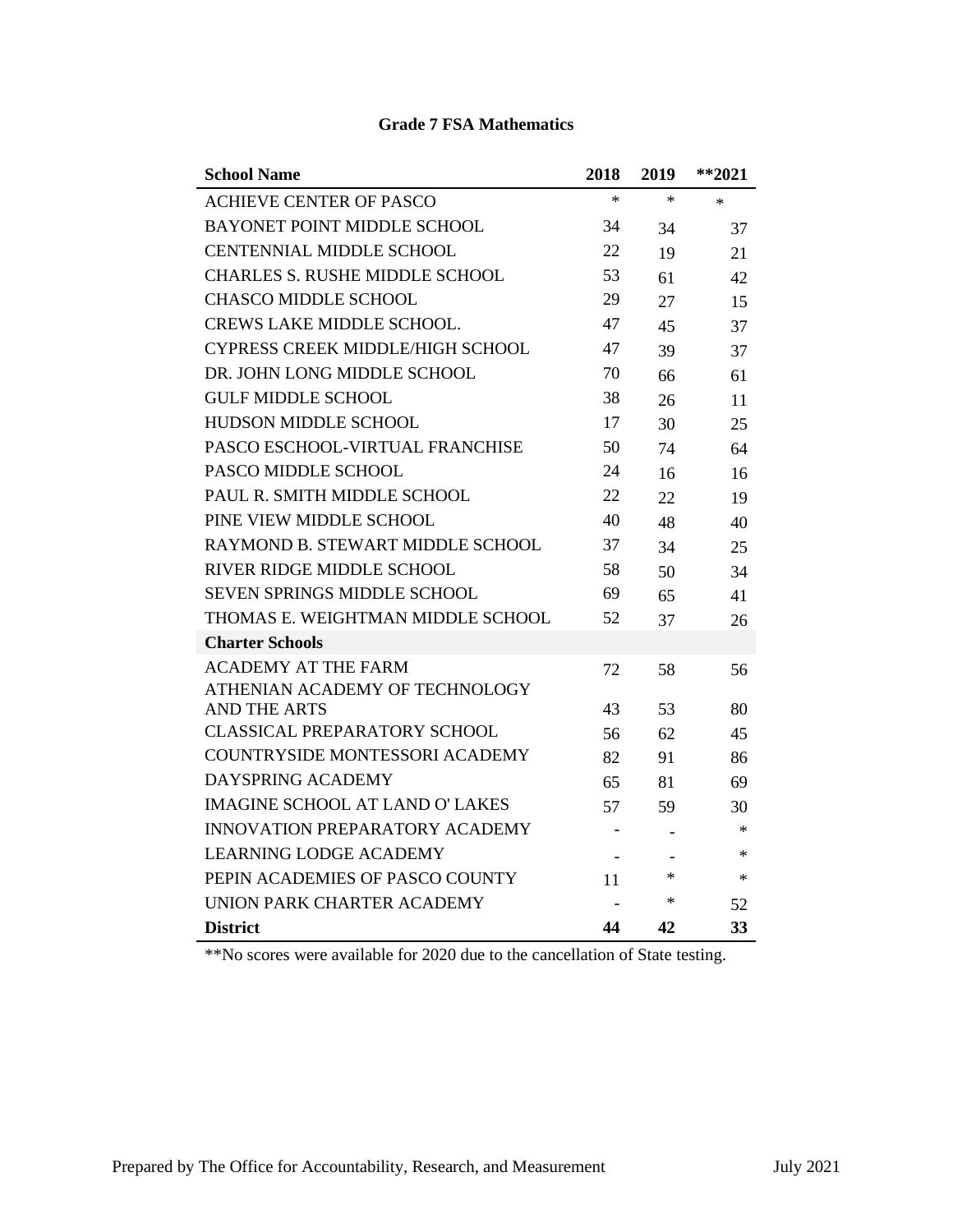| <b>School Name</b>                                    | 2018 | 2019   | $**2021$ |
|-------------------------------------------------------|------|--------|----------|
| <b>ACHIEVE CENTER OF PASCO</b>                        | ∗    | 6      | $\ast$   |
| <b>BAYONET POINT MIDDLE SCHOOL</b>                    | 45   | 51     | 41       |
| <b>CENTENNIAL MIDDLE SCHOOL</b>                       | 49   | 54     | 42       |
| <b>CHARLES S. RUSHE MIDDLE SCHOOL</b>                 | 74   | 79     | 69       |
| <b>CHASCO MIDDLE SCHOOL</b>                           | 59   | 54     | 34       |
| <b>CREWS LAKE MIDDLE SCHOOL.</b>                      | 50   | 67     | 57       |
| <b>CYPRESS CREEK MIDDLE/HIGH SCHOOL</b>               | 62   | 72     | 67       |
| DR. JOHN LONG MIDDLE SCHOOL                           | 85   | 92     | 83       |
| <b>GULF MIDDLE SCHOOL</b>                             | 50   | 61     | 37       |
| <b>HUDSON MIDDLE SCHOOL</b>                           | 50   | 53     | 47       |
| <b>JAMES IRVIN EDUCATION CENTER</b>                   | ∗    | 17     | 19       |
| PASCO ESCHOOL-VIRTUAL FRANCHISE                       | 63   | 60     | 69       |
| PASCO MIDDLE SCHOOL                                   | 45   | 55     | 41       |
| PAUL R. SMITH MIDDLE SCHOOL                           | 45   | 43     | 33       |
| PINE VIEW MIDDLE SCHOOL                               | 75   | 70     | 71       |
| RAYMOND B. STEWART MIDDLE SCHL                        | 51   | 56     | 39       |
| RIVER RIDGE MIDDLE SCHOOL                             | 65   | 76     | 59       |
| <b>SCHWETTMAN EDUCATION CENTER</b>                    | ∗    | $\ast$ | $\ast$   |
| <b>SEVEN SPRINGS MIDDLE SCHOOL</b>                    | 84   | 90     | 80       |
| THOMAS E. WEIGHTMAN MIDDLE SCHOOL                     | 75   | 79     | 53       |
| WESLEY CHAPEL ELEMENTARY SCHOOL                       | ∗    | $\ast$ | $\ast$   |
| <b>Charter Schools</b>                                |      |        |          |
| ACADEMY AT THE FARM                                   | 94   | 95     | 80       |
| ATHENIAN ACADEMY OF TECHNOLOGY AND THE<br><b>ARTS</b> | 50   | 75     | 86       |
| <b>CLASSICAL PREPARATORY SCHOOL</b>                   | 42   | 29     | 33       |
| <b>COUNTRYSIDE MONTESSORI ACADEMY</b>                 | ∗    | 92     | 94       |
| <b>DAYSPRING ACADEMY</b>                              | ∗    | $\ast$ | $\ast$   |
| <b>IMAGINE SCHOOL AT LAND O' LAKES</b>                | 77   | 75     | 68       |
| <b>LEARNING LODGE ACADEMY</b>                         |      |        | ∗        |
| PEPIN ACADEMIES OF PASCO COUNTY                       | ∗    | $\ast$ | ∗        |
| UNION PARK CHARTER ACADEMY                            |      |        | 35       |
| <b>District</b>                                       | 63   | 68     | 57       |

#### **Grade 8 FSA Mathematics**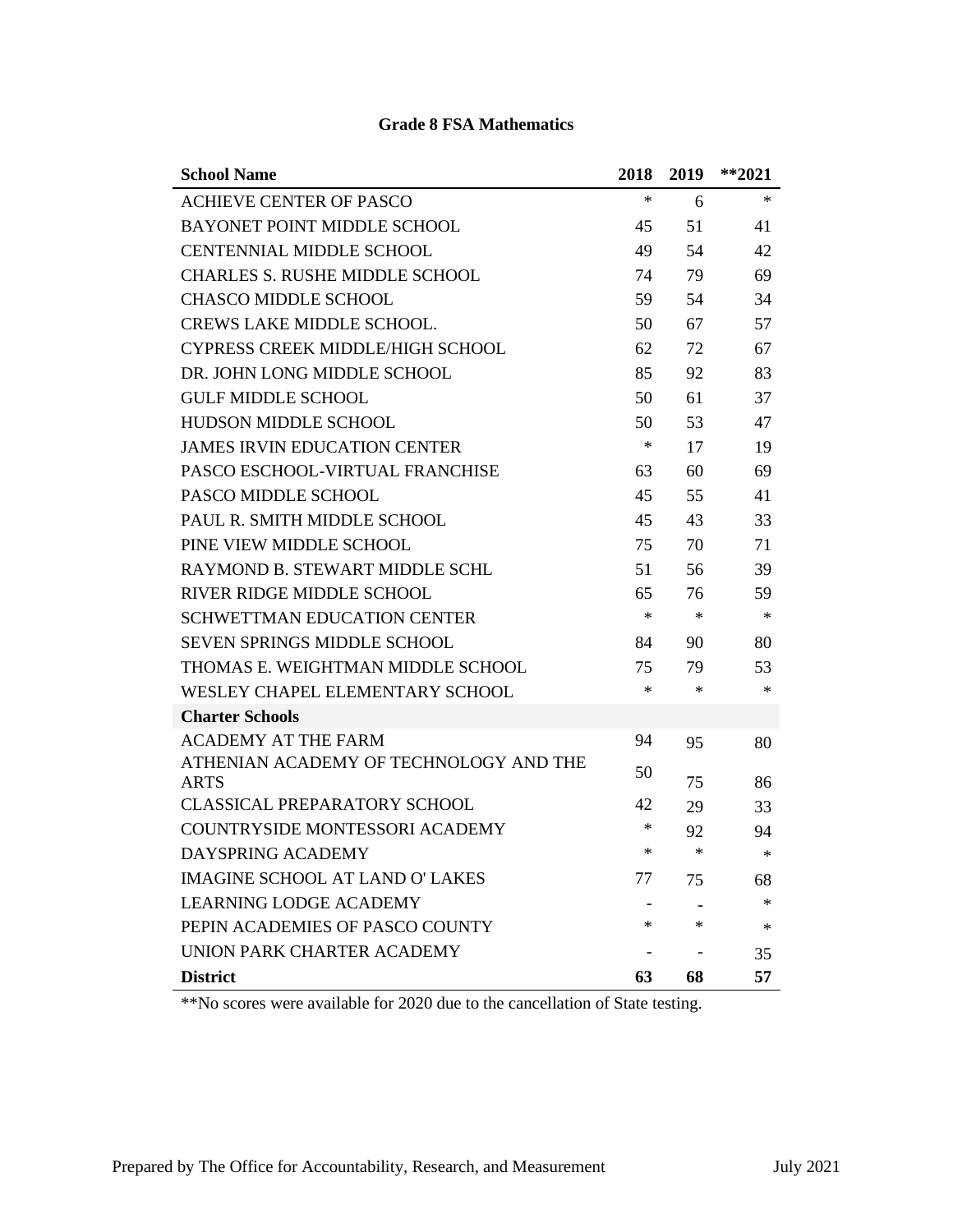|                                       | % Passing/Level 3-5      |        |           |
|---------------------------------------|--------------------------|--------|-----------|
| <b>School Name</b>                    | 2018                     | 2019   | $*$ *2021 |
| <b>ACHIEVE CENTER OF PASCO</b>        | $\ast$                   | $\ast$ | ∗         |
| <b>ANCLOTE HIGH SCHOOL</b>            | 30                       | 41     | 18        |
| <b>BAYONET POINT MIDDLE SCHOOL</b>    | 77                       | ∗      | 97        |
| <b>CENTENNIAL MIDDLE SCHOOL</b>       | $\ast$                   | ∗      | 77        |
| <b>CHARLES S. RUSHE MIDDLE SCHOOL</b> | $\ast$                   | ∗      | 90        |
| <b>CHASCO MIDDLE SCHOOL</b>           | 90                       | 68     | 72        |
| <b>CREWS LAKE MIDDLE SCHOOL.</b>      | $\ast$                   | $\ast$ | 98        |
| CYPRESS CREEK MIDDLE/HIGH SCHOOL      | 66                       | 57     |           |
| <b>CYPRESS CREEK HIGH SCHOOL</b>      | $\overline{\phantom{a}}$ |        | 37        |
| <b>CYPRESS CREEK MIDDLE SCHOOL</b>    |                          |        | 95        |
| DR. JOHN LONG MIDDLE SCHOOL           | $\ast$                   | ∗      | 99        |
| <b>FIVAY HIGH SCHOOL</b>              | 29                       | 25     | 19        |
| <b>GULF HIGH SCHOOL</b>               | 31                       | 30     | 23        |
| <b>GULF MIDDLE SCHOOL</b>             | 92                       | ∗      | 84        |
| HUDSON HIGH SCHOOL                    | 52                       | 30     | 37        |
| <b>HUDSON MIDDLE SCHOOL</b>           | 91                       | 90     | 82        |
| <b>JAMES IRVIN EDUCATION</b>          | $\ast$                   | $\ast$ | ∗         |
| <b>JAMES W. MITCHELL HIGH SCHOOL</b>  | 62                       | 66     | 47        |
| <b>LAND O' LAKES HIGH SCHOOL</b>      | 59                       | 67     | 46        |
| PASCO ESCHOOL-VIRTUAL FRANCHISE       | 56                       | 61     | 67        |
| PASCO HIGH SCHOOL                     | 43                       | 31     | 22        |
| PASCO MIDDLE SCHOOL                   | 90                       | 91     | 85        |
| PINE VIEW MIDDLE SCHOOL               | $\ast$                   | ∗      | 98        |
| PAUL R. SMITH MIDDLE SCHOOL           | 87                       | ∗      | 61        |
| RAYMOND B. STEWART MIDDLE SCHL        | 91                       | 85     | 87        |
| RIVER RIDGE HIGH SCHOOL               | 53                       | 39     | 39        |
| RIVER RIDGE MIDDLE SCHOOL             |                          | ×      | 89        |
| <b>SCHWETTMAN EDUCATION CENTER</b>    | 6                        | $\ast$ | ∗         |
| <b>SEVEN SPRINGS MIDDLE SCHOOL</b>    | $\ast$                   | ∗      | 95        |
| <b>SUNLAKE HIGH SCHOOL</b>            | 72                       | 60     | 53        |
| THOMAS E. WEIGHTMAN MIDDLE SCHOOL     | $\ast$                   | $\ast$ | 97        |
| WENDELL KRINN TECHNICAL HIGH SCHOOL   | $\overline{\phantom{a}}$ | 59     | 49        |
| <b>WESLEY CHAPEL HIGH SCHOOL</b>      | 49                       | 54     | 46        |
| <b>WIREGRASS RANCH HIGH SCHOOL</b>    | 66                       | 62     | 54        |
| ZEPHYRHILLS HIGH SCHOOL               | 32                       | 37     | 25        |
| <b>Charter Schools</b>                |                          |        |           |

**FSA Algebra 1 EOC (All Grades and Retake Make-ups)**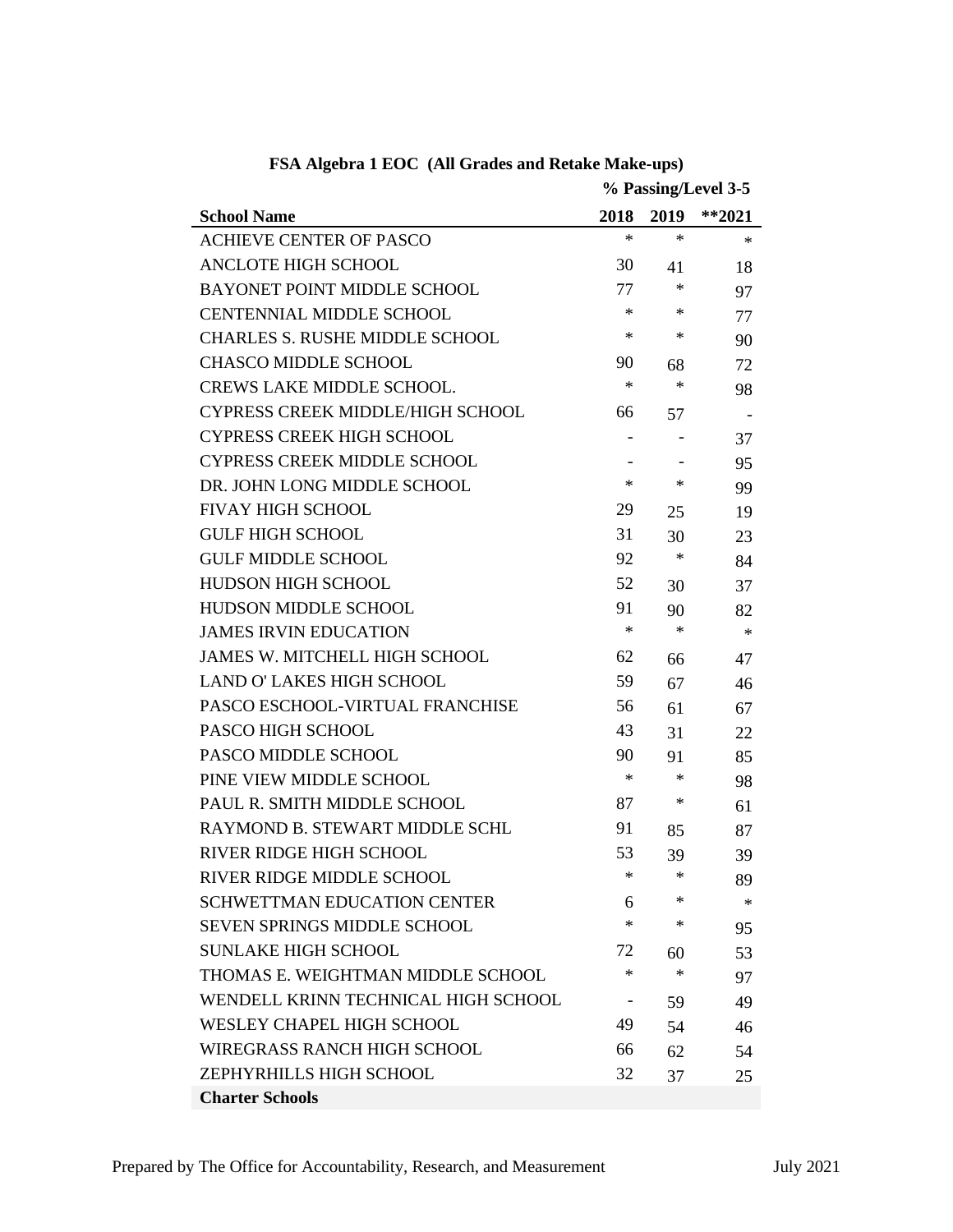|                                 | % Passing/Level 3-5 |        |         |
|---------------------------------|---------------------|--------|---------|
| <b>School Name</b>              | 2018                | 2019   | $*2021$ |
| <b>ACADEMY AT THE FARM</b>      | $\ast$              | $\ast$ | $\ast$  |
| CLASSICAL PREPARATORY SCHOOL    | 58                  | 30     | 50      |
| COUNTRYSIDE MONTESSORI ACADEMY  |                     | $\ast$ | $\ast$  |
| DAYSPRING ACADEMY               | 76                  | 67     | 73      |
| IMAGINE SCHOOL AT LAND O' LAKES | $^{\ast}$           | 92     | 95      |
| PEPIN ACADEMIES OF PASCO COUNTY | $\ast$              | $\ast$ | 9       |
| UNION PARK CHARTER ACADEMY      |                     |        | 89      |
| <b>District</b>                 | 63                  | 60     | 54      |

# **FSA Algebra 1 EOC (All Grades and Retake Make-ups)**

*NOTE: Percentage passing may not equal the percentage of Level 3 and above due to the alternate passing score eligibility*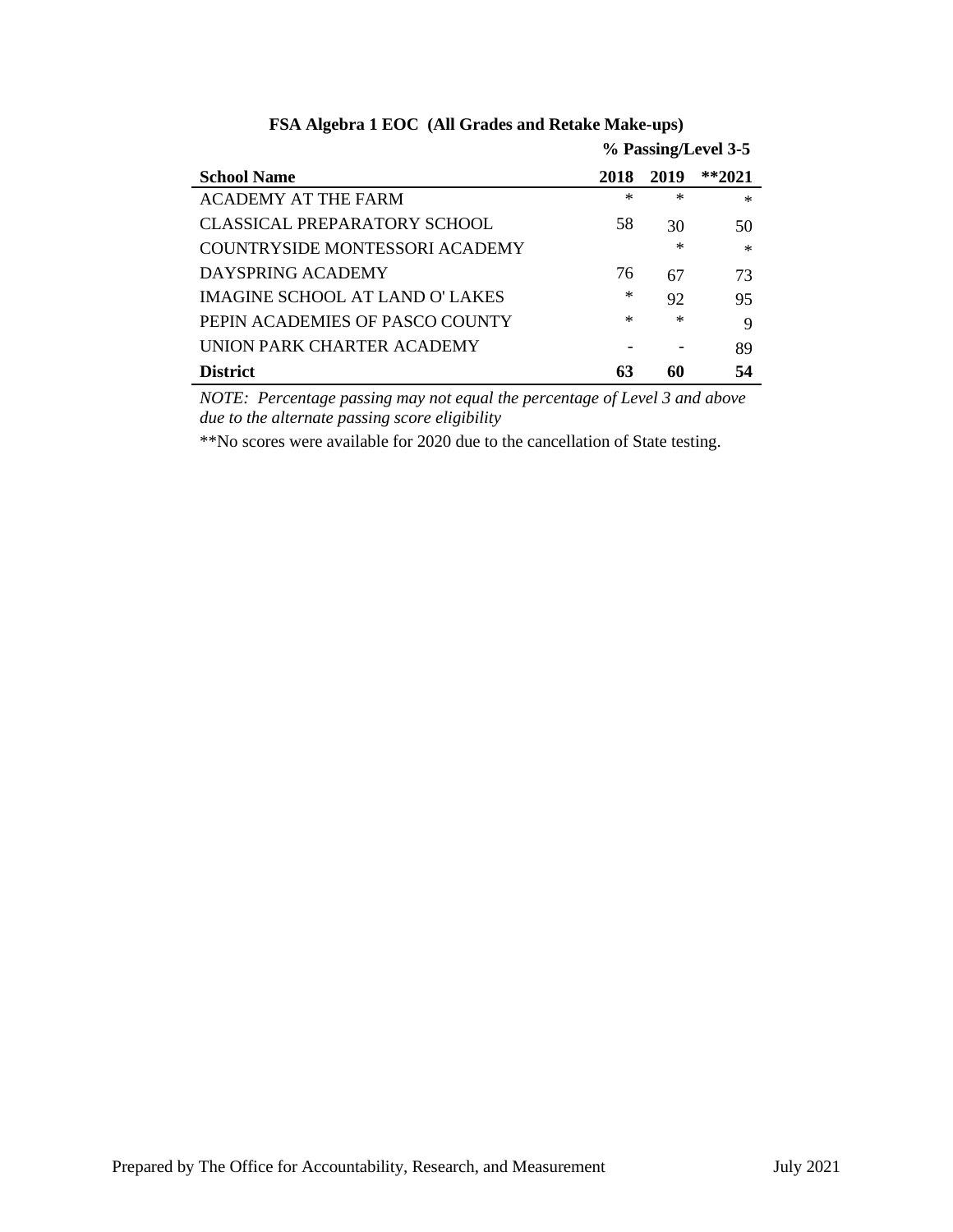|                                         | 2018   | 2019              | $**2021$ |
|-----------------------------------------|--------|-------------------|----------|
| <b>School Name</b>                      |        | Level 3-5 $(\% )$ |          |
| <b>ACHIEVE CENTER OF PASCO</b>          | ∗      | $\ast$            | ∗        |
| <b>ANCLOTE HIGH SCHOOL</b>              | 53     | 54                | 36       |
| <b>BAYONET POINT MIDDLE SCHOOL</b>      | ∗      | ∗                 | ∗        |
| <b>CENTENNIAL MIDDLE SCHOOL</b>         |        |                   | ∗        |
| <b>CHARLES S. RUSHE MIDDLE SCHOOL</b>   | $\ast$ | ∗                 | 93       |
| <b>CREWS LAKE MIDDLE SCHOOL.</b>        |        |                   | ∗        |
| <b>CYPRESS CREEK MIDDLE/HIGH SCHOOL</b> | 68     | 75                |          |
| <b>CYPRESS CREEK HIGH SCHOOL</b>        |        |                   | 56       |
| <b>CYPRESS CREEK MIDDLE SCHOOL</b>      |        |                   | $\ast$   |
| <b>FIVAY HIGH SCHOOL</b>                | 37     | 36                | 22       |
| DR JOHN LONG MIDDLE SCHOOL              | $\ast$ | ∗                 | $\ast$   |
| <b>GULF HIGH SCHOOL</b>                 | 50     | 50                | 33       |
| HUDSON HIGH SCHOOL                      | 68     | 56                | 52       |
| HUDSON MIDDLE SCHOOL                    |        |                   | ∗        |
| <b>JAMES IRVIN EDUCATION</b>            |        |                   | ∗        |
| <b>JAMES W. MITCHELL HIGH SCHOOL</b>    | 69     | 73                | 65       |
| <b>LAND O' LAKES HIGH SCHOOL</b>        | 71     | 65                | 61       |
| PASCO ESCHOOL-VIRTUAL FRANCHISE         | 81     | 67                | 75       |
| PASCO HIGH SCHOOL                       | 55     | 58                | 52       |
| PASCO MIDDLE SCHOOL                     |        | ∗                 | ∗        |
| PAUL R. SMITH MIDDLE SCHOOL             |        | ∗                 | ∗        |
| PINE VIEW MIDDLE SCHOOL                 |        | ∗                 | 83       |
| <b>RIVER RIDGE HIGH SCHOOL</b>          | 63     | 72                | 55       |
| RIVER RIDGE MIDDLE SCHOOL               |        | ∗                 | ∗        |
| <b>SCHWETTMAN EDUCATION CENTER</b>      | $\ast$ | ∗                 | ∗        |
| <b>SEVEN SPRINGS MIDDLE</b>             | $\ast$ | ∗                 | 97       |
| <b>SUNLAKE HIGH SCHOOL</b>              | 67     | 72                | 69       |
| THOMAS E. WEIGHTMAN MIDDLE SCHOOL       |        | ∗                 | ∗        |
| WENDELL KRINN TECHNICAL HIGH SCHOOL     |        | 62                | 55       |
| <b>WESLEY CHAPEL HIGH SCHOOL</b>        | 58     | 58                | 59       |
| <b>WIREGRASS RANCH HIGH SCHOOL</b>      | 72     | 75                | 65       |
| ZEPHYRHILLS HIGH SCHOOL                 | 40     | 42                | 40       |
| <b>Charter Schools</b>                  |        |                   |          |
| <b>ACADEMY AT THE FARM</b>              |        | ∗                 | ∗        |
| <b>CLASSICAL PREPARATORY ACADEMY</b>    | 80     | 67                | 39       |
| COUNTRYSIDE MONTESSORI ACADEMY          |        |                   | ∗        |
| DAYSPRING ACADEMY                       | 83     | 97                | 78       |

**FSA Geometry EOC**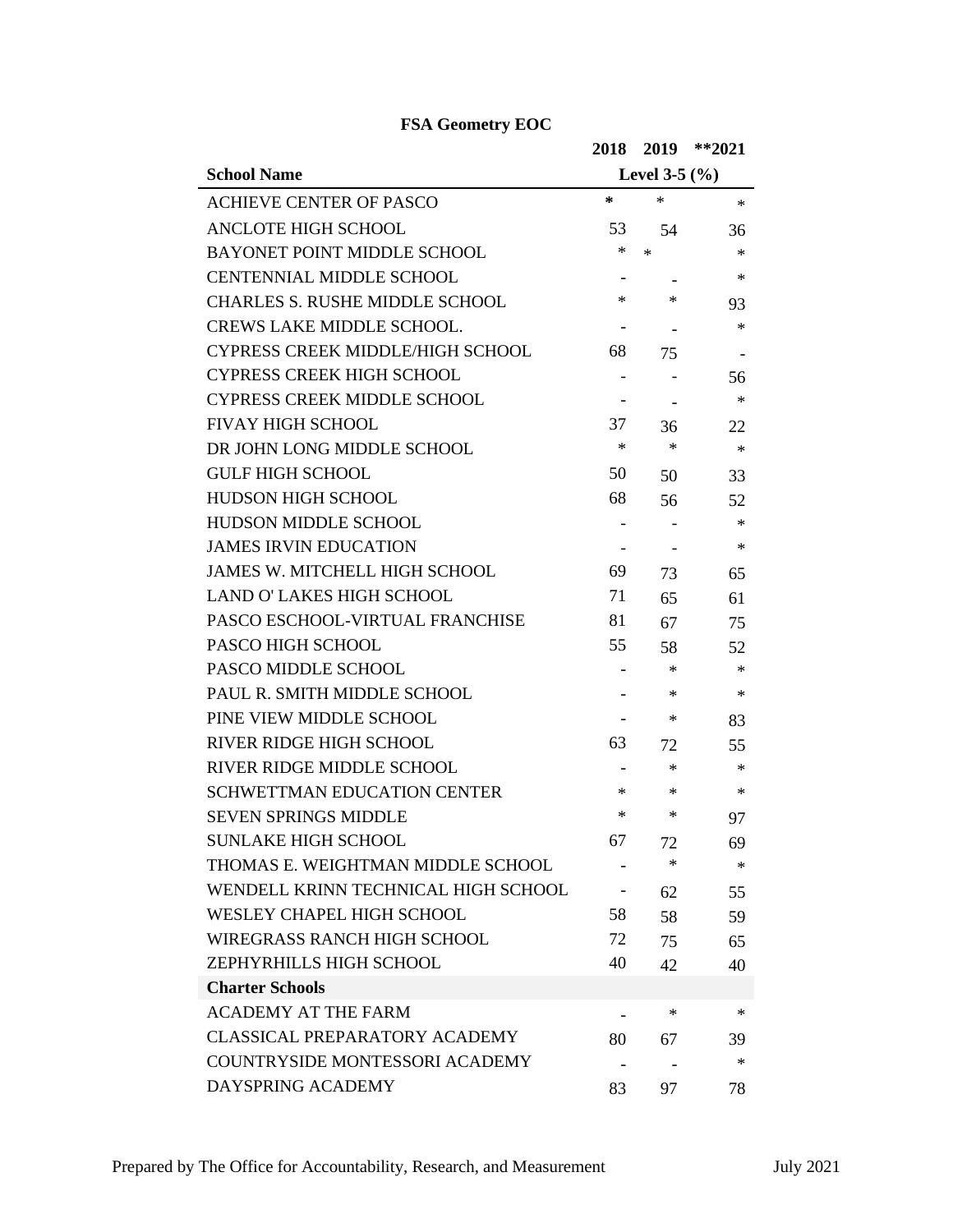|                                 | 2018 2019 |                          | $*2021$ |
|---------------------------------|-----------|--------------------------|---------|
| <b>School Name</b>              |           | <b>Level 3-5</b> $(\% )$ |         |
| PEPIN ACADEMIES OF PASCO COUNTY |           | ∗                        |         |
| UNION PARK CHARTER ACADEMY      |           |                          | ∗       |
| <b>District</b>                 | 60        | 63                       | 55      |

# **FSA Geometry EOC**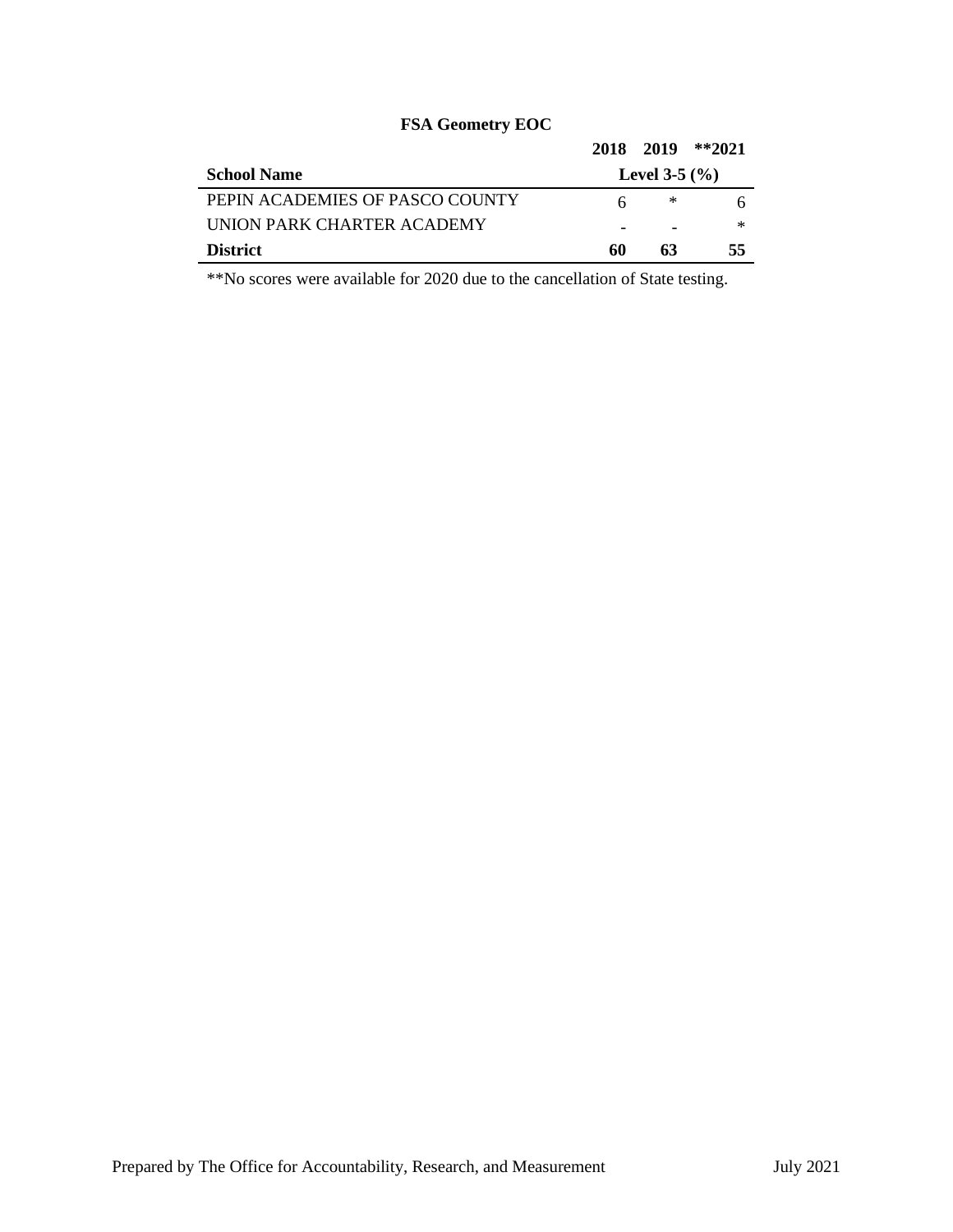|                                             | 2018 | 2019              | $**2021$ |
|---------------------------------------------|------|-------------------|----------|
| <b>School Name</b>                          |      | Level 3-5 $(\% )$ |          |
| ANCLOTE ELEMENTARY SCHOOL                   | 41   | 41                | 24       |
| <b>BEXLEY ELEMENTARY SCHOOL</b>             | 59   | 68                | 52       |
| <b>CALUSA ELEMENTARY SCHOOL</b>             | 32   | 29                | 23       |
| <b>CENTENNIAL ELEMENTARY SCHOOL</b>         | 43   | 38                | 37       |
| <b>CHASCO ELEMENTARY SCHOOL</b>             | 38   | 43                | 19       |
| CHESTER W. TAYLOR, JR. ELEMENTARY<br>SCHOOL | 64   | 58                | 25       |
| CONNERTON ELEMENTARY SCHOOL                 | 46   | 50                | 45       |
| <b>COTEE RIVER ELEMENTARY SCHOOL</b>        | 46   | 46                | 41       |
| <b>CYPRESS ELEMENTARY SCHOOL</b>            | 50   | 48                | 44       |
| DEER PARK ELEMENTARY SCHOOL                 | 57   | 61                | 63       |
| DENHAM OAKS ELEMENTARY SCHOOL               | 74   | 61                | 64       |
| DOUBLE BRANCH ELEMENTARY SCHOOL             | 61   | 57                | 62       |
| DR. MARY GIELLA ELEMENTARY SCHOOL           | 60   | 48                | 37       |
| FOX HOLLOW ELEMENTARY SCHOOL                | 35   | 45                | 19       |
| <b>GULF HIGHLANDS ELEMENTARY SCHOOL</b>     | 47   | 44                | 43       |
| <b>GULF TRACE ELEMENTARY SCHOOL</b>         | 53   | 51                | 29       |
| <b>GULFSIDE ELEMENTARY SCHOOL</b>           | 47   | 34                | 37       |
| <b>JAMES M. MARLOWE ELEM. SCHOOL</b>        | 39   | 38                | 18       |
| LACOOCHEE ELEMENTARY SCHOOL                 | 54   | 35                | 23       |
| LAKE MYRTLE ELEMENTARY SCHOOL               | 54   | 67                | 52       |
| <b>LONGLEAF ELEMENTARY SCHOOL</b>           | 70   | 71                | 62       |
| MITTYE P. LOCKE ELEM. SCHOOL                | 49   | 53                | 37       |
| MOON LAKE ELEMENTARY SCHOOL                 | 56   | 64                | 39       |
| NEW RIVER ELEMENTARY SCHOOL                 | 55   | 49                | 41       |
| NORTHWEST ELEMENTARY SCHOOL                 | 51   | 38                | 30       |
| OAKSTEAD ELEMENTARY SCHOOL                  | 74   | 78                | 68       |
| <b>ODESSA ELEMENTARY SCHOOL</b>             | 68   | 63                | 64       |
| PASCO ELEMENTARY SCHOOL                     | 37   | 37                | 22       |
| PASCO VIRTUAL INSTRUCTION                   |      |                   | 42       |
| PINE VIEW ELEMENTARY SCHOOL                 | 67   | 53                | 49       |
| <b>QUAIL HOLLOW ELEMENTARY SCHOOL</b>       | 67   | 47                | 31       |
| RICHEY ELEMENTARY SCHOOL                    | 44   | 35                | 22       |
| RODNEY B. COX ELEMENTARY SCHOOL             | 27   | 16                | 11       |
| SAN ANTONIO ELEMENTARY SCHOOL               | 51   | 59                | 45       |
| <b>SAND PINE ELEMENTARY SCHOOL</b>          | 80   | 78                | 72       |
| SANDERS MEMORIAL ELEMENTARY SCHOOL          | 75   | 83                | 59       |
| SCHRADER ELEMENTARY SCHOOL                  | 49   | 48                | 36       |

**Grade 5 Science**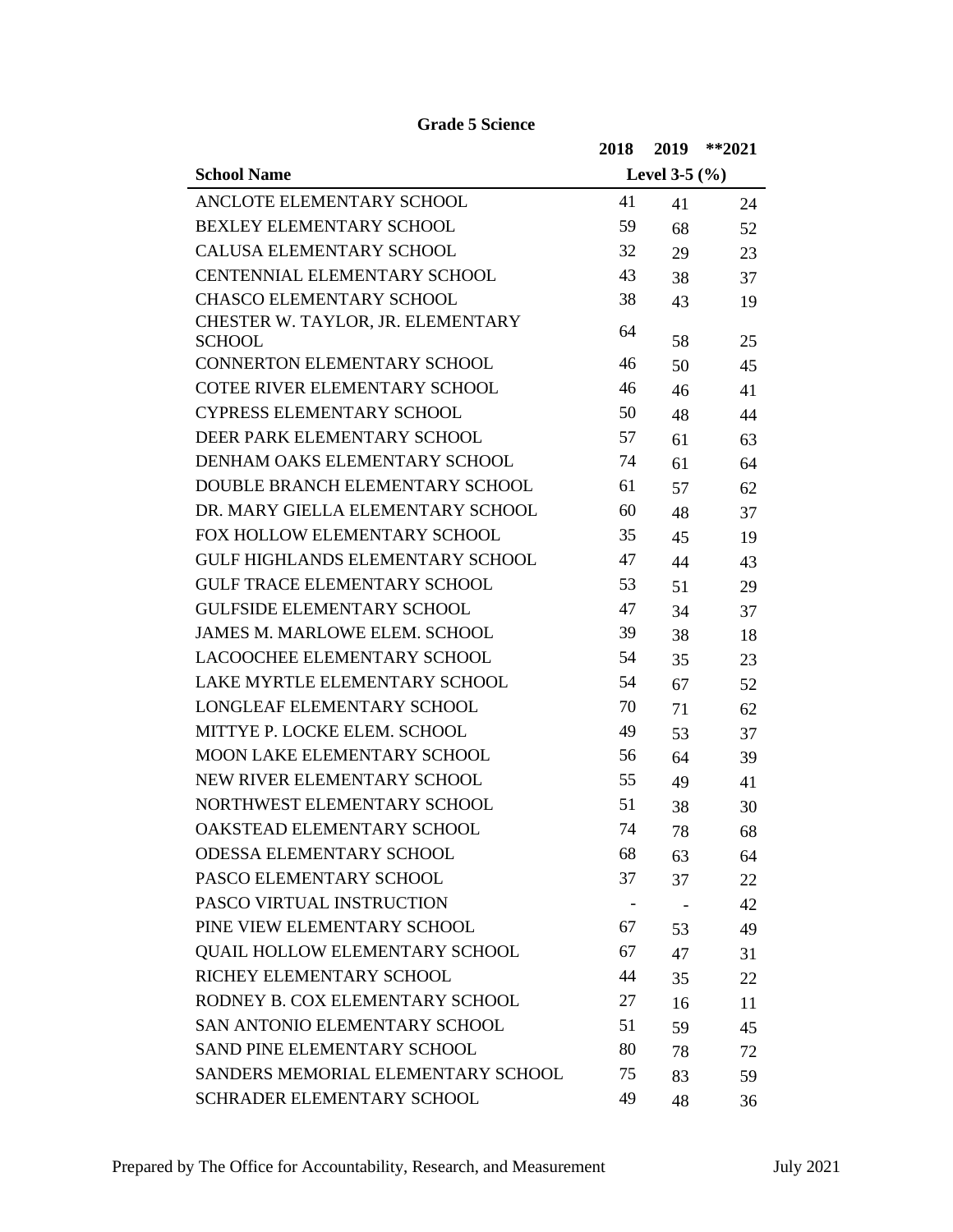|                                        | 2018                     | 2019   | $*$ *2021 |
|----------------------------------------|--------------------------|--------|-----------|
| <b>School Name</b>                     | Level 3-5 $(\%)$         |        |           |
| <b>SEVEN OAKS ELEMENTARY SCHOOL</b>    | 70                       | 65     | 63        |
| SEVEN SPRINGS ELEMENTARY SCHOOL        | 47                       | 27     | 41        |
| <b>SHADY HILLS ELEMENTARY SCHOOL</b>   | 62                       | 46     | 30        |
| <b>SUNRAY ELEMENTARY SCHOOL</b>        | 41                       | 35     | 32        |
| TRINITY ELEMENTARY SCHOOL              | 71                       | 79     | 62        |
| TRINITY OAKS ELEMENTARY SCHOOL         | 66                       | 78     | 69        |
| <b>VETERANS ELEMENTARY SCHOOL</b>      | 74                       | 63     | 48        |
| <b>WATERGRASS ELEMENTARY SCHOOL</b>    | 47                       | 51     | 53        |
| WESLEY CHAPEL ELEMENTARY SCHOOL        | 66                       | 65     | 65        |
| WEST ZEPHYRHILLS ELEM. SCHOOL          | 38                       | 39     | 33        |
| <b>WIREGRASS ELEMENTARY SCHOOL</b>     | 66                       | 68     | 56        |
| WOODLAND ELEMENTARY SCHOOL             | 51                       | 37     | 31        |
| <b>Charter Schools</b>                 |                          |        |           |
| <b>ACADEMY AT THE FARM</b>             | 82                       | 80     | 61        |
| ATHENIAN ACADEMY OF TECHNOLOGY AND     | 43                       |        |           |
| <b>THE ARTS</b>                        |                          | 38     | 55        |
| <b>CLASSICAL PREPARATORY SCHOOL</b>    | 34                       | 43     | 52        |
| <b>COUNTRYSIDE MONTESSORI ACADEMY</b>  | 87                       | 83     | 60        |
| DAYSPRING ACADEMY                      | 50                       | 51     | 38        |
| <b>IMAGINE SCHOOL AT LAND O' LAKES</b> | 74                       | 62     | 56        |
| <b>INNOVATION PREPARATORY ACADEMY</b>  | $\overline{\phantom{a}}$ |        | 60        |
| <b>LEARNING LODGE ACADEMY</b>          | 64                       | 49     | 24        |
| PEPIN ACADEMIES OF PASCO COUNTY        | $\ast$                   | $\ast$ | 19        |
| PINECREST ACADEMY WESLEY CHAPEL        | $\overline{\phantom{a}}$ |        | 45        |
| PLATO ACADEMY TRINITY CHARTER SCHOOL   | $\overline{\phantom{a}}$ |        | 52        |
| UNION PARK CHARTER ACADEMY             | $\overline{a}$           | 63     | 60        |
| <b>District</b>                        | 56                       | 53     | 46        |

**Grade 5 Science**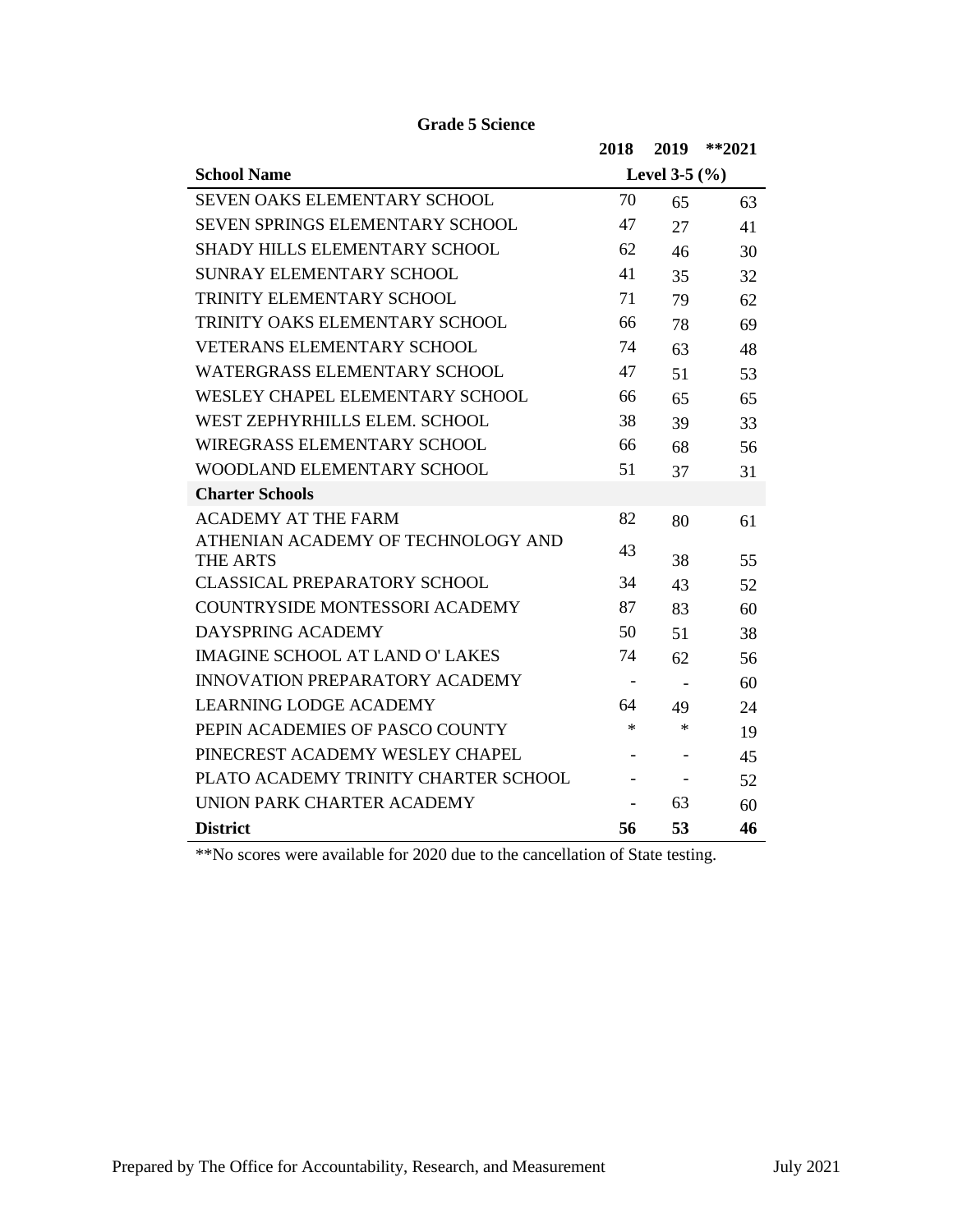|                                         | 2018    | 2019              | $**2021$ |  |
|-----------------------------------------|---------|-------------------|----------|--|
| <b>School Name</b>                      |         | Level 3-5 $(\% )$ |          |  |
| <b>ACHIEVE CENTER OF PASCO</b>          | $\star$ | $\star$           | $\ast$   |  |
| BAYONET POINT MIDDLE SCHOOL             | 30      | 38                | 36       |  |
| <b>CENTENNIAL MIDDLE SCHOOL</b>         | 44      | 44                | 45       |  |
| <b>CHARLES S. RUSHE MIDDLE SCHOOL</b>   | 61      | 68                | 67       |  |
| <b>CHASCO MIDDLE SCHOOL</b>             | 54      | 42                | 38       |  |
| <b>CREWS LAKE MIDDLE SCHOOL.</b>        | 39      | 42                | 46       |  |
| <b>CYPRESS CREEK MIDDLE/HIGH SCHOOL</b> | 52      | 53                | 63       |  |
| DR. JOHN LONG MIDDLE SCHOOL             | 69      | 69                | 72       |  |
| <b>GULF MIDDLE SCHOOL</b>               | 38      | 41                | 40       |  |
| HUDSON MIDDLE SCHOOL                    | 35      | 42                | 39       |  |
| <b>JAMES IRVIN EDUCATION</b>            | $\ast$  | 20                |          |  |
| PASCO ESCHOOL                           | 63      | 75                | 65       |  |
| PASCO MIDDLE SCHOOL                     | 37      | 54                | 48       |  |
| PAUL R. SMITH MIDDLE SCHOOL             | 38      | 38                | 38       |  |
| PINE VIEW MIDDLE SCHOOL                 | 66      | 56                | 59       |  |
| RAYMOND B. STEWART MIDDLE SCHL          | 40      | 41                | 36       |  |
| RIVER RIDGE MIDDLE SCHOOL               | 58      | 49                | 56       |  |
| <b>SCHWETTMAN EDUCATION CENTER</b>      | $\star$ | $\ast$            | $\ast$   |  |
| <b>SEVEN SPRINGS MIDDLE SCHOOL</b>      | 70      | 74                | 70       |  |
| THOMAS E. WEIGHTMAN MIDDLE SCHOOL       | 57      | 62                | 55       |  |
| <b>Charter Schools</b>                  |         |                   |          |  |
| <b>ACADEMY AT THE FARM</b>              | 73      | 82                | 67       |  |
| ATHENIAN ACADEMY OF TECHNOLOGY AND      | 83      |                   |          |  |
| THE ARTS                                |         | 67                | 86       |  |
| CLASSICAL PREPARATORY SCHOOL            | 56      | 37                | 39       |  |
| <b>COUNTRYSIDE MONTESSORI ACADEMY</b>   | 94      | 85                | 70       |  |
| DAYSPRING ACADEMY                       | 76      | 60                | 58       |  |
| <b>IMAGINE SCHOOL AT LAND O' LAKES</b>  | 83      | 76                | 73       |  |
| PEPIN ACADEMIES OF PASCO COUNTY         | 13      | 6                 | 7        |  |
| UNION PARK CHARTER ACADEMY              |         |                   | 25       |  |
| <b>District</b>                         | 53      | 54                | 55       |  |

**Grade 8 Science**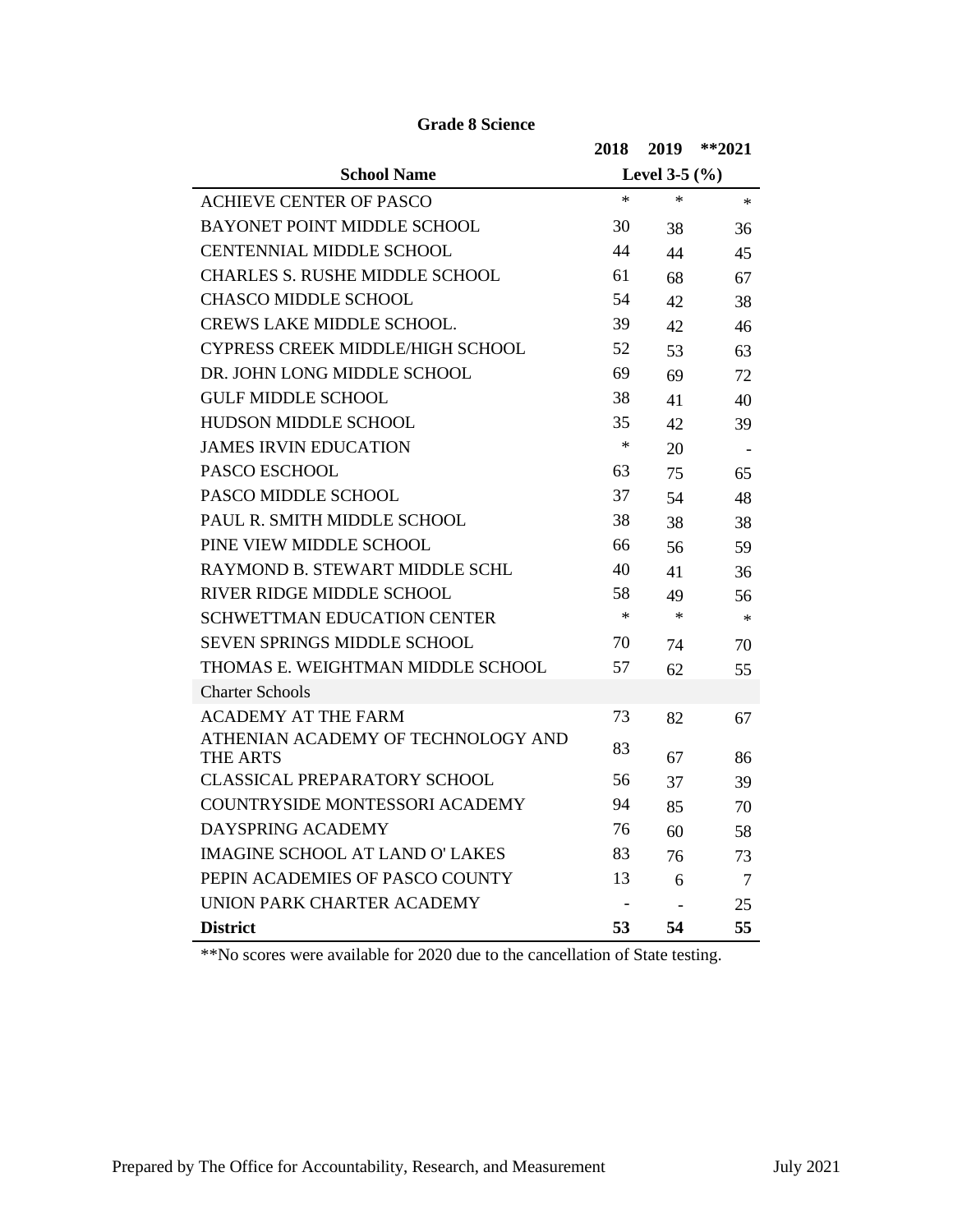|                                               | 2018                     | 2019           | $**2021$ |
|-----------------------------------------------|--------------------------|----------------|----------|
| <b>School Name</b>                            | Level 3-5 $(\%)$         |                |          |
| <b>ACHIEVE CENTER OF PASCO</b>                | $\ast$                   | $\ast$         | $\ast$   |
| <b>ANCLOTE HIGH SCHOOL</b>                    | 51                       | 59             | 78       |
| <b>CHARLES S. RUSHE MIDDLE SCHOOL</b>         |                          |                | $\ast$   |
| <b>CYPRESS CREEK MIDDLE/HIGH SCHOOL</b>       | 72                       | 76             |          |
| <b>CYPRESS CREEK HIGH SCHOOL</b>              |                          |                | 63       |
| DR. JOHN LONG MIDDLE SCHOOL                   |                          |                | $\ast$   |
| <b>FIVAY HIGH SCHOOL</b>                      | 59                       | 43             | 50       |
| <b>GULF HIGH SCHOOL</b>                       | 48                       | 45             | 38       |
| <b>HUDSON HIGH SCHOOL</b>                     | 59                       | 63             | 57       |
| <b>JAMES IRVIN EDUCATION</b>                  | $\ast$                   | $\star$        | $\ast$   |
| <b>JAMES W. MITCHELL HIGH SCHOOL</b>          | 72                       | 79             | 68       |
| <b>LAND O' LAKES HIGH SCHOOL</b>              | 83                       | 79             | 72       |
| PASCO ESCHOOLVIRTUAL FRANCHISE                | 79                       | 88             | 77       |
| PASCO HIGH SCHOOL                             | 59                       | 56             | 62       |
| RAYMOND B. STEWART MIDDLE SCHL                | $\blacksquare$           |                | $\ast$   |
| <b>RIVER RIDGE HIGH SCHOOL</b>                | 65                       | 73             | 64       |
| <b>SCHWETTMAN EDUCATION</b>                   | 10                       | $\ast$         | $\ast$   |
| SEVEN SPRINGS MIDDLE SCHOOL                   | $\overline{\phantom{a}}$ | $\overline{a}$ | $\ast$   |
| <b>SUNLAKE HIGH SCHOOL</b>                    | 78                       | 83             | 70       |
| WENDELL KRINN TECHNICAL HIGH<br><b>SCHOOL</b> | $\overline{\phantom{a}}$ | 79             | 79       |
| <b>WESLEY CHAPEL HIGH SCHOOL</b>              | 71                       | 70             | 71       |
| <b>WIREGRASS RANCH HIGH SCHOOL</b>            | 83                       | 84             | 78       |
| ZEPHYRHILLS HIGH SCHOOL                       | 55                       | 54             | 57       |
| <b>Charter Schools</b>                        |                          |                |          |
| <b>CLASSICAL PREPARATORY SCHOOL</b>           | 91                       | 76             | 58       |
| <b>DAYSPRING ACADEMY</b>                      | 93                       | 93             | 88       |
| PEPIN ACADEMIES OF PASCO COUNTY               | 28                       | 30             |          |
| UNION PARK CHARTER ACADEMY                    |                          |                | ∗        |
| <b>District</b>                               | 65                       | 68             | 65       |

**NGSSS Biology EOC**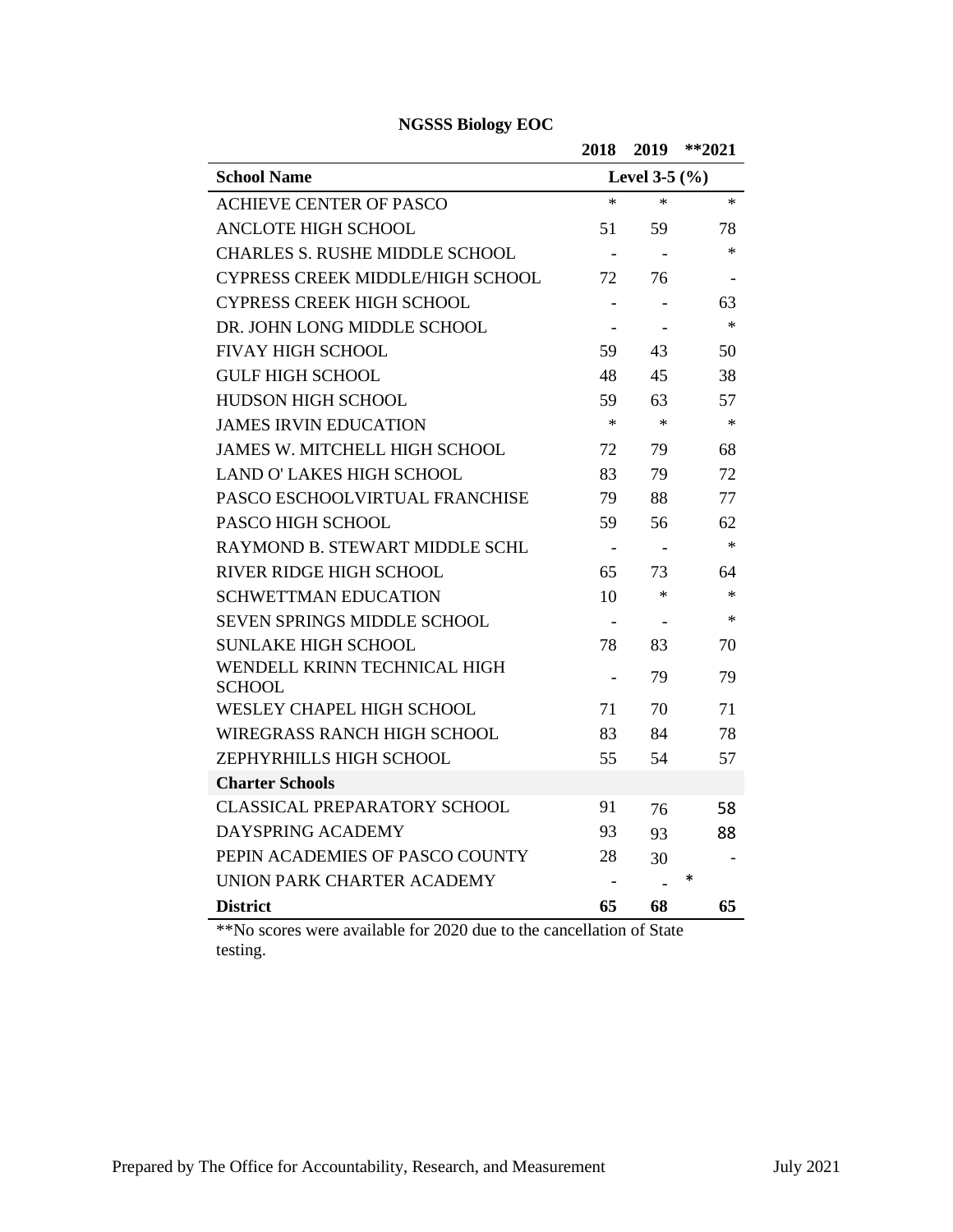|                                        | 2018                     | 2019                     | $*$ *2021 |
|----------------------------------------|--------------------------|--------------------------|-----------|
| <b>School Name</b>                     | Level 3-5 $(\% )$        |                          |           |
| <b>ACHIEVE CENTER OF PASCO</b>         | $\ast$                   | 7                        | $\ast$    |
| <b>BAYONET POINT MIDDLE SCHOOL</b>     | 46                       | 51                       | 63        |
| <b>CENTENNIAL MIDDLE SCHOOL</b>        | 61                       | 55                       | 54        |
| <b>CHARLES S. RUSHE MIDDLE SCHOOL</b>  | 82                       | 82                       | 83        |
| <b>CHASCO MIDDLE SCHOOL</b>            | 76                       | 65                       | 55        |
| <b>CREWS LAKE MIDDLE SCHOOL.</b>       | 64                       | 60                       | 66        |
| <b>CYPRESS CREEK MIDDLE SCHOOL</b>     | $\overline{\phantom{a}}$ | $\overline{\phantom{a}}$ | 74        |
| DR. JOHN LONG MIDDLE SCHOOL            | 88                       | 82                       | 85        |
| <b>GULF MIDDLE SCHOOL</b>              | 53                       | 50                       | 44        |
| <b>HUDSON MIDDLE SCHOOL</b>            | 61                       | 66                       | 49        |
| <b>JAMES IRVIN EDUCATION</b>           | $\ast$                   | 11                       | $\ast$    |
| PASCO ESCHOOL-VIRTUAL FRANCHISE        | 86                       | 91                       | 84        |
| PASCO MIDDLE SCHOOL                    | 62                       | 59                       | 55        |
| PAUL R. SMITH MIDDLE SCHOOL            | 61                       | 60                       | 57        |
| PINE VIEW MIDDLE SCHOOL                | 74                       | 82                       | 78        |
| RAYMOND B. STEWART MIDDLE SCHL         | 55                       | 57                       | 57        |
| RIVER RIDGE MIDDLE SCHOOL              | 70                       | 67                       | 70        |
| <b>SCHWETTMAN EDUCATION</b>            | 36                       | 15                       | 10        |
| <b>SEVEN SPRINGS MIDDLE SCHOOL</b>     | 89                       | 90                       | 87        |
| THOMAS E. WEIGHTMAN MIDDLE SCHOOL      | 72                       | 82                       | 66        |
| <b>Charter Schools</b>                 |                          |                          |           |
| <b>ACADEMY AT THE FARM</b>             | ∗                        | 79                       | 86        |
| ATHENIAN ACADEMY OF TECHNOLOGY         | 94                       | $\ast$                   |           |
| <b>AND THE ARTS</b>                    |                          |                          | 93        |
| <b>CLASSICAL PREPARATORY SCHOOL</b>    | 58                       | 62                       | $\ast$    |
| <b>COUNTRYSIDE MONTESSORI ACADEMY</b>  | $\ast$                   | $\ast$                   | 97        |
| DAYSPRING ACADEMY                      | 89                       | 82                       | 77        |
| <b>IMAGINE SCHOOL AT LAND O' LAKES</b> | 74                       | 77                       | 86        |
| <b>LEARNING LODGE ACADEMY</b>          |                          |                          | 56        |
| PEPIN ACADEMIES OF PASCO COUNTY        | 22                       | 33                       | 8         |
| UNION PARK CHARTER ACADEMY             |                          |                          | 67        |
| <b>District</b>                        | 71                       | 70                       | 69        |

**NGSSS Civics EOC**